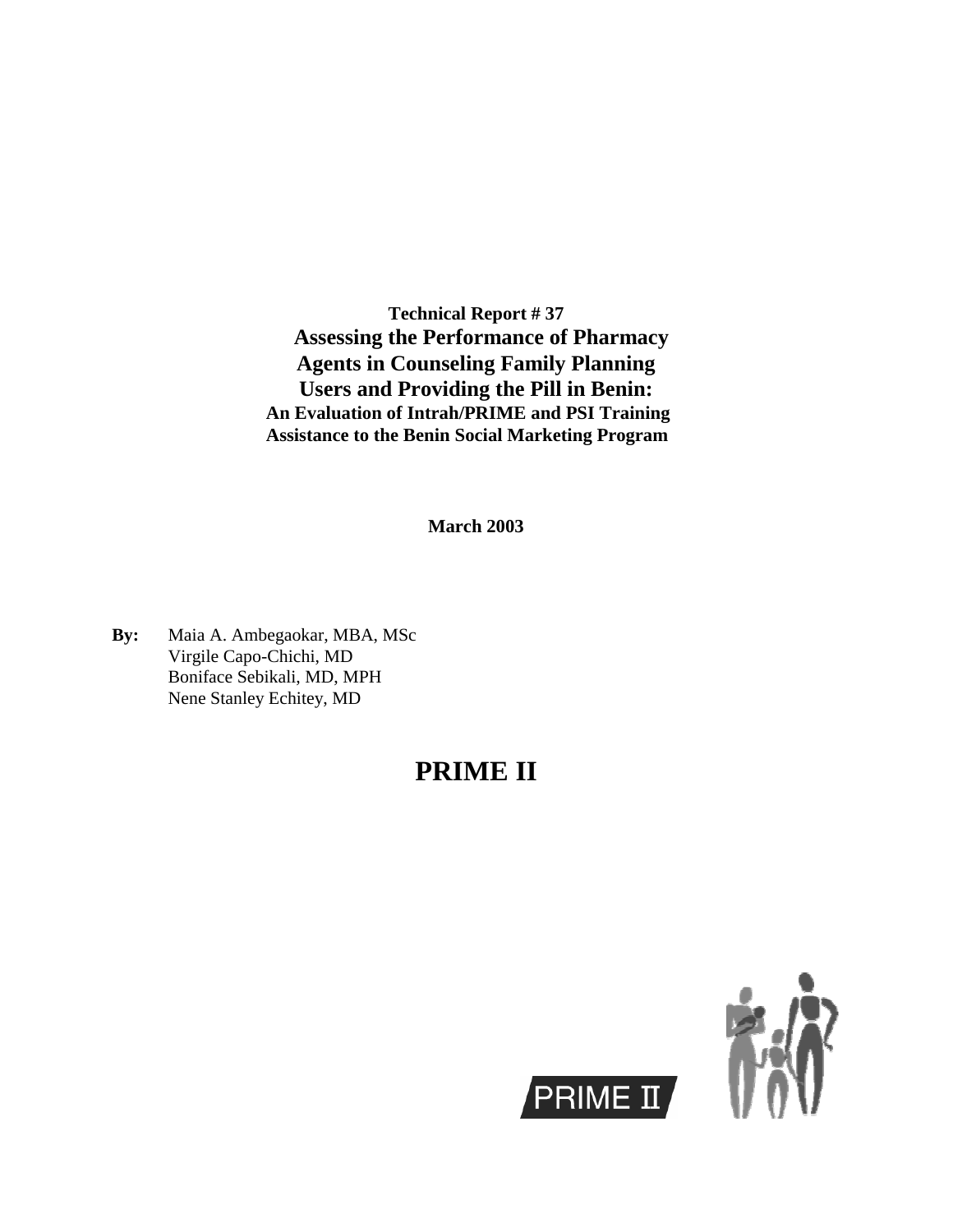This publication was produced by Intrah at the University of North Carolina at Chapel Hill for PRIME II project and was made possible through support provided by the Center for Population, Health and Nutrition, Global Bureau, U.S. Agency for International Development, under the terms of Grant No. HRN-A-00-99-00022-00. The views expressed in this document are those of the authors and do not necessarily reflect the views of the U.S. Agency for International Development or the PRIME project.



Any part of this document may be reproduced or adapted to meet local needs without prior permission from Intrah provided Intrah is acknowledged and the material is made available free or at cost. Any commercial reproduction requires prior permission from Intrah. Permission to reproduce illustrations that cite a source other than Intrah must be obtained directly from the original source.

Intrah would appreciate receiving a copy of any materials in which text or illustrations from this document are used.

PRIME II is a project for training and supporting primary providers of reproductive health services around the world. PRIME II is implemented by Intrah in collaboration with Abt Associates, Inc.; EngenderHealth; PATH (Program for Appropriate Technology in Health); and TRG (Training Resources Group), Inc.

| ISBN #1-881961-82-6 | Suggested citation: Ambegaokar, M.A.; V. Capo-Chichi;<br>B. Sebikali and N.S. Echitey. Assessing the Performance<br>of Pharmacy Agents in Counseling Family Planning Users<br>and Providing the Pill in Benin: An Evaluation of<br>Intrah/PRIME and PSI Training Assistance to the Benin | $\odot$ 2003 Intrah |
|---------------------|------------------------------------------------------------------------------------------------------------------------------------------------------------------------------------------------------------------------------------------------------------------------------------------|---------------------|
|                     | Social Marketing Program. Chapel Hill, NC: Intrah,<br>PRIME II Project, 2002. (PRIME Technical Report #37)                                                                                                                                                                               |                     |

#### **Intrah**

| School of Medicine                                    |                                                                         |                     |                                   |
|-------------------------------------------------------|-------------------------------------------------------------------------|---------------------|-----------------------------------|
|                                                       | The University of North Carolina at Chapel Hill                         |                     |                                   |
|                                                       | CB # 8100, 1700 Airport Road, Suite 300, Chapel Hill, NC 27599-8100 USA |                     |                                   |
| Phone: $919-966-5636 \cdot \text{Fax: } 919-966-6816$ |                                                                         |                     |                                   |
|                                                       | e-mail: intrah@intrah.org http://www.intrah.org                         |                     |                                   |
| <b>East/Southern Africa</b>                           | <b>Asia/Near East</b>                                                   | West/Central/North  | Latin America/Caribbean           |
| P.O. Box 44958                                        | <b>IFPS</b> Liaison Office                                              | Africa              | Federico Henríquez y Carvajal #11 |
| 00100-Nairobi                                         | 50M Shantipath                                                          | <b>B.P.</b> 5328    | Los Casicasaz                     |
| Kenya                                                 | Gate Number 3 Niti Marg                                                 | Dakar-Fann, Sénégal | Santo Domingo, Dominican          |
| Phone: 254-2-211820                                   | Chanakyapuri                                                            | Phone: 221-864-0548 | Republic                          |
| Fax: 254-2-226824                                     | New Delhi 110021, India                                                 | Fax: 221-864-0815   | Phone: 809-686-0861               |
|                                                       | Phone: 91-11-464-8891                                                   |                     | Fax: 809-221-2914                 |
|                                                       | Fax: 91-11-464-8892                                                     |                     |                                   |

For more information on this publication or to order additional copies, please contact the Communications Unit at the Chapel Hill office listed above.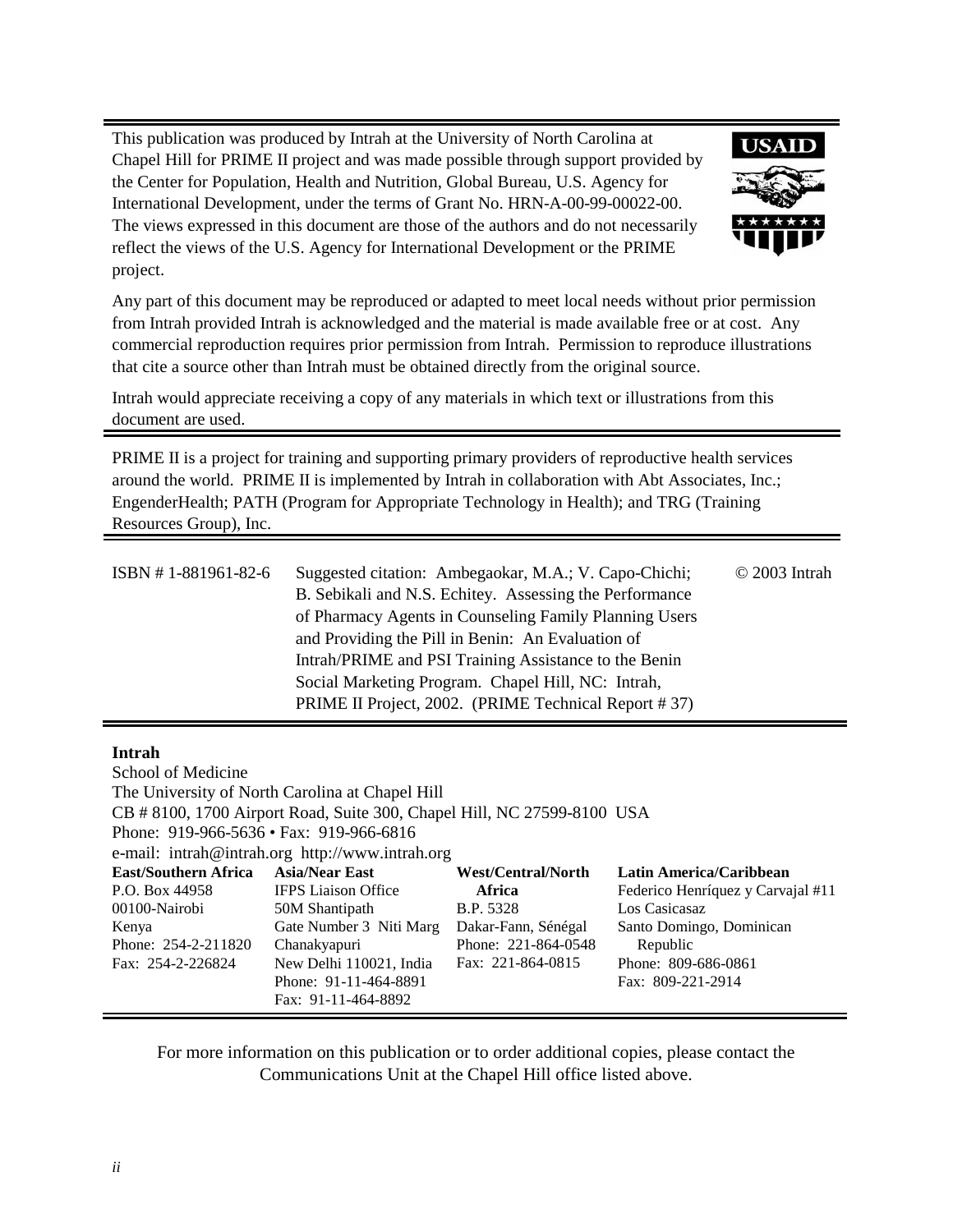# **Table of Contents**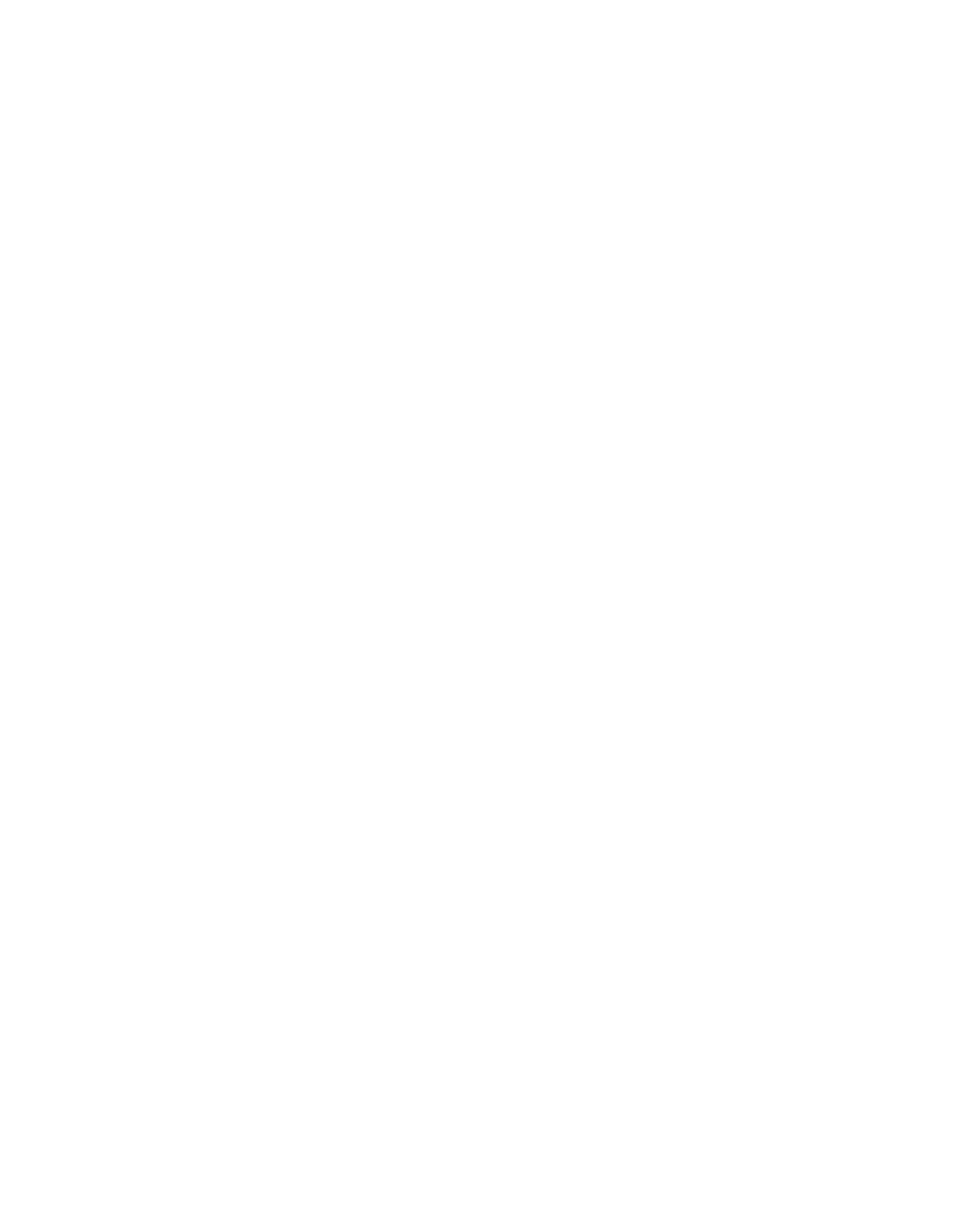## *Tables and Annexes*

Annexes

| <b>Tables</b> | Table 1  |                                                                                |
|---------------|----------|--------------------------------------------------------------------------------|
|               | Table 2  |                                                                                |
|               | Table 3  |                                                                                |
|               | Table 4  | Characteristics of the four agents' group 13                                   |
|               | Table 5  | Overall performance scores 14                                                  |
|               | Table 6  | Scores of clients' right to access and to                                      |
|               | Table 7  | Proportions citing method advantages and                                       |
|               | Table 8  | Proportions asking at least two eligibility                                    |
|               | Table 9  |                                                                                |
|               | Table 10 | Proportions explaining what to do if one pill                                  |
|               | Table 11 | Proportions explaining what to do if two pills                                 |
|               | Table 12 | Proportions explaining danger signs 19                                         |
|               | Table 13 | Proportions prescribing the low dose pill                                      |
|               | Table 14 | Proportions prescribing the high dose pill                                     |
|               | Table 15 | Test scores pre-training, post-training and                                    |
|               | Table 16 | Share of groups giving correct answers to test                                 |
|               | Table 17 |                                                                                |
|               | Table 18 |                                                                                |
|               | Table 19 | Condoms and spermicides in stock24                                             |
|               | Table 20 |                                                                                |
| mexes         | Annexe 1 | Fiche d'observation de l'agent de<br>pharmacie (Observation guide for pharmacy |
|               | Annexe 2 | Questionnaire de test de connaissances                                         |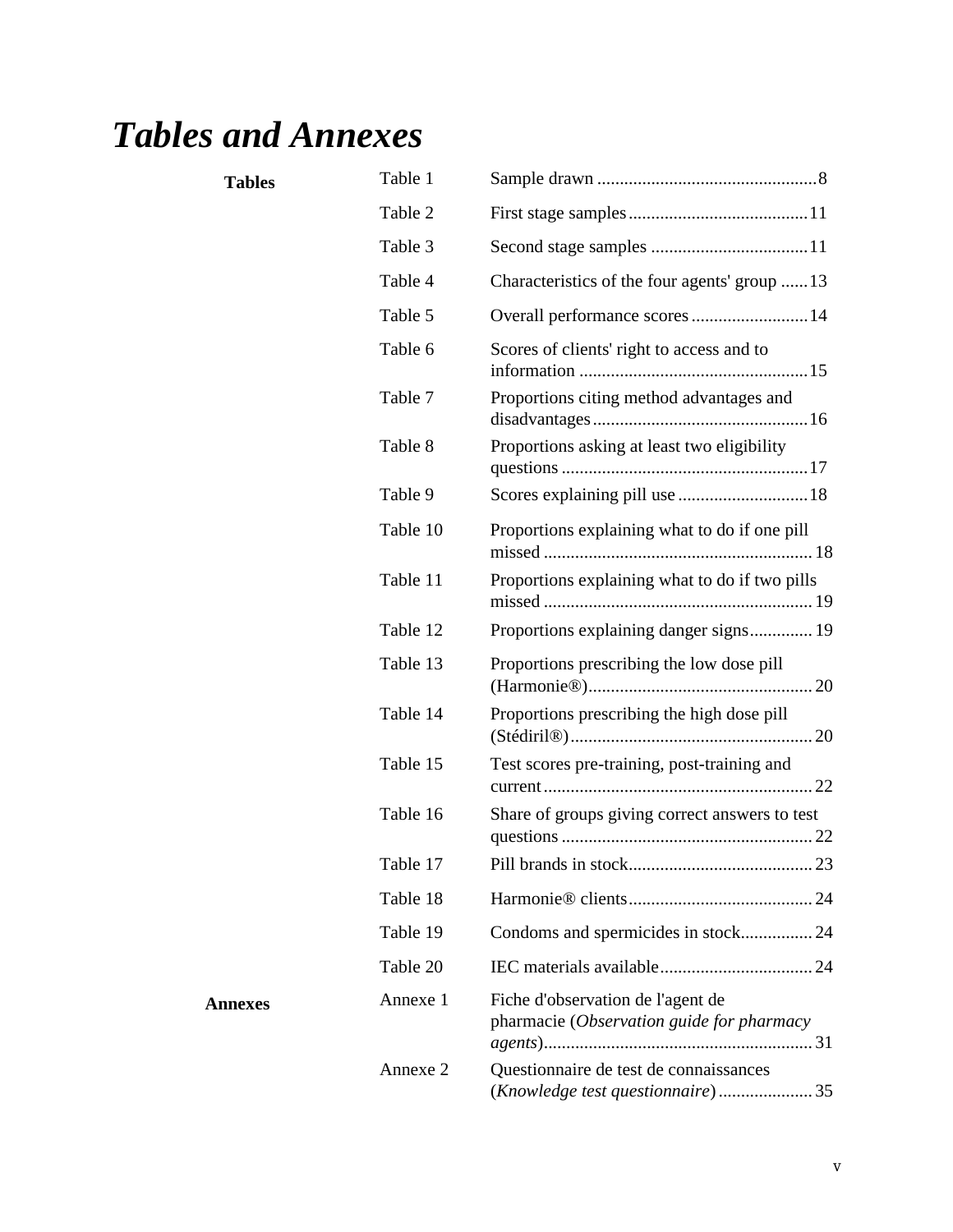| Annexe 3 | Instrument de collecte d'information sur<br>l'appréciation de la formation par les agents<br>pharmacie formés (Data collection tool on<br>trained pharmacy agents perception on |
|----------|---------------------------------------------------------------------------------------------------------------------------------------------------------------------------------|
| Annexe 4 | Instrument de collecte d'information sur les<br>conditions de travail des agents de pharmacie<br>(Data collection tool on working conditions of                                 |
| Annexe 5 | Instrument de collecte d'information sur<br>l'appréciation de la formation par les<br>pharmaciens (Data collection tools on<br>pharmacists perception on training)  45          |
| Annexe 6 | Equipe ayant conduit le suivi/évaluation                                                                                                                                        |
| Annexe 7 | Liste et code des clients déguisées (List and                                                                                                                                   |
| Annexe 8 | Liste de pharmacies pour le pre-test des<br>instruments à Cotonou (List of pharmacies for                                                                                       |
| Annexe 9 | Liste des agents enquêtés (List of agents                                                                                                                                       |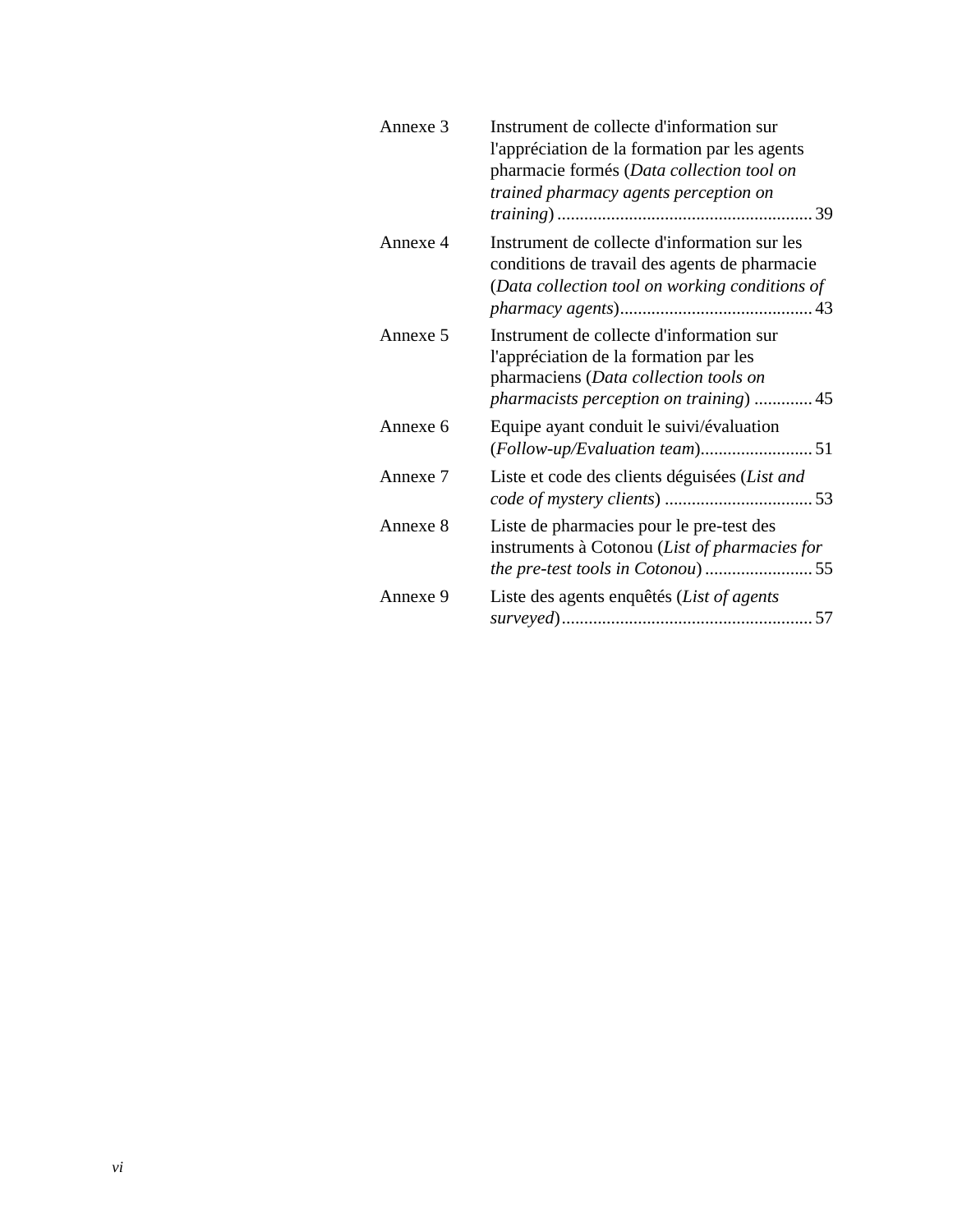## *Authors*

**Maia A. Ambegaokar**, Consultant for PRIME/Intrah, Demographer based at the London School of Hygiene and Tropical Medicine, England

**Virgile Capo-Chichi**, Consultant for PRIME/Intrah, Specialist in Biostatistics at **CERRHUD** 

**Boniface Sebikali**, Resident Advisor for PRIME II in Benin

**Nene Stahley Echiley**, CBD Coordinator at PRIME/Intrah Regional for WCNA.

## *Acknowledgments*

The authors wish to thank the following persons and institutions for their technical and logistic support and/or their contribution to this report:

- Mrs. Angelica Kobilke, Head of the Family Planning Department at PSI/Benin
- Dr. Leontine Idohou from the Benin Pharmacists Order
- Ms. Alicia Dinerstein, Family Team Leader and Ms. Laura Hoemeke, Technical Advisor for USAID/Benin
- The PRIME II/Benin team
	- Mr. Amou Bienvenu
	- Mr. Collinet Aklinkpoe
- The surveyors (disguised clients)

In addition, the authors would like to thank Ms. Barbara Wollan, Processing Assistant for Monitoring and Evaluation Unit, Intrah/PRIME II, Chapel Hill, for formatting this document.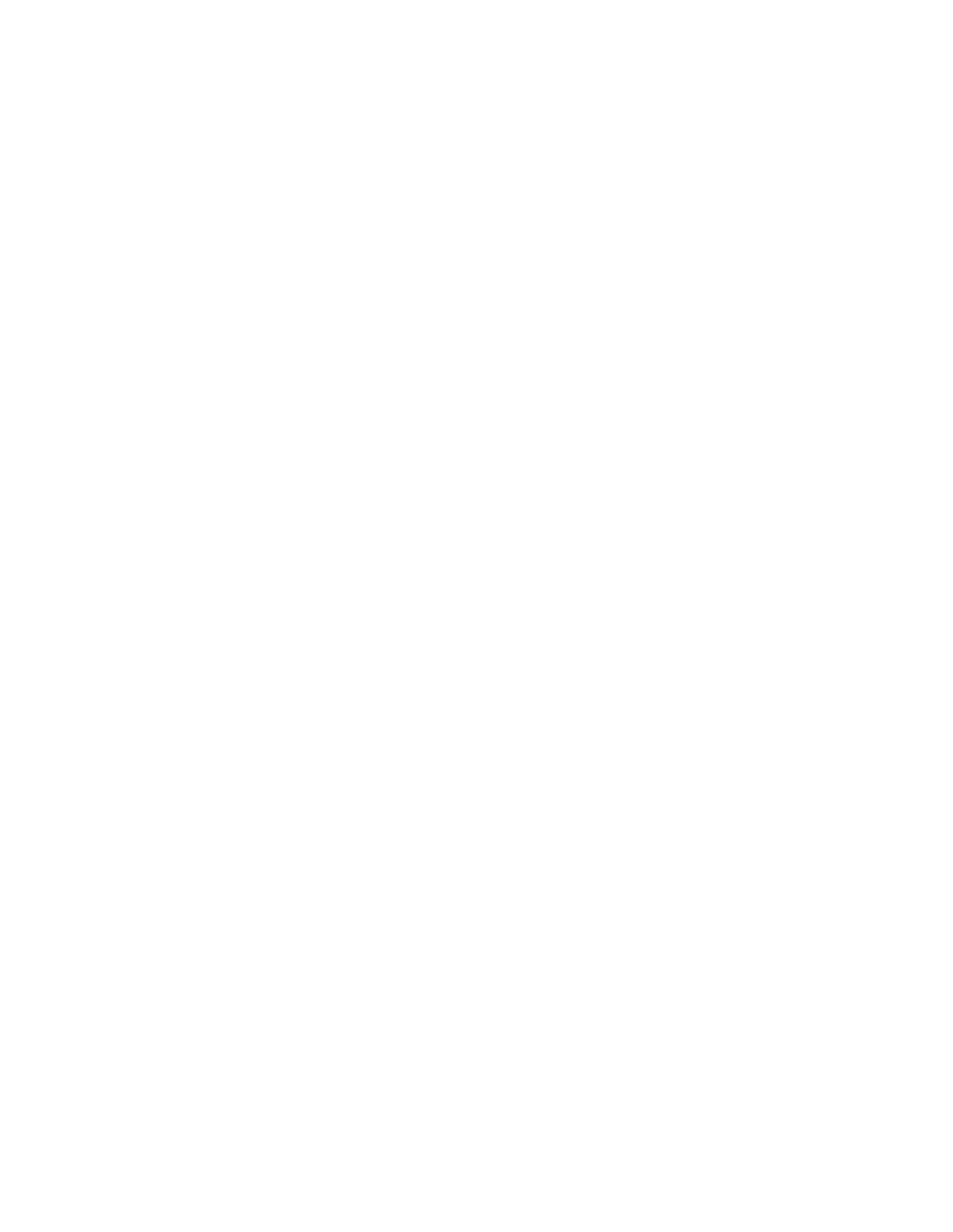## *Acronyms*

| Beninese Association for Family Promotion (Association Béninoise<br>pour la Promotion de la Famille) |
|------------------------------------------------------------------------------------------------------|
| Combined Oral Contraceptive                                                                          |
| Human Immunodeficiency Virus                                                                         |
| <b>Family Planning</b>                                                                               |
| Information, Education, Communication                                                                |
| Ministry of Health                                                                                   |
| Population Services International                                                                    |
| Reproductive Health                                                                                  |
| <b>Sexually Transmitted Diseases</b>                                                                 |
|                                                                                                      |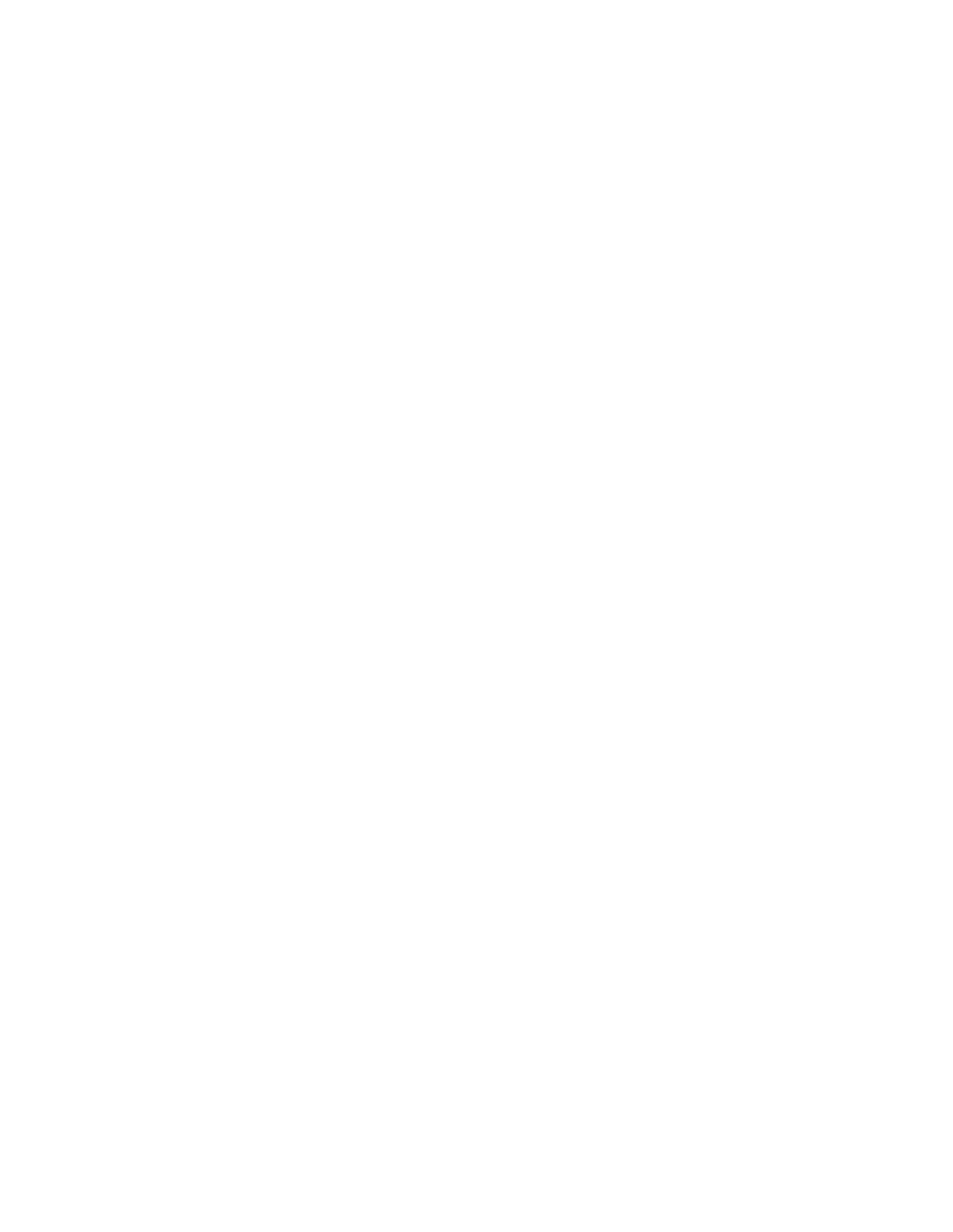## *Executive Summary*

In 1998, Population Services International (PSI) started a social marketing program and launched a low-dose pill (brand name, Harmonie®). In this context, PSI/ABMS developed a collaborative intervention with PRIME/Intrah in order to improve the quality of family planning (FP) services within private sector (pharmacies) by training pharmacy agents in contraceptive technology and FP counseling. In November and December 1999, an evaluation was conducted on the workplace performance of these agents when counseling a new user of FP and providing the pill. This report describes and presents the findings of that evaluation.

Twelve mystery clients reported on counseling sessions conducted with 127 pharmacy agents of 71 pharmacies. These agents were categorized into one of four groups:

- 1) trained in '98 and updated in '99;
- 2) trained once in '99;
- 3) not trained, but working in a pharmacy where at least one agent had been trained; and
- 4) not trained, and working in a pharmacy where no one else had been trained.

The results of the observation were scored and the scores of the first three groups of agents were compared to those of the last group. Significance levels of the difference in the means or the proportions were measured at cut-off values of  $p < 0.01$  or  $p < 0.05$ .

Both groups of trained agents were found to perform significantly better than the base group of untrained agents when the counseling session was assessed as a whole. The trained agents were more likely than the untrained ones to prescribe a low dose pill.

Weaknesses remain, however, in the quality of the pharmacy assistants' counseling as they are not yet providing comprehensive information about other methods available in the pharmacy, such as condoms and spermicides.

After the mystery client visits, members of the evaluation team interviewed 115 of the agents, including 46 of the trained agents (who took a knowledge test) and 50 of the pharmacists. Two problems with the working environment of the agents were identified that may be related to the problems with counseling performance: lack of Information, Education and Communication (IEC) materials to help agents remember key messages in FP counseling and lack of supervision to reinforce proper performance.

The training approach (in which agents read documentation on their own in advance of half-day formal sessions) was appreciated by agents and by pharmacists because it allowed advance preparation. Pharmacists would like to send agents to similar training and would like to see training conducted on other subjects, especially sexually transmitted diseases (STDs)/human immunodeficiency virus (HIV).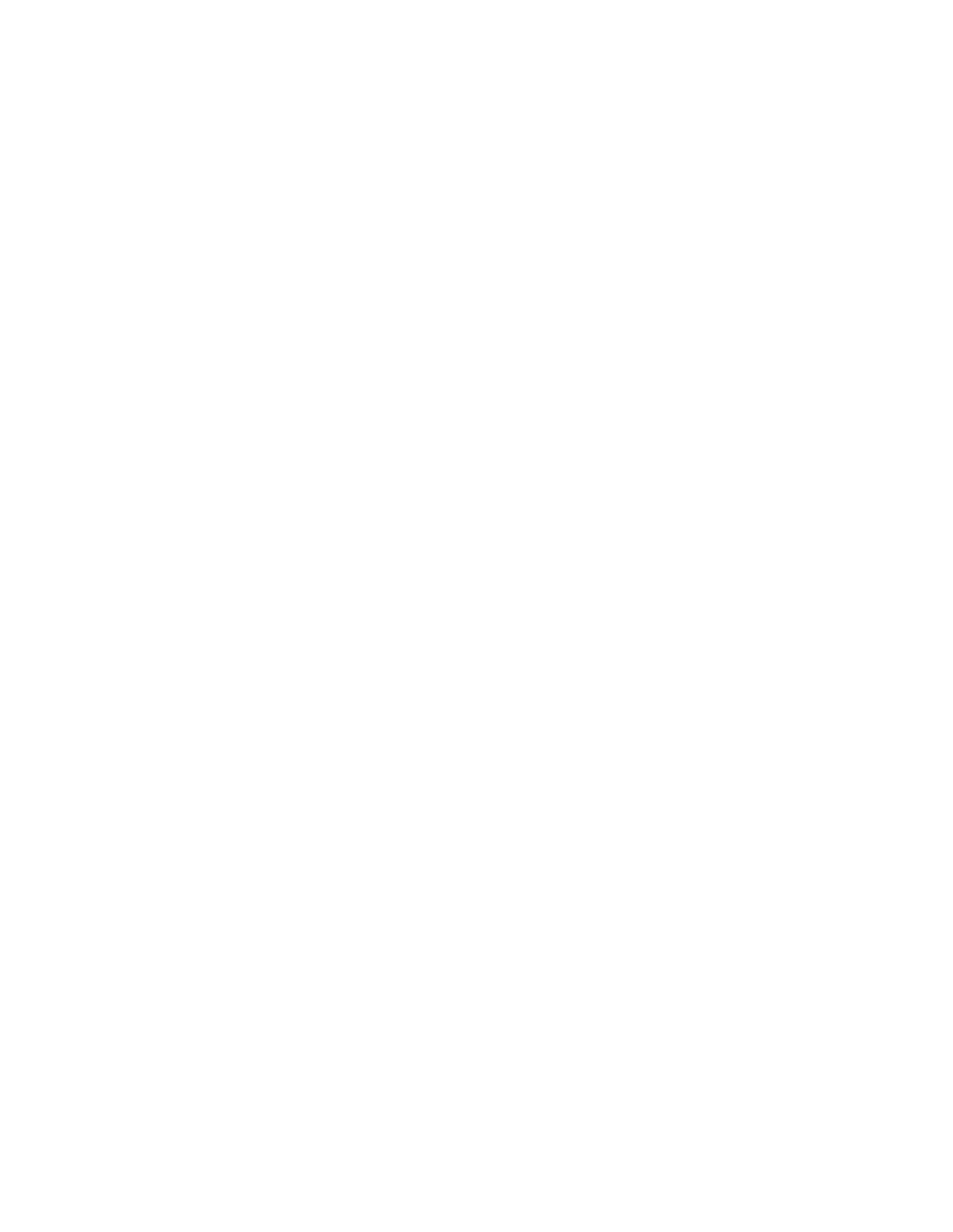## *Introduction*

#### **Backgrounds and Problem**

The pharmacy sector in Benin has expanded dramatically over the past ten years. There are now approximately 125 private sector pharmacies operating throughout the country, the majority in the two biggest cities in the south, Cotonou and Porto Novo. Operating as small businesses in the private sector, these pharmacies were established by trained pharmacists who have invested in the building and the stock. They employ sales agents who are not necessarily trained in pharmacology but have a range of different backgrounds and educational levels.

These pharmacies sell FP commodities, including condoms, spermicides and a range of different types of combined oral contraceptive (COC) pills. Research conducted in 1997 and 1998 indicated a tendency among providers in Benin to recommend even to new users combined pills containing a relatively higher dose of estrogen. In this context, PSI/Benin launched the low-dose pill Harmonie® in April 1998. As part of its marketing strategy and in order to improve the quality of service provision, PSI undertook, in collaboration with Intrah/PRIME, to train private sector pharmacy personnel in contraceptive technology. Six main activities have taken place since the start of this training collaboration.

- 1) April 1998: Discussions among representatives of PSI/Benin, Intrah/PRIME, the Ministry of Health (MOH) and the National Association of Pharmacists led to the decision to undertake the training of pharmacy personnel. Plans were made for the first round of training and the training materials were developed. Intrah/PRIME developed a specialized, non-traditional training approach (involving self-study at home followed by half-day workshops) because it was not possible for pharmacy personnel to be absent from their jobs for long periods.
- 2) May 20, 1998: An "information day" was organized for 76 private sector pharmacists from all regions of Benin. Themes discussed during this day included reproductive health (RH) in Benin, perspectives on social marketing, WHO medical eligibility criteria, and recent research on unwanted pregnancies and induced abortion in Benin. Pharmacists were informed about the training plans and encouraged to send their staffers.
- 3) May June 1998: Eighty pharmacy agents were trained in contraceptive technology in four training events, two held in Cotonou and two in Porto Novo. Each training event was held over three days, with a half-day workshop each day and the remaining time for home study. The subjects covered during the training included RH in Benin, quality of care and access to services as applied to the pharmacy setting, how to offer FP services in a pharmacy, and technical knowledge about COCs, progestin-only pills and emergency contraception.
- 4) November December 1998: A follow-up study was conducted to determine the effects of the training on the quality of service performance among agents who had been trained. Seventy-one of the original 80 agents were still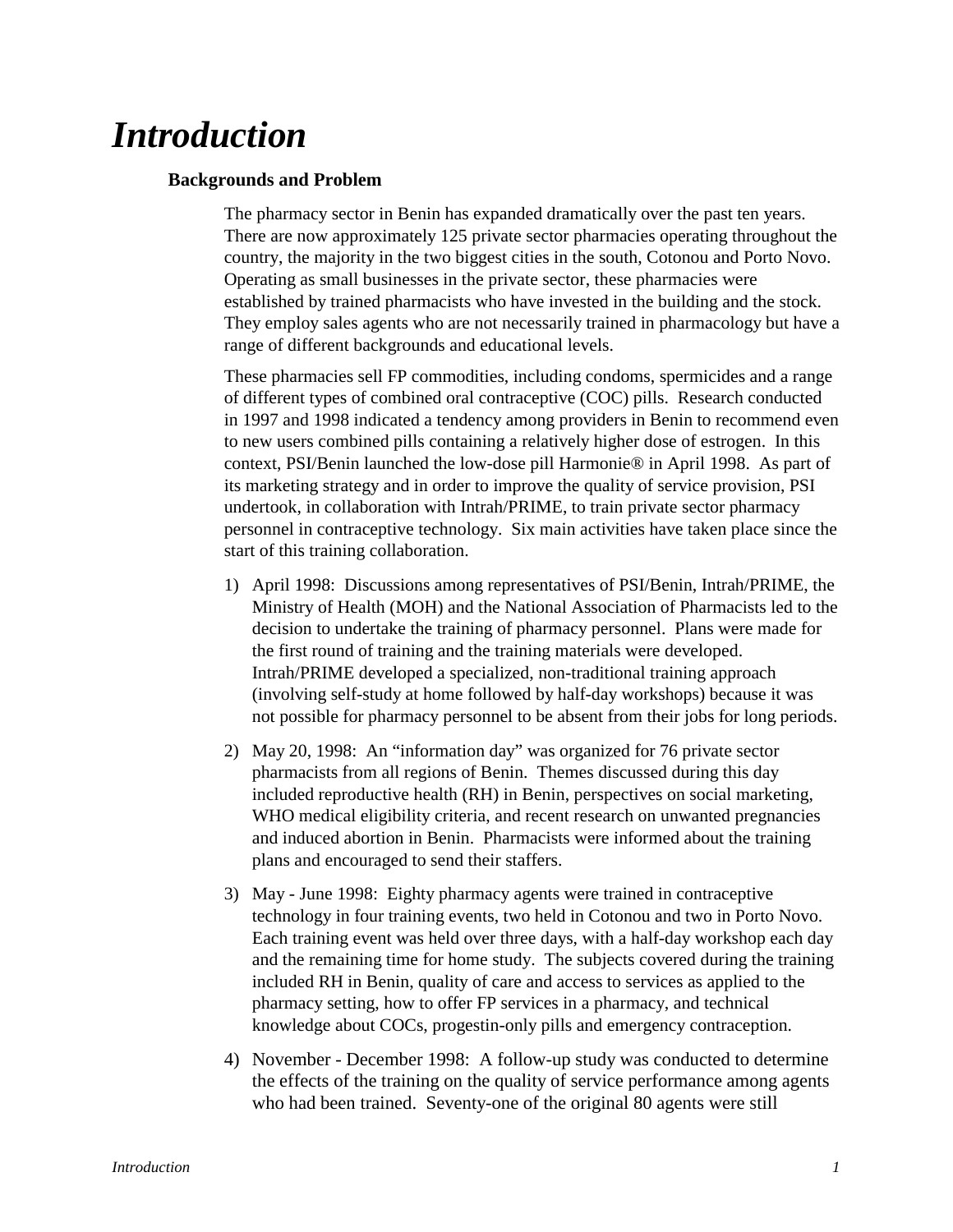working. The decision was taken to study a sample of 30%, or 21, of these and compare them to two other samples of 21 agents, those who had never been trained but worked in a pharmacy where there was a trained agent and those who had never been trained and worked in pharmacies with no other trained agents. Mystery clients were sent to sample pharmacies to request FP. They repeated their visits until the agreed number of agents in each group had been reached. The results indicated that trained agents performed better than those who worked in the same pharmacies but were untrained, and that these in turn performed better than untrained agents working in pharmacies where no one was trained. Despite this ranked difference, however, levels of performance among the trained agents were still deemed not high enough.

- 5) February 1999: Three training sessions of one day each were held to update 44 of those agents trained first in May and June of 1998. This training reviewed the subjects covered in the earlier training (counseling, providing FP in a pharmacy and technical issues related to oral contraceptive pills and emergency contraception) and in addition presented new material on barrier methods (condoms and spermicides) and on STD/AIDS prevention.
- 6) April 1999: Sixty additional pharmacists' agents were trained in contraceptive technology. As during the first round, the training methodology allowed participants to receive the training documents in advance and read them before the sessions, reducing the amount of time that needed to be spent away from their work site.

Given this background of one full year of collaborative efforts to improve the performance of private sector pharmacist's agents, PSI/Benin and Intrah-PRIME decided to undertake an evaluation. The purpose of this evaluation was to determine what effect the training interventions had had on workplace performance and what, if any, difficulties were hindering the appropriate application of the information learned during training. At a broader level, the key question was whether or not the training interventions had improved the quality of FP services provided by the pharmacy agents.

#### **Study Purpose and Objectives**

In November/December 1999, a team comprising consultants and resource persons from PRIME/Intrah, PSI, Beninese Association for Family Planning (ABPF) and the MOH of Benin has undertaken this evaluation study. The overall goal of the evaluation was to determine the effectiveness of the training in contraceptive technology in terms of performance of expected tasks by trained personnel in the private sector pharmacies.

The specific objectives were:

- 1) To determine the current level of knowledge and performance of the trained personnel;
- 2) To identify those factors influencing the pharmacy agents' performance either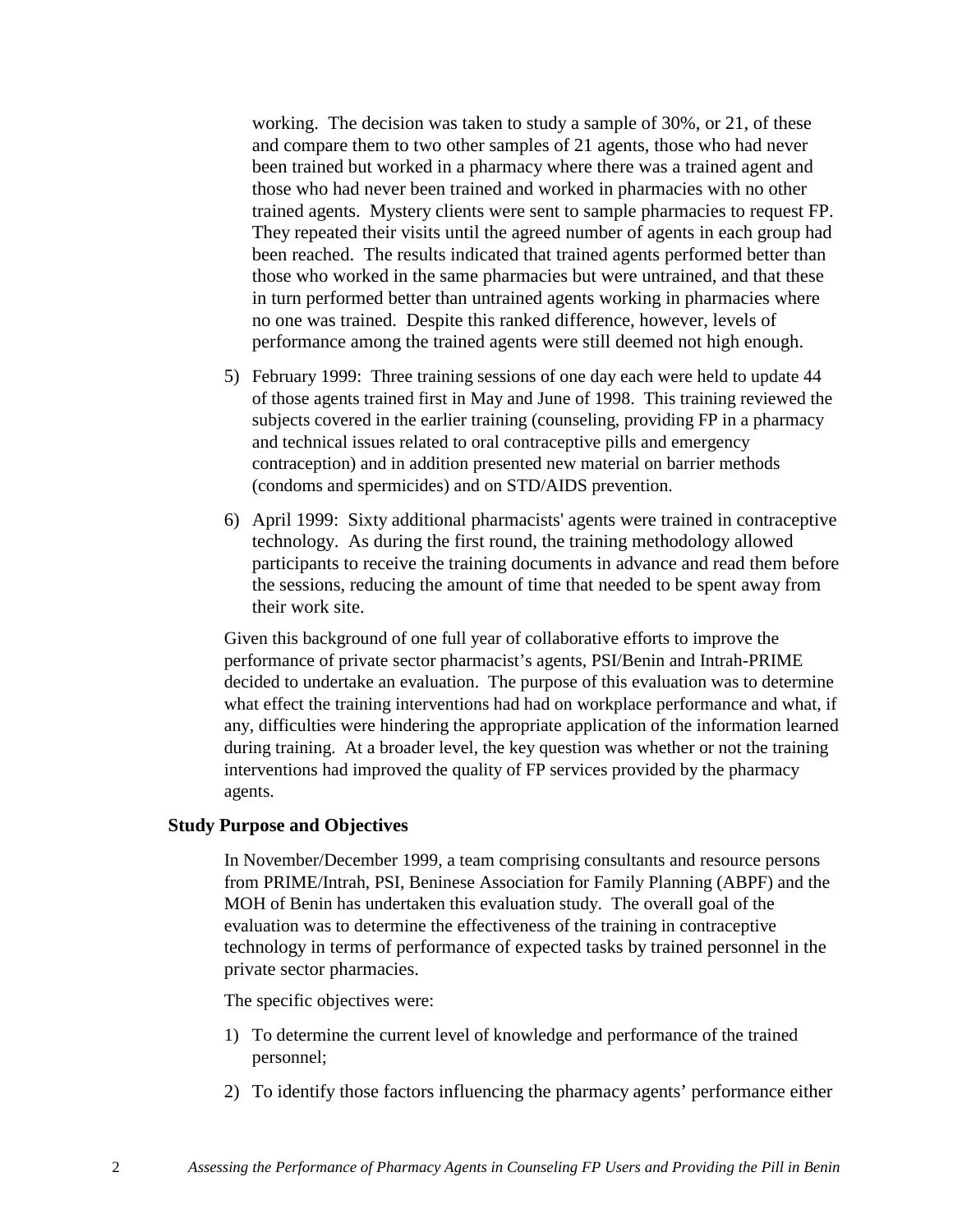positively or negatively;

- 3) To determine the views of the trained agents and the pharmacists regarding the training approach that had been used; and
- 4) To make recommendations about further assistance to the trained personnel and the extension of the training program to other personnel and other private pharmacies.

Conceptually, this study can be thought of in three parts:

- first, an assessment of trained pharmacy agents' knowledge and performance, and of the context in which they work;
- second, a review of the views of the trained agents and their pharmacists regarding the training approach used;
- third, an examination of still existing needs for training and other informational support to the pharmacies.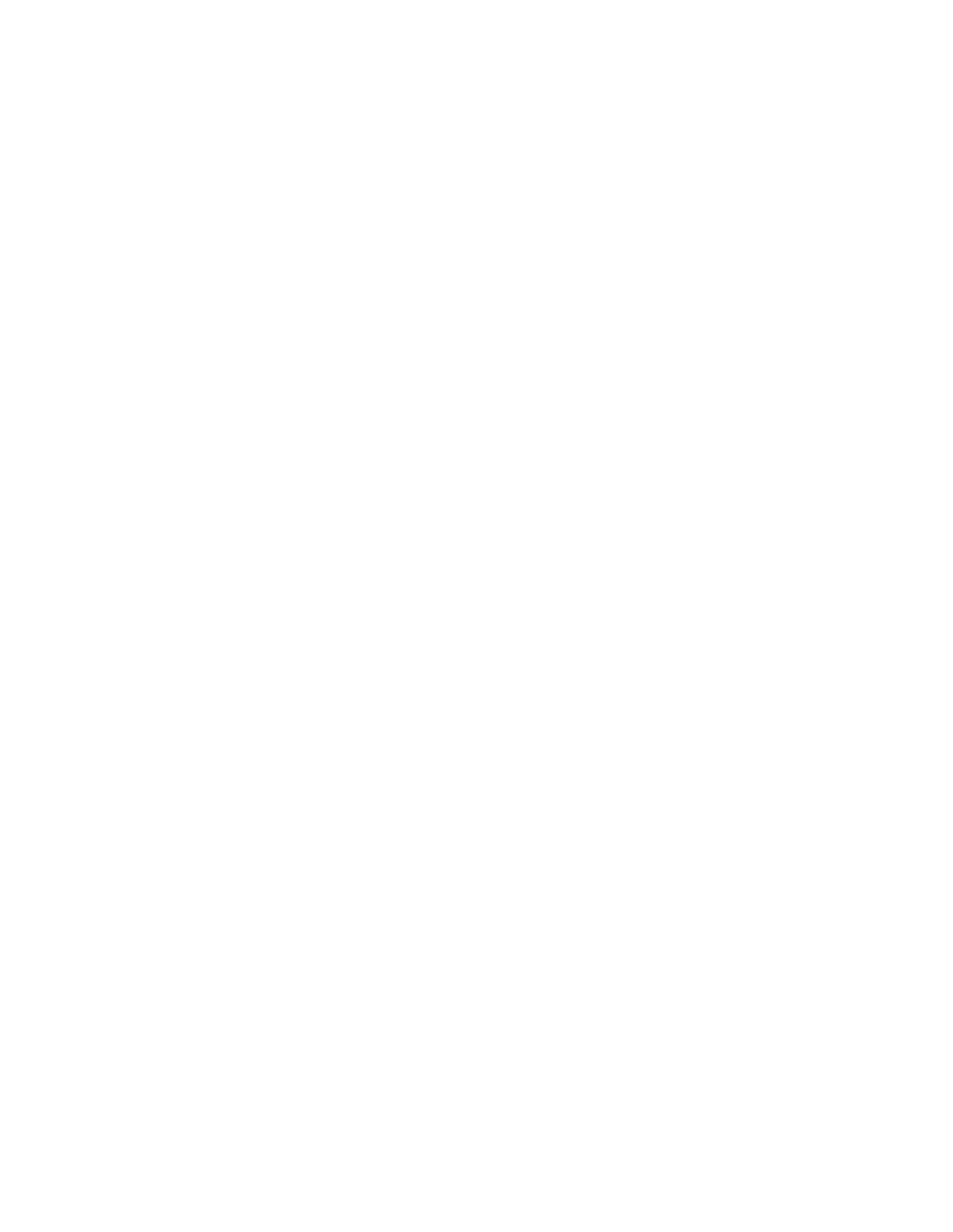## *Methodology*

#### **Study Design**

Fundamental to achieving the study objective was a methodology that would allow unbiased observation of workplace performance by the pharmacy agents, as well as a way to quantify levels of performance and capture real differences. One of the main techniques used by researchers studying quality of care is observation by mystery clients. Mystery clients are trained observers in the role of ordinary clients who seek care from health practitioners and then report back on what was and was not said or done by the provider. The use of mystery clients can have fewer biases than the other common technique for quality of care assessment, the use of a trained observer who sits in on a real session between a client and a provider and notes what does or does not happen. This is because providers may be influenced to change their behavior by the knowledge that they are being observed (known as observation bias). However, mystery clients must be very carefully trained, and must be given a simple, quick and consistent way to report their observations immediately after the session with a provider. Clearly, the use of mystery clients is not suited to all types of health care, but counseling, as a service that does not require invasive procedures, is ideal for this technique.

Thus, in this study mystery clients were used to assess agents' performance when counseling a new user of contraception and prescribing the pill. These mystery clients were trained by the evaluation team to all act out exactly the same role so that each agent was being confronted with a standardized situation. The role played by the mystery clients was that of a young woman in her twenties who wished to avoid a pregnancy. The client was to explain this to the pharmacy agent who received her. If asked whether she had ever used any contraceptives before, she was to say "no." If asked whether she had ever heard of any contraceptives before, she was to say, vaguely, "no, I do not think so, I am not sure." If asked, after being given information about methods, what she wished to choose as a method, she was to select the pill. If asked any of a series of questions that might make a client ineligible for the pill, she was to say "no" to these. In order to make the situation believable, the mystery clients were told to purchase the pills, or if the circumstances warranted it, say they would come back with money to buy them. At the end of the visit, the mystery clients were to ask the name of the person who had served them, saying they might want to come back with more questions. After completing the visit to the pharmacy, the women playing the mystery clients were asked immediately to find a place to sit and fill in an observation checklist to indicate whether or not the agent who had served them had done or said certain things.

The performance of agents who had received training was to be compared to that of other agents who had not participated in the training. A similar evaluation conducted one year earlier had found that the performance of trained personnel was better than that of untrained personnel. It had also found that untrained pharmacy agents working in a pharmacy in which at least one assistant had been trained performed better than untrained agents working in a pharmacy in which no one had been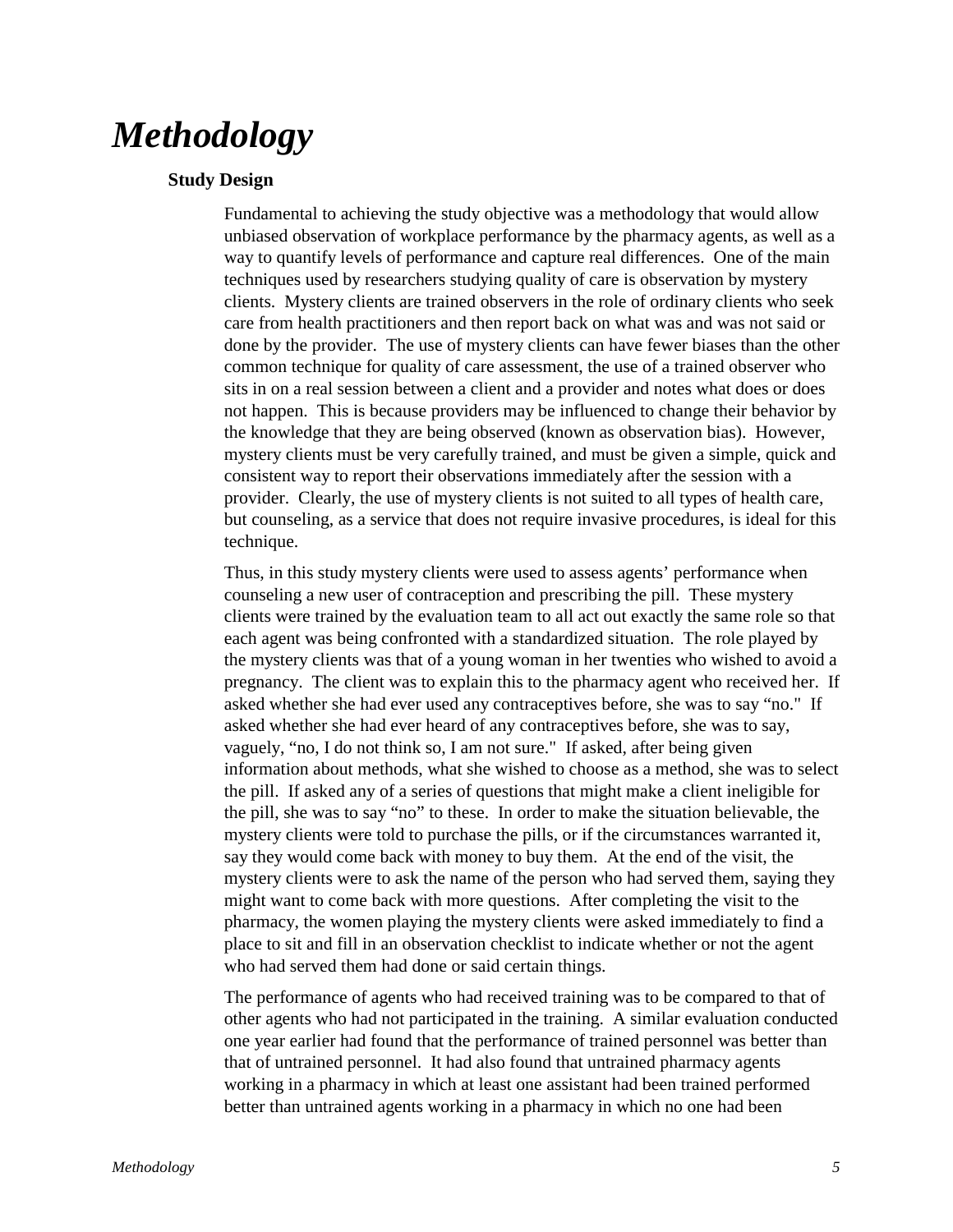trained. As a result of that finding, this study was also designed to test for that ranked relationship, which suggested that the training was having a beneficial effect not only on the participants, but also on their work place colleagues. Thus, the pharmacies that the mystery clients were told to visit included some that had sent agents to the training and some that had not done so. The mystery clients were "blind" to the status of the pharmacies they visited and the personnel they saw; that is, they did not know whether the pharmacies they were entering had or had not sent any agents to the PSI-PRIME/Intrah training and they did not know the names of the trained agents.

In addition to assessing the performance of pharmacy agents when counseling and prescribing pills to a new user, this study was also designed to

- 1) measure the ability of agents to recall the knowledge covered during the training and contained in the course materials they had been given;
- 2) determine what aspects of the agents' working environment might be affecting their performance; and
- 3) ascertain the views of the agents and their pharmacist bosses regarding the training approach used and further training needs.

Information about these aspects was collected after the mystery clients had visited a pharmacy. A follow-up team of evaluators went back to each pharmacy to administer the other instruments.

To measure the current knowledge of the trained agents, it was decided to administer a written test. The content of this test was drawn from the training material. In addition to having covered the information during the training period itself, the agents would have had in their possession the course materials and, in theory, could have used these materials to update their knowledge in the period since the training. The agents were not informed in advance about the test and therefore had no time to revise. The results on the test could then be compared to the results obtained on the pre-training and post-training tests.

To assess the working conditions of the agents, in order to see what elements of their working environment might be affecting their performance, it was decided to interview both trained and untrained agents. The interview asked about contraceptives currently in stock in the pharmacy, IEC materials available for use in the pharmacy, and supervision of their work by the pharmacist. In addition, the interview covered some basic characteristics of the agents, including age, level of education, years worked in as a pharmacy assistant, and other relevant training received.

Finally, to ascertain the views of the trained agents and the pharmacists regarding the training approach, interviews were conducted with each of them. The interviews sought to determine what the participants and their bosses thought of the training technique used, which involved self-study at the work site followed by half-day formal training sessions. The interview with the agents also asked whether they still had and used the course materials and whether they had been able to apply the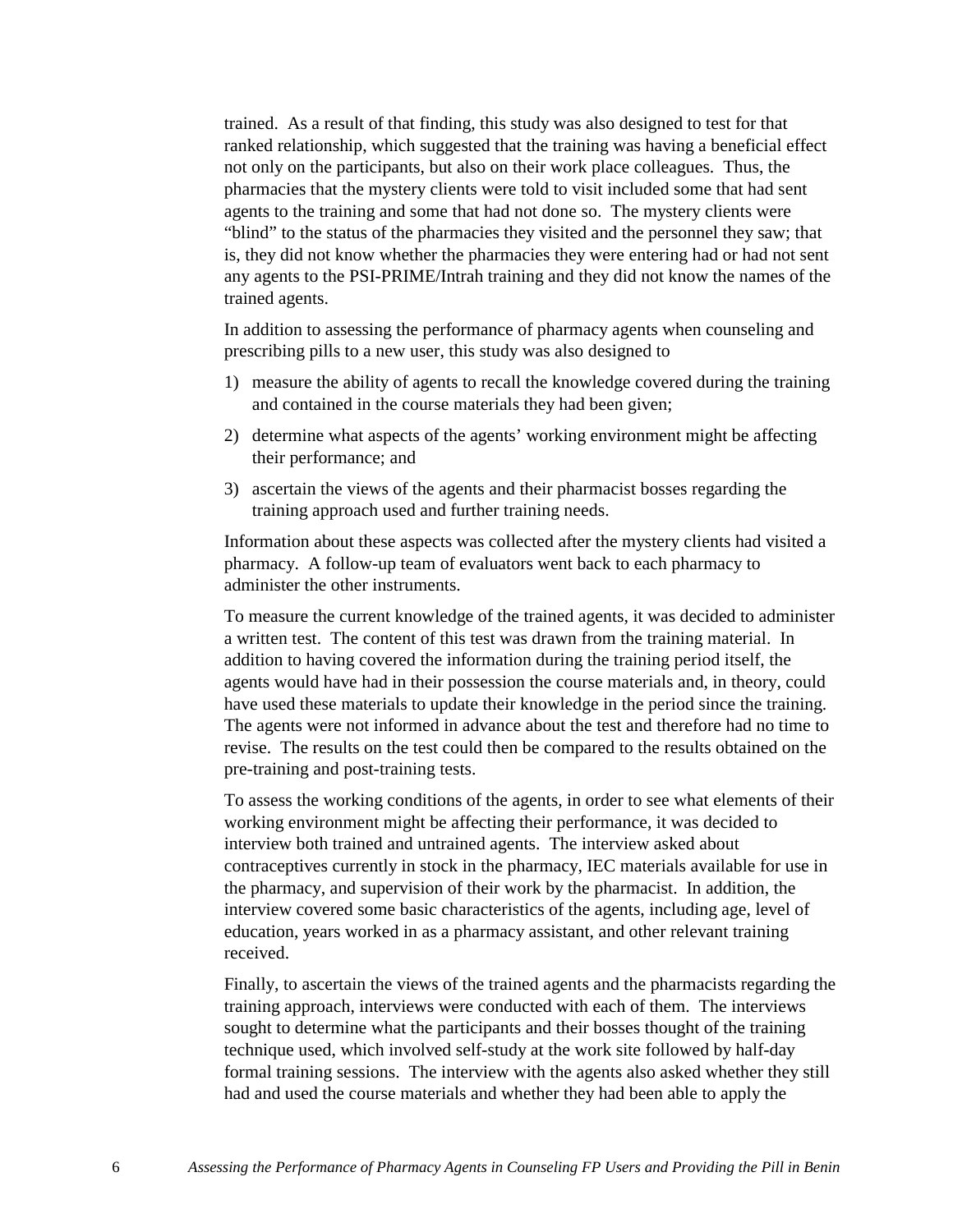knowledge since the training. In addition, with the pharmacists, the interview asked what they thought the effect of the training had been on their agents' performance and what further training they would be interested in having their agents receive.

In summary, the research involved the use of several methodologies: formal knowledge testing, mystery clients' observation of performance, and interviews with the pharmacists and their trained agents. The research objectives and methodologies were developed by the evaluation team composed of representatives of PRIME/Intrah, PSI, ABPF and the MOH, and were approved in advance by the MOH and the National Association of Pharmacists.

#### **Instruments**

Five data collection instruments were used. Copies appear in the appendices of this report.

- The first instrument is the observation guide, filled in by the mystery clients immediately after having completed a session with a pharmacy agent. The observation guide has five sections:
	- The first concerns the manner in which the client is greeted and listened to, and whether or not the agent ensures confidentiality by conducting the counseling session in a private place.
	- The second section covers the provision of information about contraception, whether samples of methods are shown to the client, whether both advantages and disadvantages of methods are cited and whether the client is encouraged to ask questions and to make her own choice.
	- The third section concerns whether the agents ask questions having to do with eligibility criteria for the pill.
	- The fourth section covers whether or not the agent recommends a low dose pill or a high dose pill or states that a prescription is needed.
	- The fifth and final section covers the directions and explanations the agent should give about how to use the pill and what to do if pills are forgotten.
- The second instrument is the test of the trained pharmacy agents' knowledge. There are 18 questions on the test, 16 of which consist of statements which the agent must indicate are either true or false. The two remaining questions are open-ended and require the agent to write out a response.
- The third instrument used is an interview guide about the working environment of the agents, both trained and untrained. This asks what brands of pill are in stock and whether there are condoms or spermicides in stock. It also covers what IEC materials are available in the pharmacy, including informational flyers, posters, image flip charts for counseling clients, and model penises for teaching condom use. The interview guide also asks whether or not the agent has sold any Harmonie® brand pills and whether he or she receives any supervision from the pharmacist or any guidance from the PSI salesmen.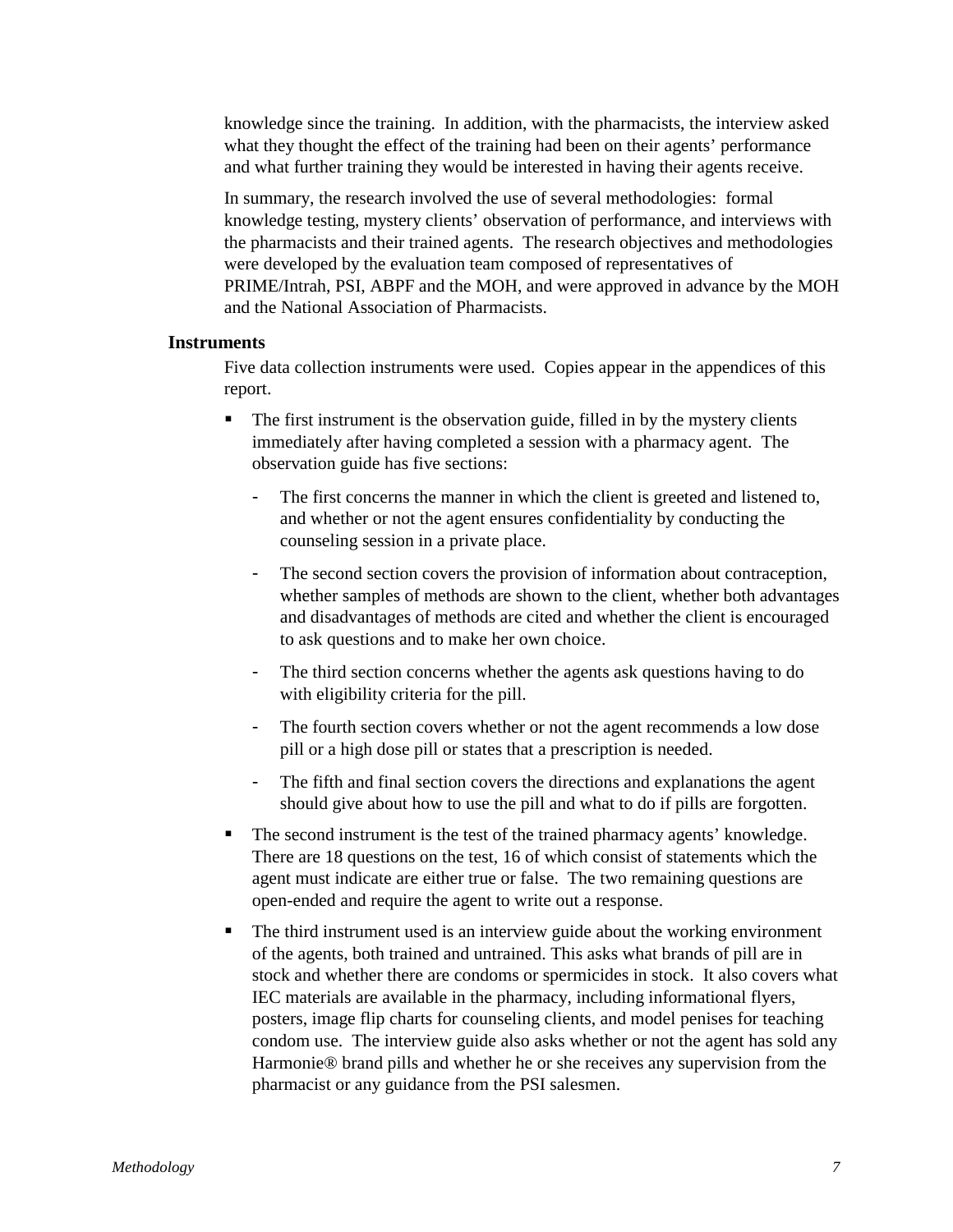- The fourth instrument is a guide for an interview with the trained agents about what they thought of the training, whether they have used the course materials since then, whether they have shared the information with their fellow agents who were not trained, and whether they have had a chance to apply what they learned in the period since the training.
- The fifth instrument is a guide for the interview with the pharmacists whose agents attended the training. They are asked whether the agents whom they sent for training now receive clients better, provide clients with information on contraception, re-supplying clients for the pill and make referrals to clinics where appropriate. They are also asked whether they require a prescription for the pill, and why or why not. In addition, they are asked what they thought of the training approach and what further training or related assistance they would like to have provided.

#### **Sampling Procedure**

The sample was drawn from the PSI records of pharmacies in the south of the country. (Few pharmacies from the north had participated in the training, and as a result of the high cost of the long travel distances, PSI preferred to limit the study to the southern sector of the country.) The localities included in the final sample were the large cities of Cotonou and Porto-Novo, as well as Abomey, Bohicon, Come, Igolo, Lokossa, Ouidah and Sakete.

The sample drawn included all the pharmacies in the evaluation zone that had sent at least one agent to the training and were still operational (of which there were 60) plus a randomly selected group of 12 pharmacies from the same zone which had not sent agents to the training, giving a total sample drawn of 72 (see table 1).

| <b>Pharmacy Type</b> | Location |            |        | <b>Total</b> |
|----------------------|----------|------------|--------|--------------|
|                      | Cotonou  | Porto-Novo | Others |              |
| Trained agent        | 40       | 15         |        | 60           |
| No trained agent     |          |            |        |              |
| TOTAL.               |          |            |        | 72           |

#### **Table 1: Sample drawn**

The sampling plan had to take into account the fact that, when she entered a pharmacy, the mystery client would not necessarily be served by an agent who had received the training or by an equivalent, untrained agent. She might be served by the pharmacist, by a trained agent or an untrained agent. In order to increase the likelihood that the mystery clients would come across a sufficiently large number of trained agents, three different mystery clients were sent to visit each pharmacy sampled. There were 12 mystery clients in all and the plan was that each one would make 18 separate visits to pharmacies. This would result in 216 attempted visits.

The second part of the sample depended on the first. When the mystery clients returned with their completed observation sheets at the end of the day, the evaluation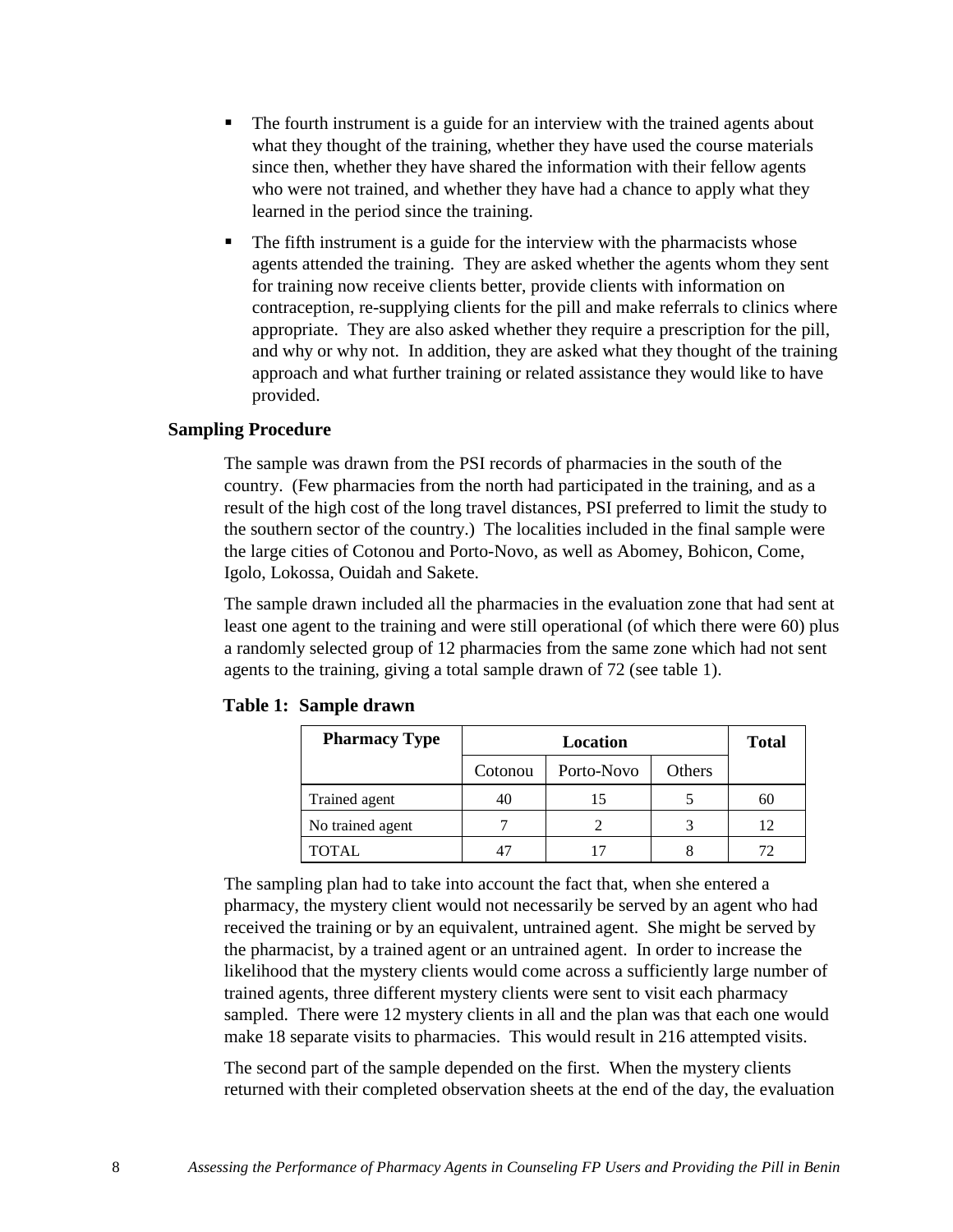team would then code them into one of five potential groups:

- Agent participated in 1998 training and in 1999 update sessions,
- Agent participated in 1998 training only,
- Agent participated in 1999 training only,
- Agent did not participate in any training, but at least one other agent in that pharmacy did participate in at least one training (a contact pharmacy),
- Agent did not participate in any training, and no other agent from that pharmacy did so either (a non-contact pharmacy).

To make it simpler to compare the two types of pharmacies, we distinguish between "contact pharmacies" and "non-contact pharmacies." The contact pharmacies are those that have sent at least one agent at least one time to one of the PSI-PRIME/Intrah trainings. These are the pharmacies that have been "in contact" with the training intervention. The non-contact pharmacies are those that have not sent their agents to training. That is, they have not experienced contact with the training intervention.

The research team therefore expected to have observations of three types of trained agents (trained in '98 and updated in '99, trained once in '98, and trained once in '99), all from the contact pharmacies, of course, plus two types of untrained agents (from the contact pharmacies and from the non-contact pharmacies). However, the size of the resulting sample was not predicted. The experience of the evaluation conducted one year earlier suggested that a large number of visits would be necessary to end up with about 20 cases per group. Based on that experience, the sample plan of three mystery visits per 60 contact pharmacies and three mystery visits per 12 noncontact pharmacies was determined, in the expectation of having approximately 30 cases per group. These groups would then be the sample for the second phase research activities: testing trained agents' knowledge of the training subjects, interviewing agents in both contact and non-contact pharmacies about their work environment, and interviewing agents and their pharmacist bosses in contact pharmacies about the training approach used.

#### **Field Work**

The evaluation team was composed of six people, representatives of PRIME/Intrah, PSI, ABPF and the Benin MOH. The team began by formulating the objectives for the study, drafting and finalizing the instruments, and deciding on the sampling approach. A plan was developed for training the young women who would act as mystery clients. These women were all educated, most at a university level. The training provided them with sufficient understanding of contraceptive technology and oral contraceptives so that they would be able to understand and interpret what the pharmacy agents said during the counseling session. They were trained over two days and then sent out to conduct two pre-tests of the observation approach, after which the observation tool was revised.

The data collection involved two phases. The mystery clients first visited the pharmacies. They were organized in four teams of three members. Each member of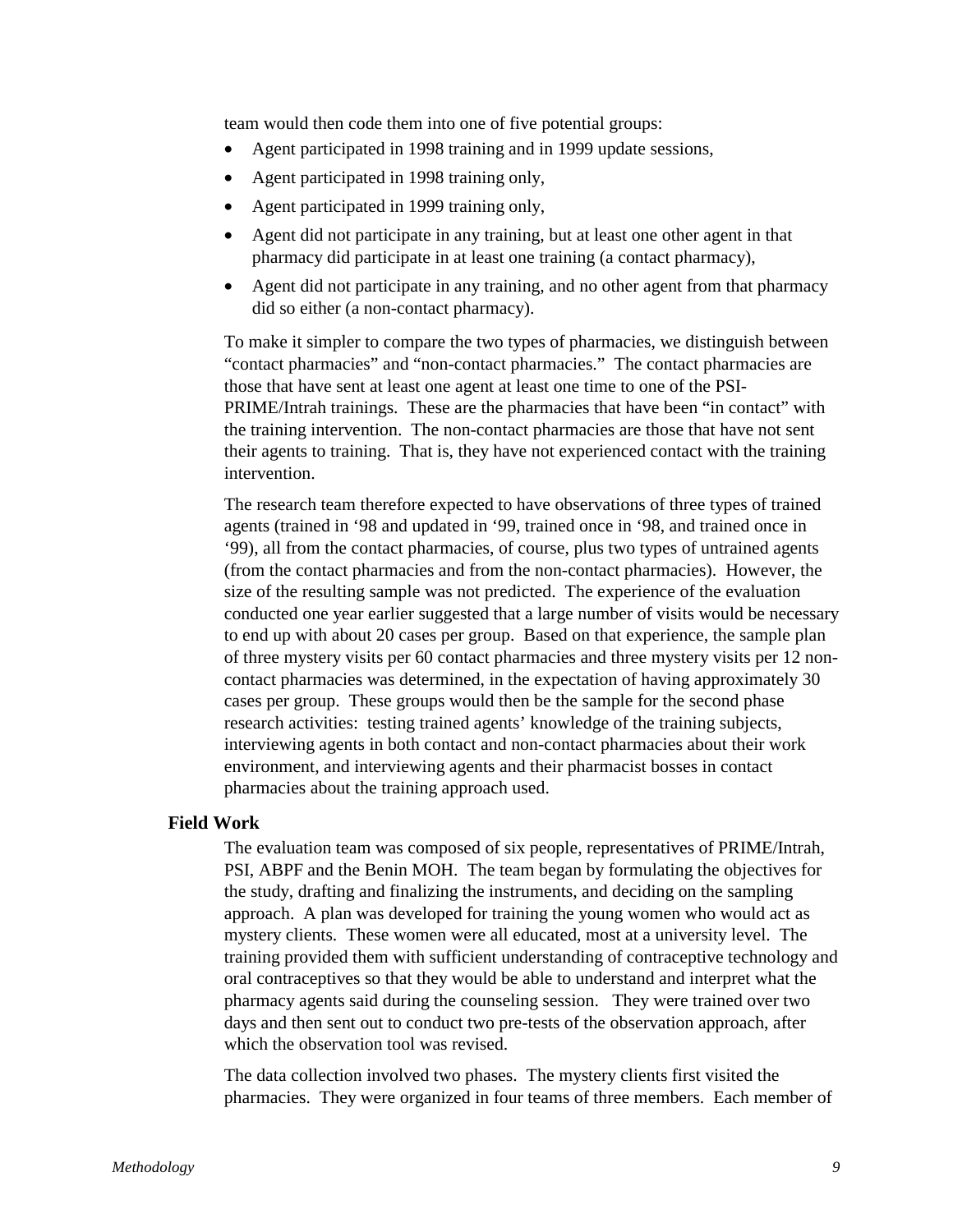each team was to make 18 visits into a pharmacy. The mystery clients returned with their forms, which were reviewed by the evaluation team and coded according to the type of agent and pharmacy, as described above. Evaluation team members then went out to visit the pharmacies again to conduct the interviews and tests.

In the first stage of the fieldwork, the mystery client visits, the main problems encountered were that the pharmacist (rather than one of his or her agents) served the client or the agents absolutely refused to give their name. With the latter problem, the mystery clients would write down a description of the agent. The evaluation team would then return to the pharmacy and try to identify the agent described in order to interview him or her.

The follow-up teams encountered more difficulties than the mystery clients. The main difficulty was in finding the pharmacists to interview, as some of them were only at the pharmacy at closing time to lock up. In addition, the agents were not always on duty when the follow-up team went back to find them to interview. This meant that the follow-up teams often had to make several return trips to the pharmacies.

#### **Final Samples and Data Entry**

One of the 60 pharmacies in the original sample of contact pharmacies did not exist (in fact, one pharmacy appeared twice under two different names in the sampling list), so there were actually 59 contact pharmacies available, not 60. This resulted in a total number of pharmacies sampled of 71, not 72. These 71 sampled pharmacies produced 171 usable exchanges between a mystery client and a pharmacy agent. The unusable exchanges (the difference between the 213 expected and the 171 obtained) were: visits in which the pharmacist served the mystery client, visits for which the agent refused to give his or her name to the client and could not later be identified, or other circumstances which rendered the visit invalid for the analysis.

The total number of mystery client counseling sessions with a pharmacy assistant was 171, however, some of these represented the same individual agents who were seen more than once by different mystery clients. To analyze the results of the observation of agents' performance, the duplicates were eliminated by selecting the first mystery client visit for each of the agents. This resulted in 127 observations of different individuals. Of these 127 pharmacy agents, 20 had attended both the training in 1998 and the revision sessions in 1999, 29 had attended the training in 1999, 53 had not attended the PSI-PRIME/Intrah trainings, but worked at a pharmacy at which at least one other agent had been trained, and 25 had not attended the trainings and worked in a pharmacy in which no one had attended the trainings. None of the agents encountered had only attended the 1998 training and not attended the later follow-up. The final sample, therefore, had only four groups of types of agent, not five. Table 2 presents the samples obtained in stage one of the field work.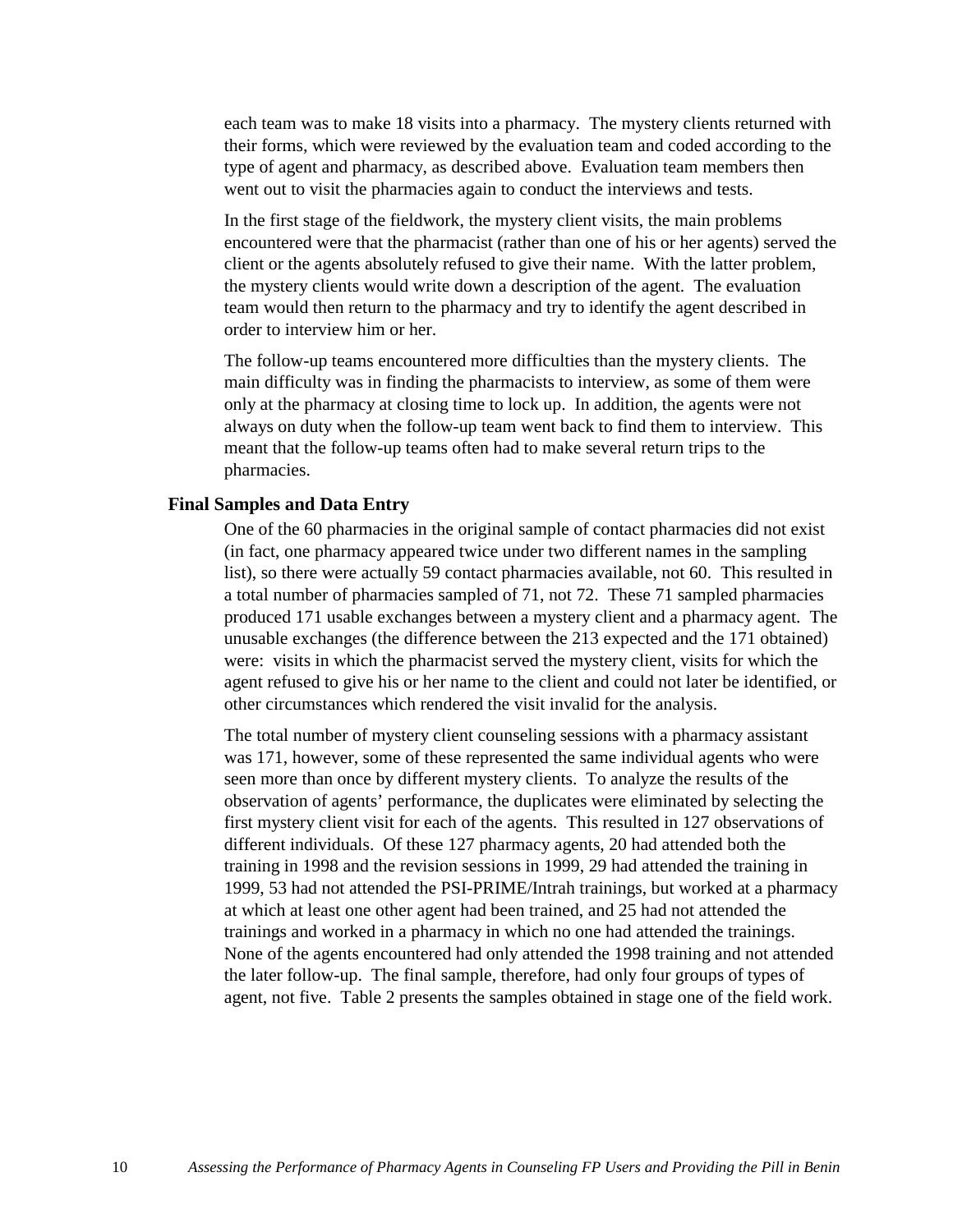#### **Table 2: First stage samples**

| Number of pharmacies visited                                 | 71  |
|--------------------------------------------------------------|-----|
|                                                              |     |
| Number of usable exchanges by a mystery client with an agent | 171 |
| Number of individual agents conducting those exchanges       | 127 |
| Number of those 127 agents who were:                         |     |
| Trained in '98 and updated in '99                            | 20  |
| Trained once in '99                                          | 29  |
| Not trained, working in a contact pharmacy                   | 53  |
| Not trained, working in a non-contact pharmacy               | 25  |

The second stage of the fieldwork, in which the evaluators returned to the pharmacies to apply the knowledge test and conduct the interviews, was based on the samples obtained in the first stage. Of the 127 agents seen by a mystery client, 115 were located for the follow-up interview about their working environment. Of the 49 trained agents visited by a mystery client, 46 were found to take the test and reply to questions about the training approach. Of the 59 potential pharmacists (those in the evaluation zone who had sent at least one agent to at least one training), 50 were located for the interview about the training approach and further training needs. Table 3 presents the samples obtained for the second stage activities.

#### **Table 3: Second stage samples**

| Number of agents found on return (interviewed about work<br>conditions) | 115 |
|-------------------------------------------------------------------------|-----|
| Number of trained agents found on return (took test and were            | 46  |
| interviewed about training approach)                                    |     |
| Number of pharmacists interviewed                                       | 50  |

A data technician created data entry screens for each of the five instruments and entered all the data. Four rounds of data checks were conducted in which coding errors were identified and corrected. The data was then analyzed using the SPSS program.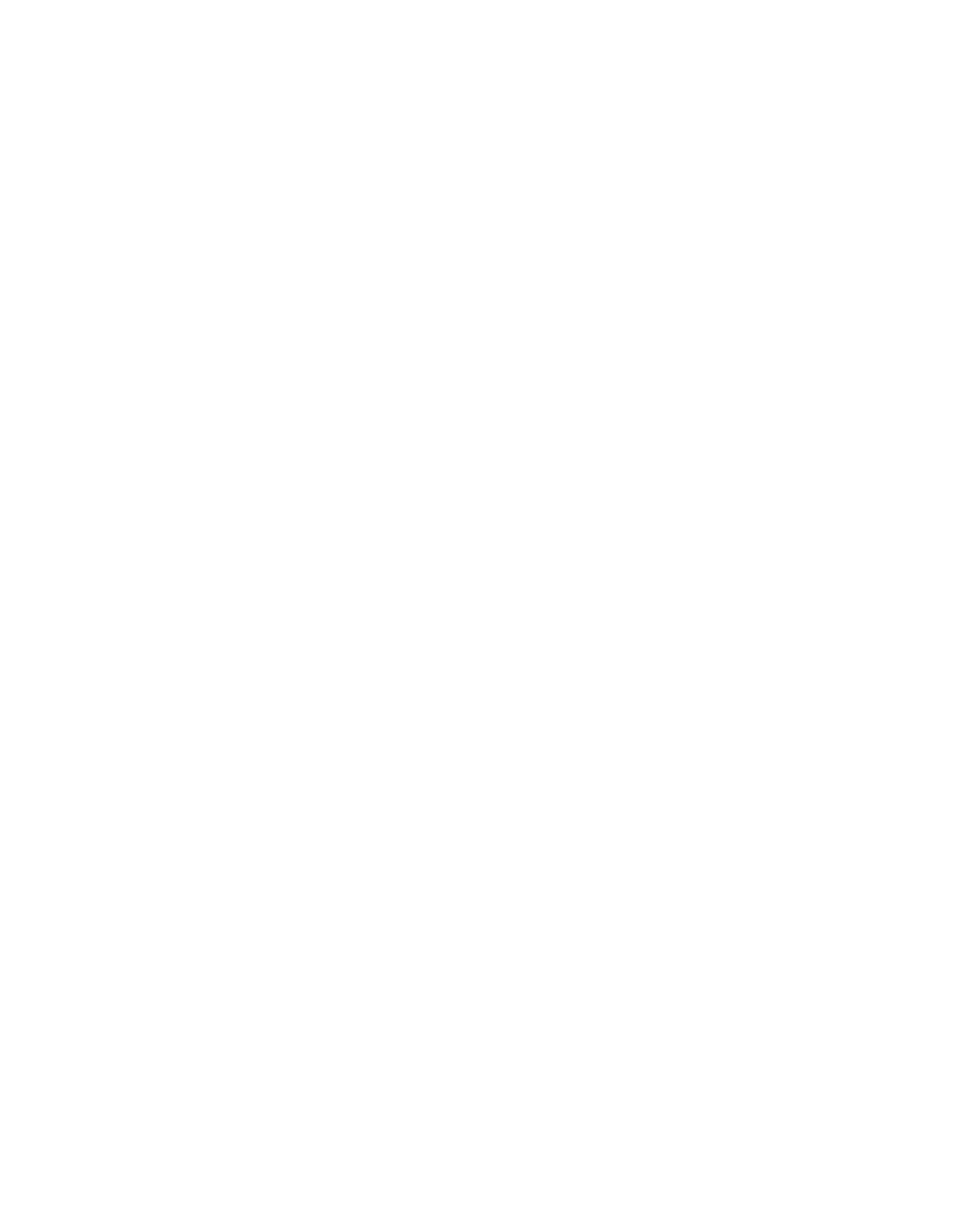## *Results*

#### **Agent's Performance**

#### *Scoring and Analysis Approach*

The observation tool was scored by allocating one point for each "Yes" noted by the mystery client to indicate that a desired action or statement had been made by the pharmacy assistant serving her. The performance of pharmacy agents when counseling a new user of FP and prescribing the pill was then analyzed by comparing the scores of the different groups of agents. The group of untrained agents from noncontact pharmacies was used as the base, or control, against which the performance of each of the other groups was assessed. When comparing proportions, the significance of the difference was measured using a continuity corrected chi-square test. When comparing means, the significance of the difference was measured using the Mann-Whitney U - Wilcoxon Sum W test. Cut-off values of  $p<0.01$  and  $p<0.05$ were used to indicate significant differences. The possible effect on the results of different average ages, educational levels and number of years worked was tested for each type of score, and no effect of these variables was found.

#### *Agent's Characteristics*

There are small differences between the four groups of agents in terms of their age, educational level, and number of years worked as a pharmacy assistant, as Table 4 shows. The agents who did not participate in the trainings are slightly less well educated on average than those who did. And the agents were trained in 1998 and also updated in 1999 are slightly older and have longer work experience as pharmacy agents.

|                               | <b>Agent Group</b>                         |                                 |                                                     |                                                         |
|-------------------------------|--------------------------------------------|---------------------------------|-----------------------------------------------------|---------------------------------------------------------|
|                               | Trained in<br>'98 and<br>updated in<br>.99 | Trained<br>once in '99          | Not trained,<br>working in a<br>contact<br>pharmacy | Not trained,<br>working in a<br>non-contact<br>pharmacy |
| Age: average                  | 36.8                                       | 31.8                            | 31.2                                                | 32.4                                                    |
| Age: range                    | $26 - 52$                                  | $21 - 47$                       | $18 - 49$                                           | $21 - 53$                                               |
| Years worked: average         | 10.2                                       | 4.5                             | 3.8                                                 | 4.8                                                     |
| Years worked: range           | $2 - 32$                                   | $1 - 13$                        | $0 - 17$                                            | $0 - 25$                                                |
| Educational level:<br>average | Primary                                    | Primary                         | Secondary                                           | Secondary                                               |
| Educational level: range      | 4th to beyond<br>high school               | 4th to<br>beyond high<br>school | 6th to beyond<br>high school                        | below 6th to<br>beyond high<br>school                   |

#### **Table 4: Characteristics of the four agent groups**

 $\Gamma$ 

However, for each of the scores calculated and presented below, the scores were controlled by agent characteristics, and within each group, age, educational level and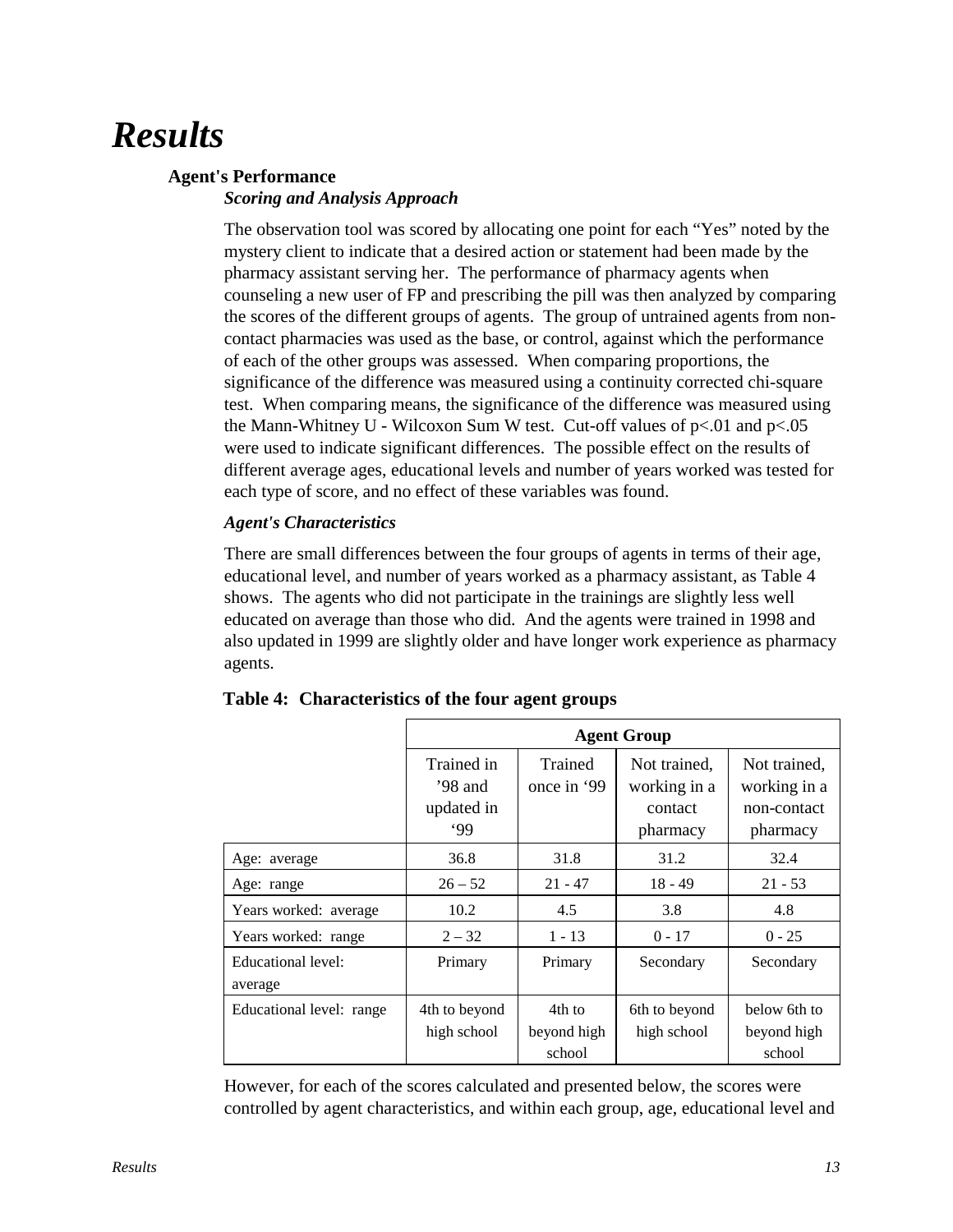number of years worked as a pharmacy agent had no effect on the differences found.

#### *Overall Performance*

The results of the observation of pharmacy agents' performance when counseling a new user and prescribing the pill show conclusively that, overall, the trained agents are performing better than the untrained agents, as Table 5 shows. (When scoring the overall performance of the agents, two items from the observation checklist were removed from the data set. These were two pieces of information of interest to the evaluation team, but not considered desirable actions: requiring a prescription and providing a high dose pill. When these two items are removed, the total possible score is 34.) Of this total possible score, the two groups of trained agents earned 14.6 and 14.2 on average. The difference between these mean scores and the mean score (9.1) of the base group of agents (untrained and working in a non-contact pharmacy) is statistically significant.

| <b>Agent Group</b>                                     | Average<br>score for<br>each<br>group | <b>Average score for</b><br>the group<br>Not trained, working<br>in a non-contact<br>pharmacy $(N=25)$ | <b>Significant</b><br>difference |
|--------------------------------------------------------|---------------------------------------|--------------------------------------------------------------------------------------------------------|----------------------------------|
| Trained once in '99 $(n=29)$                           | 14.6                                  | 9.1                                                                                                    | Yes<br>(p < .01)                 |
| Trained in '98 and updated<br>in '99 $(n=20)$          | 14.2                                  | 9.1                                                                                                    | <b>Yes</b><br>(p < .05)          |
| Not trained, working in a<br>contact pharmacy $(n=53)$ | 9.5                                   | 9.1                                                                                                    | No                               |

#### **Table 5: Overall performance scores (Total score possible: 34)**

However, the untrained agents working in a pharmacy where at least one other agent had participated in the training were not found to perform any better than the untrained agents from a non-contact pharmacy. They earned an average 9.5 out of a possible 34, which is not significantly different from 9.1. Thus, this assessment (unlike the one conducted one year earlier) found that there was not an influence on untrained agents who worked alongside a trained one.

Trained agents did perform better than untrained agents at counseling a new user and prescribing the pill, indicating that the training had a beneficial effect. However, the overall performance is still weak. In the remainder of this section, the performance is examined in more detail and stronger and weaker areas of agents' performance are identified.

#### *Client's Right to Access and Information*

Looking in more detail at agents' performance in counseling a new FP user and prescribing the pill, the evaluation team began with the first two parts of the provider-client exchange. In the first part, the mystery clients noted whether they were greeted, asked the reason for their visit, received in a place where they were not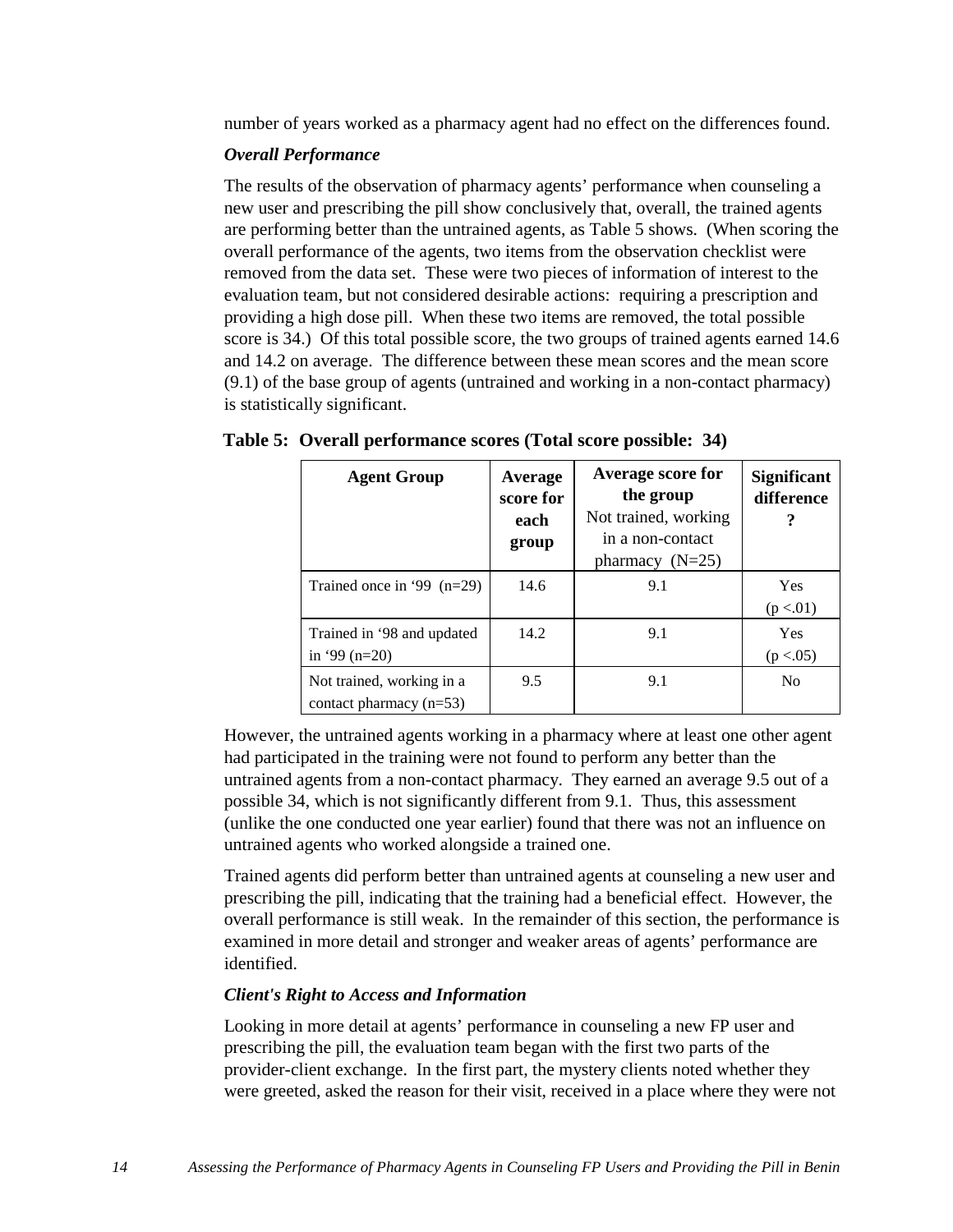overheard, and listened to carefully by the agent. In the second part, the mystery clients noted the content of the general counseling on FP by indicating whether or not the agent asked if they had ever used contraception and if they had ever heard of any methods, whether or not the agent showed them samples and let them touch the samples, whether the agent cited at least two advantages and disadvantages of the pill, the condom and spermicides, whether or not the agent encouraged the client to ask questions, whether or not the agent double-checked the clients understanding, and whether or not the agent allowed the client to make a choice among the methods offered.

Taken as a whole this section of the provider-client exchange can be said to measure aspects of a client's right to access and to information. Comparing the scores of the different types of agents, the evaluation team found that the group of agents trained once in 1999 earned a statistically significant increase in average score than the base group of agents not trained and working in a non-contact pharmacy. However, the average score of the group of agents trained in 1998 and updated in 1999 was not significantly better than that of the base group, and the average score of the group of untrained agents working in contact pharmacies was the same as that of the base group. Table 6 shows these results.

| <b>Agent Group</b>                                     | Average<br>score for<br>each<br>group | Average score for<br>the group<br>Not trained, working<br>in a non-contact<br>pharmacy $(N=25)$ | <b>Significant</b><br>difference<br>? |
|--------------------------------------------------------|---------------------------------------|-------------------------------------------------------------------------------------------------|---------------------------------------|
| Trained once in '99 $(n=29)$                           | 8.6                                   | 6.2                                                                                             | <b>Yes</b><br>(p < .05)               |
| Trained in '98 and updated<br>in '99 $(n=20)$          | 7.6                                   | 6.2                                                                                             | N <sub>0</sub>                        |
| Not trained, working in a<br>contact pharmacy $(n=53)$ | 6.2                                   | 6.2                                                                                             | N <sub>0</sub>                        |

**Table 6: Scores for clients' right to access and to information (Total score possible: 14)**

It would seem therefore, that it is the group of agents most recently trained who perform best on ensuring patients' rights to access and to information overall.

#### *Client's Right to Courtesy and Privacy*

Examining the above scores more closely, the evaluation team first looked at whether the clients were treated courteously. A large majority of all groups greeted the mystery client, asked the purpose of her visit and listened to her carefully. There was no difference between the trained and the untrained agents on this matter.

On the question of privacy, the researchers had assumed that providing privacy for counseling would be difficult in a pharmacy. However, a large majority of all groups did talk with the client in a place that felt private. The most recently trained group (those trained once in 1999) were more likely than the group trained in 1998 and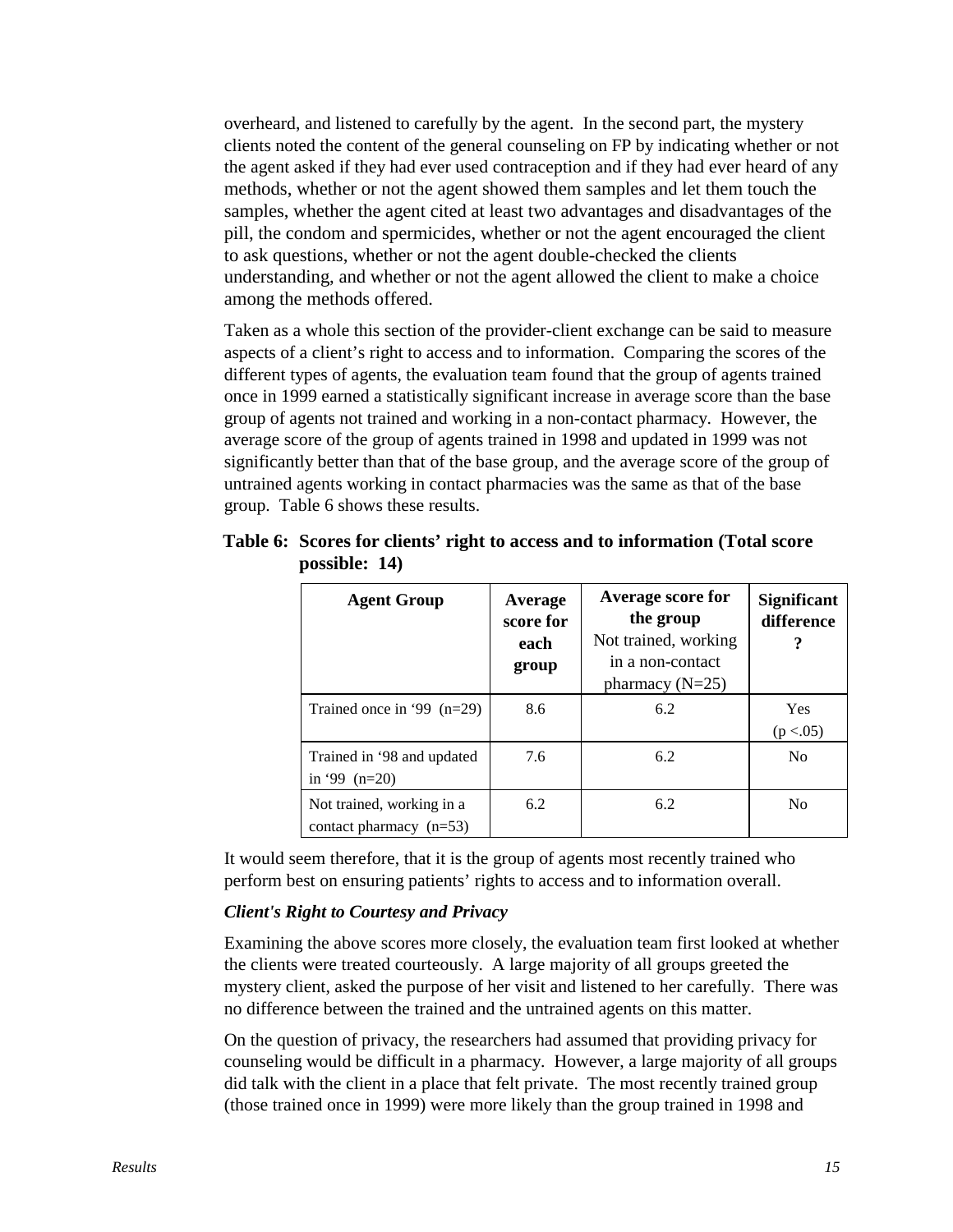updated in 1999 to provide privacy. Largely, however, the untrained and the trained agents both performed well on courtesy and privacy.

#### *Client's Right to Choose a Method*

The evaluation team then examined how the agents perform when informing the client about contraceptive methods. The mystery clients indicated whether or not the agent cited at least two advantages and at least two disadvantages of three methods available in pharmacies: condoms, spermicides and the pill. If the agent did all of these things, he or she would receive six points. All the groups of agents performed poorly on this part of the observation, each group earning on average only one point or less (out of six possible). Although the trained groups each had scores of just over one and the untrained groups had scores under one point, the differences were not statistically significant.

Comparing not scores, but proportions of each group performing the desired task underscores the problem. (Table 7 presents these proportions by way of illustration. Comparing the proportions of the first three groups to that of the base group resulted in no statistically significant increase in performance on any desired task by any group.) Some of the trained agents are citing advantages of the pill (about half of each group of trained agents cited at least two advantages of the pill), but few of them cite disadvantages. Almost no one, trained or untrained, cited advantages or disadvantages of condoms or of spermicides.

|                                                   |                                              | <b>Agent Group</b>     |                                                     |                                                         |
|---------------------------------------------------|----------------------------------------------|------------------------|-----------------------------------------------------|---------------------------------------------------------|
|                                                   | Trained in<br>$'98$ and<br>updated in<br>.99 | Trained<br>once in '99 | Not trained,<br>working in a<br>contact<br>pharmacy | Not trained,<br>working in a<br>non-contact<br>pharmacy |
| Proportion citing<br>advantages pill              | 10/20                                        | 17/29                  | 10/53                                               | 7/25                                                    |
| Proportion citing<br>disadvantages pill           | 7/20                                         | 12/29                  | 6/53                                                | 4/25                                                    |
| Proportion citing<br>advantages condom            | 4/20                                         | 1/29                   | 1/53                                                | 1/25                                                    |
| Proportion citing<br>disadvantages condom         | 3/20                                         | 1/29                   | 0/53                                                | 0/25                                                    |
| Proportion citing<br>advantages spermicides       | 0/20                                         | 1/29                   | 2/53                                                | 2/25                                                    |
| Proportion citing<br>disadvantages<br>spermicides | 0/20                                         | 1/29                   | 1/53                                                | 0/25                                                    |

**Table 7: Proportions citing method advantages and disadvantages**

In addition, only about a third of each group of agents asked the client to choose which method she would like (not a surprising result since, as we have just shown,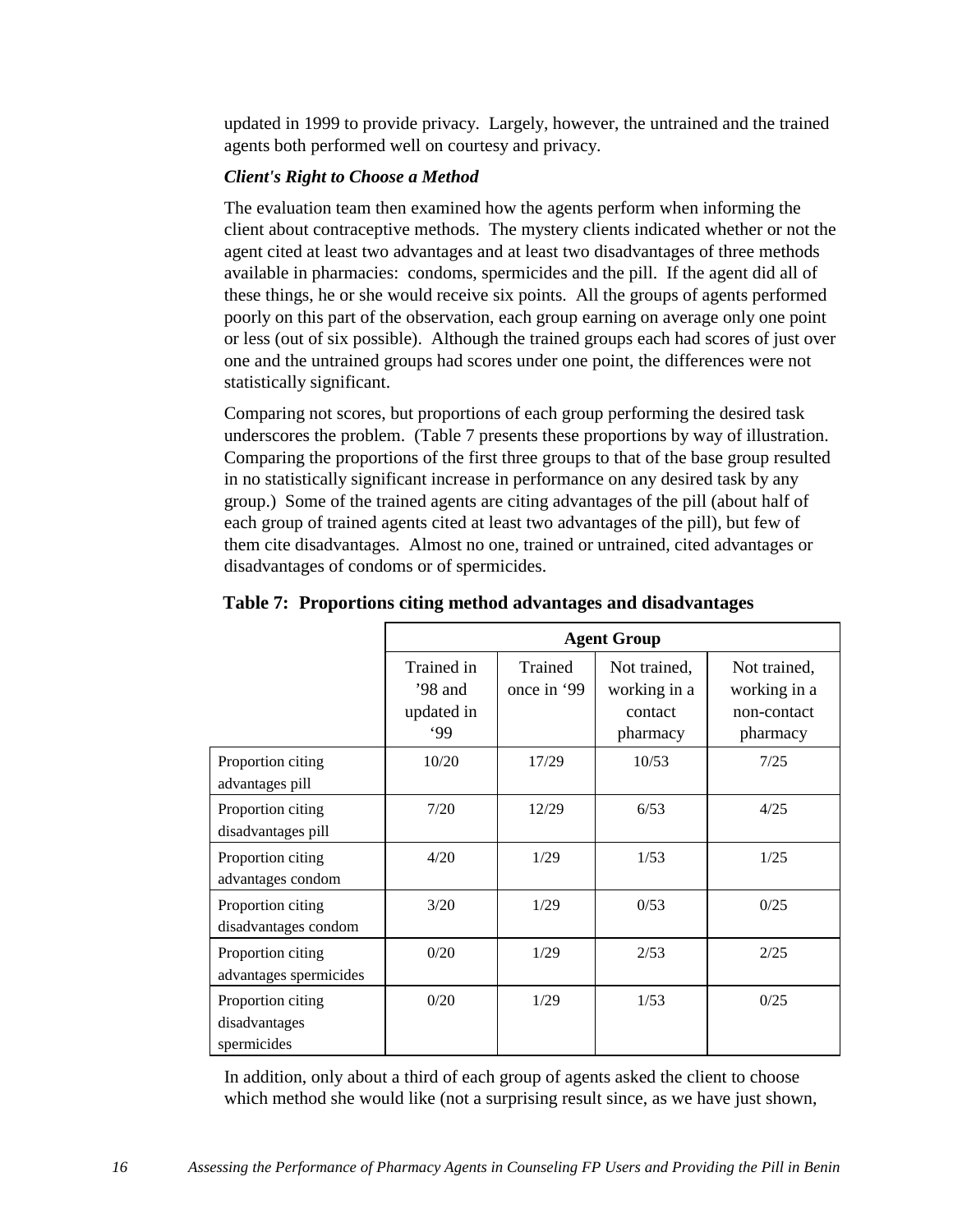most of them had not explained methods other than the pill). These results indicate that the agents, even those who have received training, are not providing the necessary information for clients to choose between methods and they are not explicitly providing clients the opportunity during the counseling session to make a free choice of method on their own. Instead, the agents would appear to be promoting the pill. Some caution is needed in interpreting these results, as it is possible that the mystery clients' memory of this early part of the discussion was influenced by the later focus of the provider-client exchange on the pill. However, the evaluation team did probe the women acting as mystery clients about this question, and they confirmed this finding that the pharmacy agents were, with few exceptions, not mentioning methods other than the pill.

#### *Client's Right to Safety*

The evaluation team next examined three aspects of a pill clients' right to safety: being properly screened for eligibility, receiving an explanation of how to take the pill and what to do if problems arise, and being prescribed a low dose rather than a high dose pill.

The third section of the observation checklist concerns eligibility criteria for the pill. The mystery clients were asked to indicate whether or not the agent had asked each of seven questions. To assess this section, the evaluation team measured the proportion asking at least two of the questions, and compared this proportion across groups. The results indicate that very few in each group ask about eligibility criteria and that the trained agents do not perform statistically better than the base group of untrained agents. Table 8 shows these results.

| <b>Agent Group</b>                            | <b>Proportion</b><br>asking at<br>least two<br>eligibility<br>questions:<br>Each group | <b>Proportion asking at</b><br>least two eligibility<br>questions<br>Not trained, working<br>in a non-contact<br>pharmacy | <b>Significant</b><br>difference<br>? |
|-----------------------------------------------|----------------------------------------------------------------------------------------|---------------------------------------------------------------------------------------------------------------------------|---------------------------------------|
| Trained once in '99                           | 8/29                                                                                   | 2/25                                                                                                                      | N <sub>0</sub>                        |
| Trained in '98 and updated in<br>.99          | 5/20                                                                                   | 2/25                                                                                                                      | N <sub>0</sub>                        |
| Not trained, working in a<br>contact pharmacy | 3/53                                                                                   | 2/25                                                                                                                      | N <sub>0</sub>                        |

**Table 8: Proportions asking at least two eligibility questions**

The training does not seem to have had an effect on the application of eligibility criteria by pharmacy agents. It should be noted that the form discussed during training was neither produced nor distributed to trained agents.

The trained agents do, however, perform significantly better in explaining how to use the pill and what to do if problems arise. Section five of the observation checklist contains eight things the agents are expected to explain to the client, including what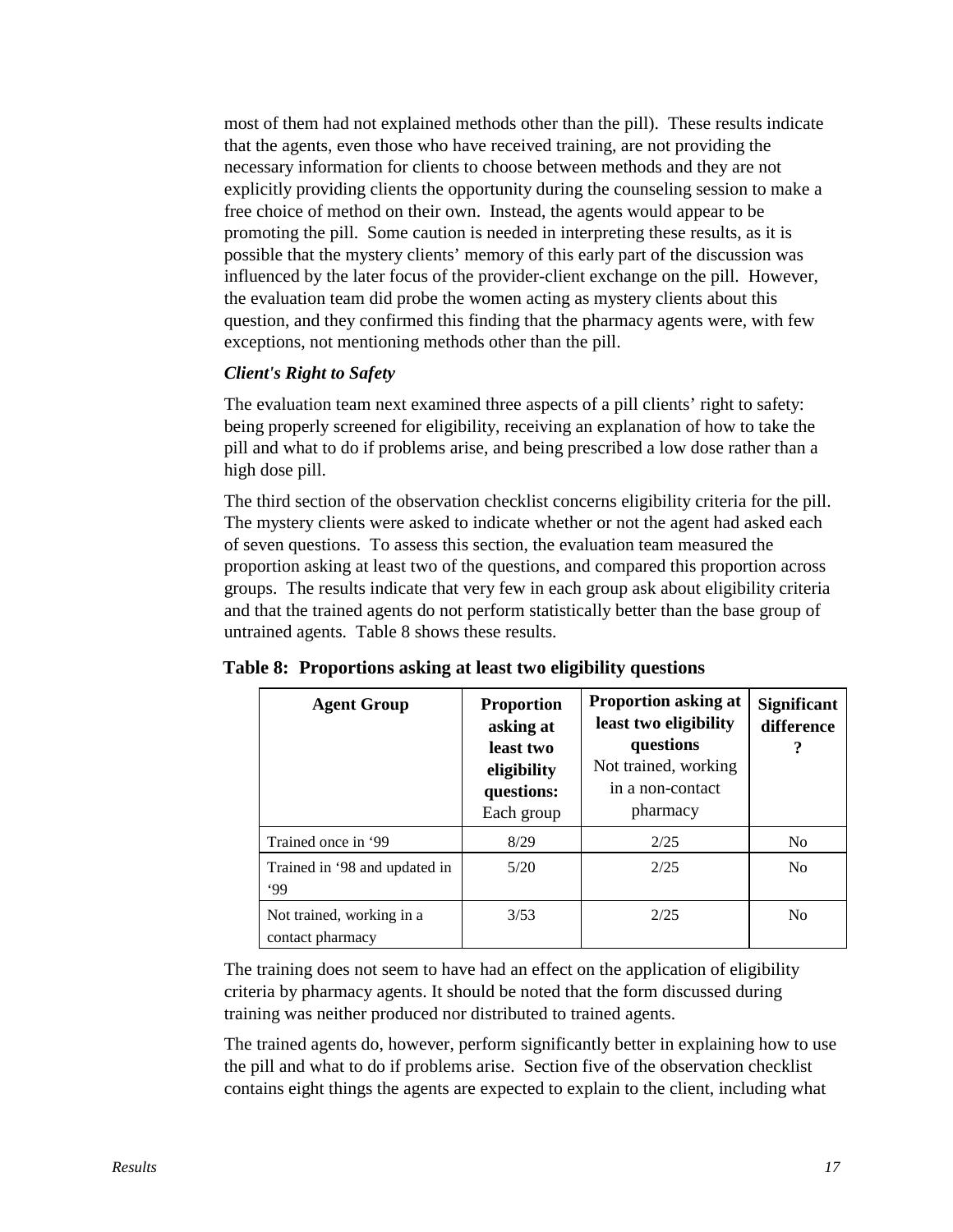to do about missed pills, what danger signs to look out for, and when to return for resupply. The average score of the trained agents on this section is significantly better than that of the base group, as Table 9 shows.

| <b>Agent Group</b>                                     | Average<br>score for<br>each<br>group | Average score for<br>the group<br>Not trained, working<br>in a non-contact<br>pharmacy $(N=25)$ | <b>Significant</b><br>difference |
|--------------------------------------------------------|---------------------------------------|-------------------------------------------------------------------------------------------------|----------------------------------|
| Trained once in '99 $(n=29)$                           | 3.6                                   | 2.1                                                                                             | Yes<br>(p < .05)                 |
| Trained in '98 and updated<br>in '99 $(n=20)$          | 4.2                                   | 2.1                                                                                             | Yes<br>(p < .01)                 |
| Not trained, working in a<br>contact pharmacy $(n=53)$ | 2.1                                   | 2.1                                                                                             | N <sub>0</sub>                   |

**Table 9: Scores for explaining pill use (Total score possible: 8)**

Looking more closely at these results on explaining use of the pill, the evaluation team examined three particularly important aspects of the explanation: telling the client what to do if she forgets one pill, telling the client what to do if she forgets two pills, and telling her what dangers signs to look out for. On danger signs, the trained groups do not perform significantly better than the base group. On explaining missed pills, those trained and updated perform better than the base group.

**Table 10: Proportions explaining what to do if one pill missed**

| <b>Agent Group</b>                            | <b>Proportion</b><br>explaining<br>one missed<br>pill: Each<br>group | <b>Proportion</b><br>explaining one<br>missed pill:<br>Not trained,<br>working in a non-<br>contact pharmacy | <b>Significant</b><br>difference |
|-----------------------------------------------|----------------------------------------------------------------------|--------------------------------------------------------------------------------------------------------------|----------------------------------|
| Trained once in '99                           | 15/29                                                                | 7/25                                                                                                         | N <sub>0</sub>                   |
| Trained in '98 and updated<br>in $99$         | 13/20                                                                | 7/25                                                                                                         | Yes<br>(p < .05)                 |
| Not trained, working in a<br>contact pharmacy | 15/53                                                                | 7/2.5                                                                                                        | N <sub>0</sub>                   |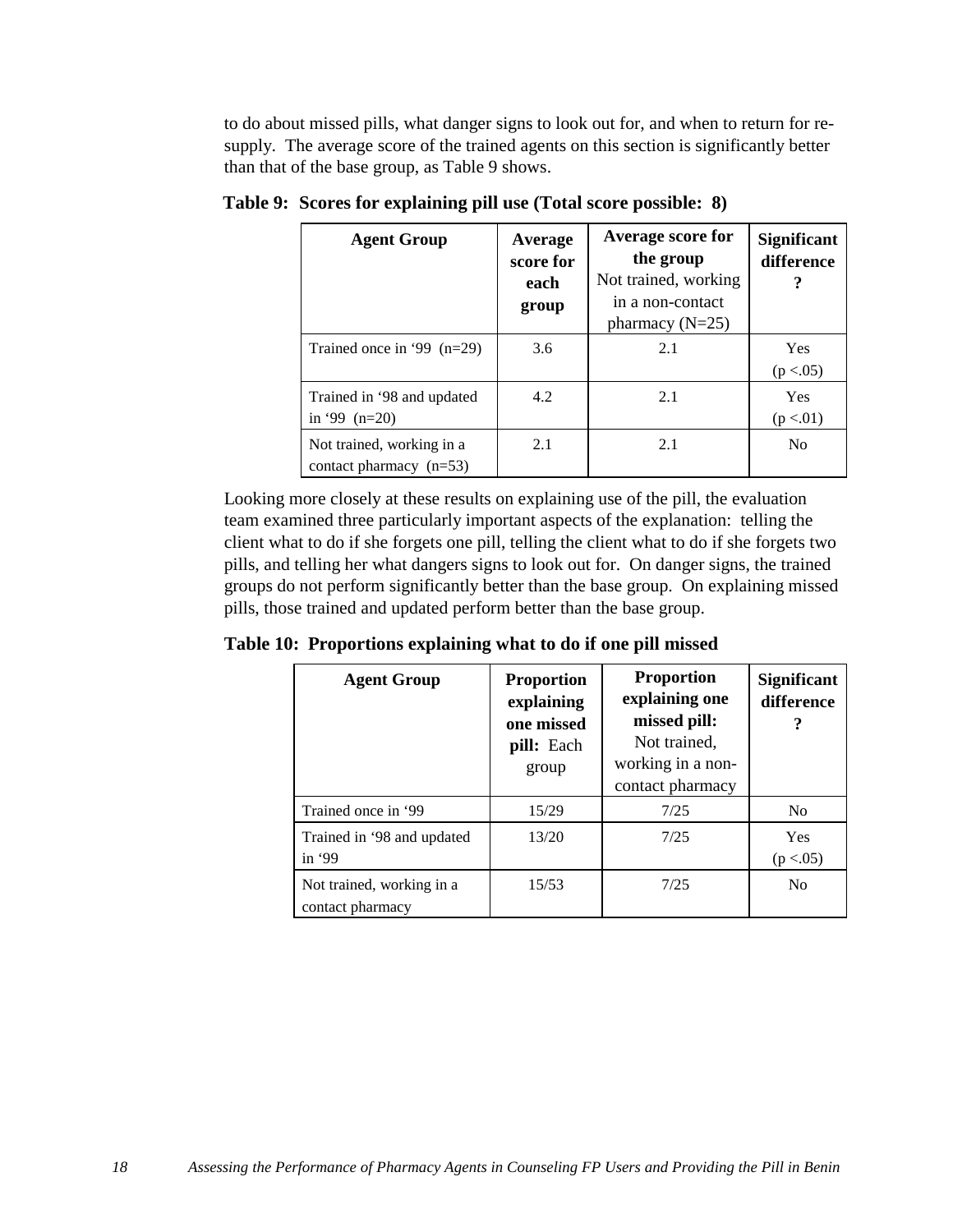| <b>Agent Group</b>                            | <b>Proportion</b><br>explaining<br>two missed<br>pills: Each<br>group | <b>Proportion</b><br>explaining two<br>missed pills:<br>Not trained,<br>working in a non-<br>contact pharmacy | <b>Significant</b><br>difference<br>? |
|-----------------------------------------------|-----------------------------------------------------------------------|---------------------------------------------------------------------------------------------------------------|---------------------------------------|
| Trained once in '99                           | 11/29                                                                 | 4/25                                                                                                          | N <sub>0</sub>                        |
| Trained in '98 and updated<br>in $99$         | 10/20                                                                 | 4/25                                                                                                          | Yes<br>(p < .05)                      |
| Not trained, working in a<br>contact pharmacy | 7/53                                                                  | 4/25                                                                                                          | N <sub>0</sub>                        |

**Table 11: Proportions explaining what to do if two pills missed**

**Table 12: Proportions explaining danger signs**

| <b>Agent Group</b>                            | <b>Proportion</b><br>explaining<br>danger<br>signs: Each<br>group | <b>Proportion</b><br>explaining danger<br>signs:<br>Not trained,<br>working in a non-<br>contact pharmacy | <b>Significant</b><br>difference |
|-----------------------------------------------|-------------------------------------------------------------------|-----------------------------------------------------------------------------------------------------------|----------------------------------|
| Trained once in '99                           | 9/29                                                              | 2/25                                                                                                      | N <sub>0</sub>                   |
| Trained in '98 and updated<br>in $99$         | 3/20                                                              | 2/25                                                                                                      | N <sub>0</sub>                   |
| Not trained, working in a<br>contact pharmacy | 1/53                                                              | 2/25                                                                                                      | N <sub>0</sub>                   |

Thus, it would appear that the update training has improved agent's performance in explaining missed pills. However, very few agents in either trained group are explaining danger signs.

Another aspect of clients' right to safety, and indeed the premise of the entire initiative under assessment here, is that a new user of the pill should be prescribed a low-dose rather than a high dose pill. The proportion prescribing the low dose pill Harmonie® in each of the trained groups is significantly larger than that proportion in the base group of untrained agents working in a non-contact pharmacy, as Table 13 shows. This is a particularly important finding, as it was the reason for the collaboration between PSI, PRIME/Intrah, the National Association of Pharmacists and the MOH in their joint attempt to apply the new national protocol calling for new users to be prescribed low dose pills.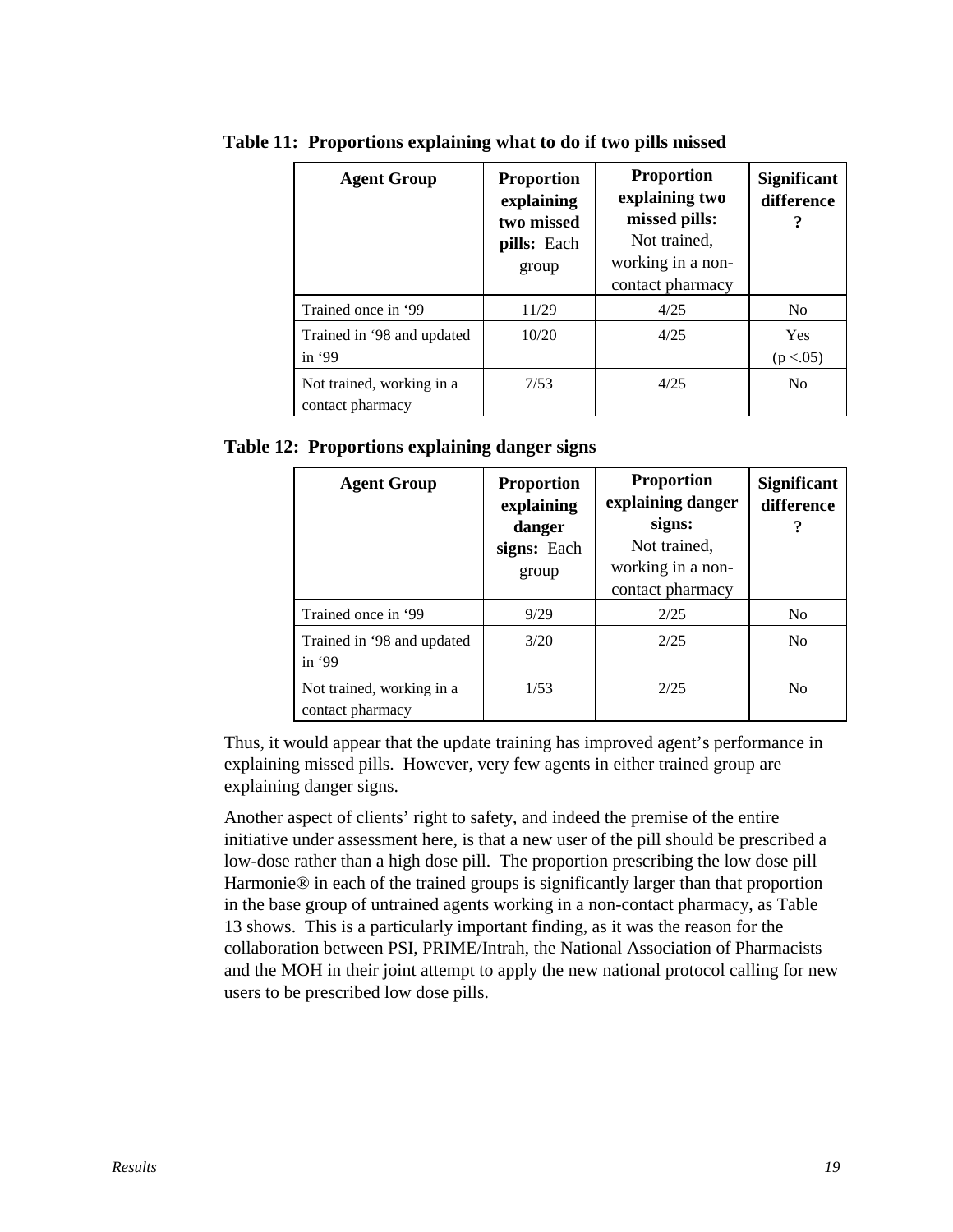| <b>Agent Group</b>                            | <b>Proportion</b><br>explaining<br>low dose<br>pill: Each<br>group | <b>Proportion</b><br>explaining low<br>dose pill:<br>Not trained,<br>working in a non-<br>contact pharmacy | <b>Significant</b><br>difference |
|-----------------------------------------------|--------------------------------------------------------------------|------------------------------------------------------------------------------------------------------------|----------------------------------|
| Trained once in '99                           | 25/29                                                              | 12/25                                                                                                      | Yes<br>(p < .01)                 |
| Trained in '98 and updated<br>in $99$         | 17/20                                                              | 12/25                                                                                                      | Yes<br>(p < .05)                 |
| Not trained, working in a<br>contact pharmacy | 34/53                                                              | 12/25                                                                                                      | No                               |

**Table 13: Proportions prescribing the low dose pill Harmonie®**

Another way to look at this question is to ask how many of the pharmacy agents still prescribe the high dose brand of pills to a new user despite the national protocols. Very low proportions of any group do so, as Table 14 shows.

**Table 14: Proportions prescribing the high dose pill "Stédiril"®**

| <b>Agent Group</b>                            | <b>Proportion</b><br>prescribing<br>high dose<br>pill: Each<br>group | <b>Proportion</b><br>prescribing high<br>dose pill:<br>Not trained,<br>working in a non-<br>contact pharmacy | <b>Significant</b><br>difference |
|-----------------------------------------------|----------------------------------------------------------------------|--------------------------------------------------------------------------------------------------------------|----------------------------------|
| Trained once in '99                           | 1/29                                                                 | 8/25                                                                                                         | Yes<br>(p < .05)                 |
| Trained in '98 and updated<br>in '99          | 2/20                                                                 | 8/25                                                                                                         | Non                              |
| Not trained, working in a<br>contact pharmacy | 4/53                                                                 | 8/25                                                                                                         | <b>Yes</b><br>(p < .05)          |

Despite the very low number of agents in each group prescribing the high dose pill, a statistically significant larger proportion of untrained agents, working in non-contact pharmacies, did so compared to agents trained once in 1999. In addition, untrained agents working in contact pharmacies are significantly less likely to prescribe the high dose pill.

#### *Conclusions on Performance*

The results of the observation of the performance of pharmacy agents in counseling a new user of FP and providing her with the pill indicate that, overall, trained agents are performing better than untrained agents. Trained agents score higher when the overall exchange is taken as a whole. However, looking more closely at specific parts of the client-provider exchange, the trained agents are not providing information on methods other than the pill and barrier methods.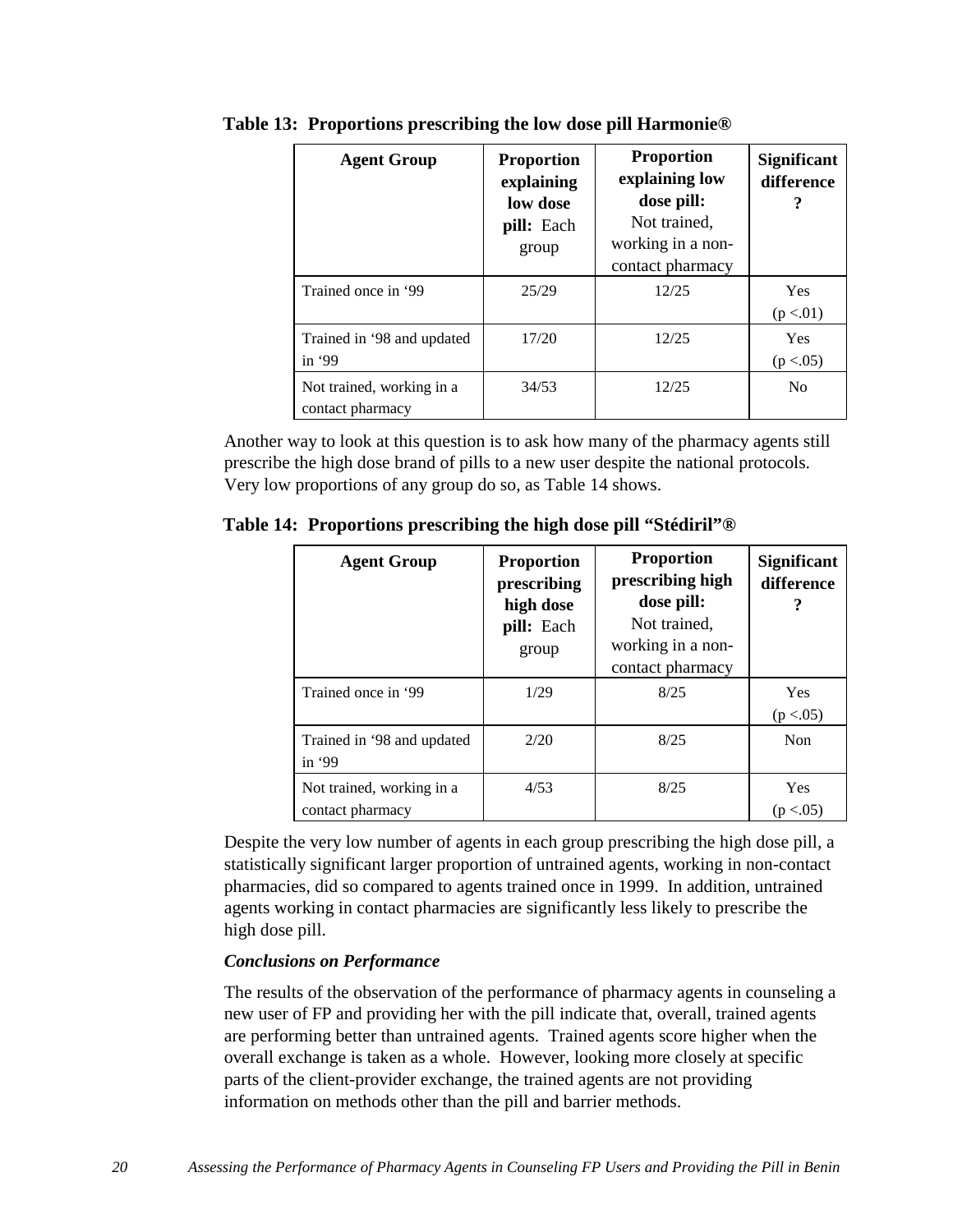The trained agents are prescribing the low dose pills Harmonie®, which was one objective of the intervention indicating the clients' right to safety.

It is clear that the message to sell low dose pills has gotten across. It cannot be attributed to the training only as all pharmacies, whether there agents were trained or not, are visited regularly by the PSI medical detailers who are not making distinctions or differences in the day-to-day work. The training objectives also emphasized improving the quality of the counseling exchange, including application of low standard "checklist" (referring to eligibility criteria for pills) and explanation of the need to seek medical care because of danger signs. These objectives do not seem to have been met completely. Unfortunately, the form or tool for eligibility criteria was not produced and distributed to trained agents.

In the next two sections, focus was put on other elements that might shed light on what the evaluation team observed in the agents performance, including their current level of knowledge and aspects of their working environment, such as supervision.

#### **Agent's Knowledge**

#### *Analysis Approach*

The knowledge test was taken by 46 trained agents, of whom 18 were from the group trained in 1998 and updated in 1999 and 28 were from the group trained once only in 1999. The results of this test were assessed by scoring the results out of 100. The agents had taken the test twice before, once before the initial training and once immediately afterwards, and those tests had also been scored out of 100. The training coordinators had decided at the start of the project that an acceptable score was 75%, so for each test (pre-training, post-training, and during this follow-up) the proportion of the group scoring 75% or more was calculated in order to make comparisons. There was no control group for the test.

#### *Scores Earned*

The findings from the knowledge test show a predictable pattern for both groups, as shown in the table below. The pre-training scores are lowest, knowledge rises immediately after the training to a high point, and then by the time of the follow-up the proportion having at least the desired score falls, although not as far as it was before training. These results are typical of training assessments. One would expect knowledge to fall off unless it is routinely reinforced by application of the learned knowledge through tasks performed regularly in the workplace or by supervision or peer support activities that require knowledge recall.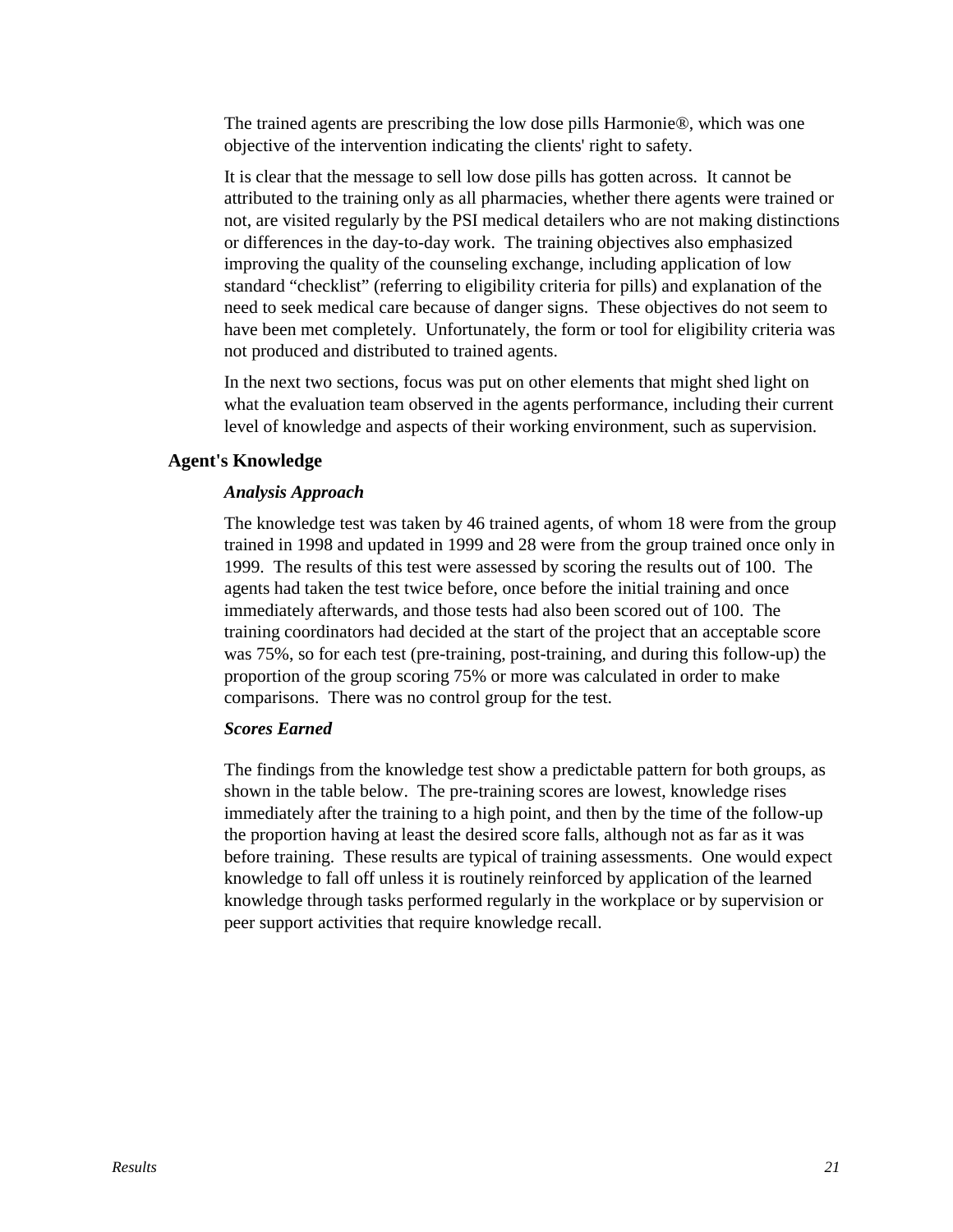| Time of test  | Proportion of agent group<br>scoring 75% or above |                                   |  |
|---------------|---------------------------------------------------|-----------------------------------|--|
|               | Trained in '98 and<br>updated in '99 ( $n = 18$ ) | Trained once in '99<br>$(n = 28)$ |  |
| Pre-Training  | 51.4 %                                            | 51.2 %                            |  |
| Post-Training | 84.8%                                             | 90.4 %                            |  |
| Jurrent       | 74.2 %                                            | 66.6 %                            |  |

#### **Table 15: Test scores pre-training, post-training and current**

Nevertheless, the portion of each group earning at least 75% correct responses remains fairly high. A closer look at correct answers to specific questions, in the next section, indicates where there are particular weaknesses.

#### *Specific Subjects*

The proportions earning the correct answer on each question are presented here, to give an idea of particular areas of weakness. Overall, no one question was answered correctly by every single agent taking the test.

| <b>Test</b><br>question | <b>Agent group</b> |                            |        |                     |
|-------------------------|--------------------|----------------------------|--------|---------------------|
|                         |                    | Trained in '98 and updated |        | Trained once in '99 |
|                         | in '99 $(n = 18)$  |                            |        | $(n = 28)$          |
|                         | Number             | Percentage                 | Number | Percentage          |
| Q1                      | 4                  | 22.2                       | 5      | 17.9                |
| Q2                      | 14                 | 77.8                       | 21     | 75                  |
| Q <sub>3</sub>          | 17                 | 94.4                       | 27     | 96.4                |
| Q4                      | 14                 | 77.8                       | 20     | 71.4                |
| Q <sub>5</sub>          | 15                 | 83.3                       | 26     | 92.9                |
| Q <sub>6</sub>          | 15                 | 83.3                       | 18     | 64.3                |
| Q7                      | 11                 | 61.1                       | 16     | 57.1                |
| Q8                      | 15                 | 83.3                       | 22     | 78.6                |
| Q <sub>9</sub>          | 6                  | 33.3                       | 7      | 25                  |
| Q10                     | 15                 | 83.3                       | 23     | 82.1                |
| Q11                     | 13                 | 72.2                       | 13     | 46.4                |
| Q12                     | 13                 | 72.2                       | 20     | 71.4                |
| Q13                     | 11                 | 61.1                       | 25     | 89.3                |
| Q14                     | 18                 | 100                        | 25     | 89.3                |
| Q15                     | 12                 | 66.7                       | 12     | 42.9                |
| Q16                     | 16                 | 88.9                       | 19     | 67.9                |
| Q17                     | 16                 | 88.9                       | 25     | 89.3                |
| Q18                     | 14                 | 77.8                       | 18     | 64.3                |

**Table 16: Share of groups giving correct answers to test questions**

A few specific issues arise from a review of these results. Fewer agents got the correct response when asked whether an adolescent can use a low dose pill (Q6),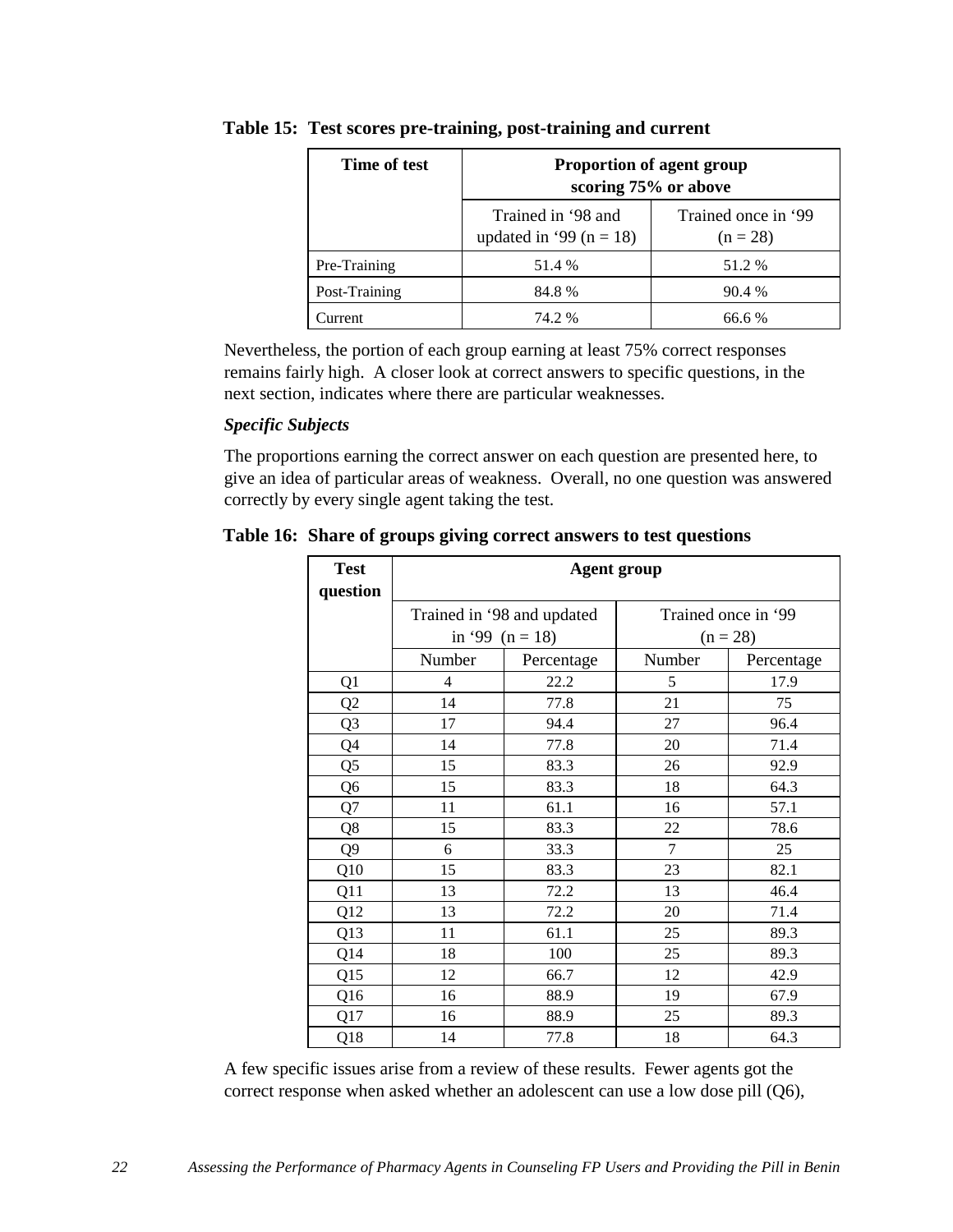when asked if the combined pill may only be started during a woman's period (Q7), and when asked what a woman should do if she forgets to take two pills (Q9), when asked whether a pill user should seek care if she has extreme headaches and visual disturbances (Q11), when asked if emergency contraceptive pills should be taken within 72 hours after unprotected intercourse (Q16), and when asked if a woman should seek care if her period has not returned three weeks after taking the emergency contraceptive (Q18). (Questions 1, 13 and 15 were deemed to be poorly worded and subject to different interpretations.)

#### **Agent's Working Conditions**

#### *Analysis*

The questionnaire about working conditions sought to determine levels of stock, presence of IEC materials and supervisory activities, as well as whether or not agents had had a chance to sell the pill Harmonie®. It was possible that differences in these elements between trained and untrained agents might explain differences in performance outcomes. As a result, the findings were analyzed by comparing responses across groups. However, there were no differences when comparing the responses of the four groups of agents (the two types of trained agents and the two types of untrained agents) for most questions. As a result, the findings here are presented globally for all the agents interviewed, except where a difference was found between groups.

#### *Pills in Stock and Harmonie® Clients*

The agents were asked to indicate whether or not they had certain brands of pill currently in stock. As the table shows, very few agents claimed their pharmacy was currently out of stock of any pill brand. The proportions were the same for trained and untrained agents, thus differences in performance and prescribing patterns cannot be ascribed to stock levels.

| Pill name                  | Percentage of agents having it<br>currently in stock $(n = 115)$ |
|----------------------------|------------------------------------------------------------------|
| <b>Harmonie®</b>           | 94%                                                              |
| <b>Stédiril®</b>           | 100%                                                             |
| Milli-Anovlar <sup>®</sup> | 98%                                                              |
| Adeptly®                   | 91%                                                              |
| Minidril <sup>®</sup>      | 90%                                                              |
| Miniphase <sup>®</sup>     | 93%                                                              |

#### **Table 17: Pill brands in stock**

Differences in performance might be partially due to lack of practice. When asked, "Have you personally sold any Harmonie® pills since it was launched in April 1998?," all but one agent said yes (the one was an untrained agent from a contact pharmacy). When asked to indicate approximately how many Harmonie® clients they had had, both the trained and the untrained agents said they had had a large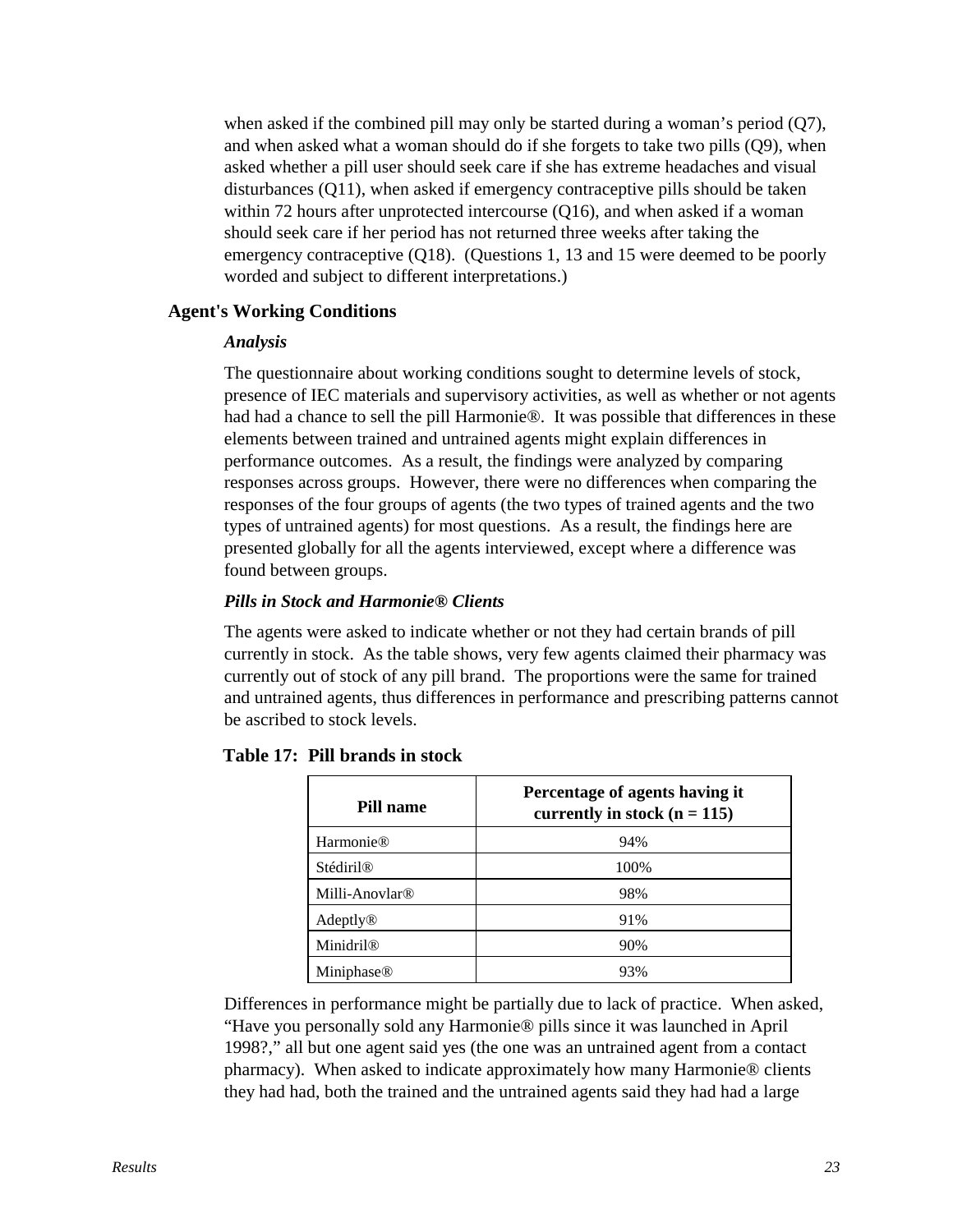number of clients, but the trained agents claimed slightly more, proportionally. It is hard to know the direction of causality, however, since the fact of not being trained might cause an agent to defer to the pharmacist or another colleague when confronted with a pill client. Thus, it is not possible to conclude that it is lack of practice itself that accounts for differences in performance. It should be noted that trained agents do claim to be selling more Harmonie® packets than untrained ones.

|  | Table 18: Harmonie® clients |  |
|--|-----------------------------|--|
|--|-----------------------------|--|

| Number of<br><b>Harmonie®</b><br>clients since<br>launch | <b>Trained</b><br>in '98 and<br>updated<br>in '99 | <b>Trained</b><br>once in<br><b>99</b> | Not trained,<br>working in a<br>contact<br>pharmacy | Not trained,<br>working in a<br>non-contact<br>pharmacy |
|----------------------------------------------------------|---------------------------------------------------|----------------------------------------|-----------------------------------------------------|---------------------------------------------------------|
| Fewer than 5                                             |                                                   |                                        |                                                     |                                                         |
| $5 - 15$                                                 |                                                   | 2                                      | 16                                                  | 12                                                      |
| More than 15                                             | 14                                                | 26                                     | 27                                                  |                                                         |

*Other Contraceptives and IEC Materials in Stock*

The agents were also asked about their stock of condoms and spermicides. They nearly all had condoms in stock, but spermicides were rarer.

#### **Table 19: Condoms and spermicides in stock**

| <b>Product</b> | Percentage of agents having it<br>currently in stock $(n = 115)$ |
|----------------|------------------------------------------------------------------|
| Condoms        | 99%                                                              |
| Spermicides    | 76%                                                              |

The quality of counseling might be helped by IEC materials, but few agents claimed to have any IEC materials. (Not surprisingly when asked whether they would like these things, nearly everyone said yes.)

#### **Table 20: IEC materials available**

| <b>IEC</b> material                   | Percentage of agents having it<br>available $(n = 115)$ |
|---------------------------------------|---------------------------------------------------------|
| "Harmonie" flyer                      | 26%                                                     |
| "Prudence" flyer                      | 5%                                                      |
| Flyer about all contraceptive methods | 3%                                                      |
| Posters about contraceptive methods   | 4%                                                      |
| Model penis                           | 17%                                                     |
| Image flip-chart                      | 2 %                                                     |
| Contraceptive samples to show clients | 3%                                                      |

The most commonly available IEC material was a Harmonie® flyer (as frequently available among untrained as trained agents). However, very few agents had other IEC materials available.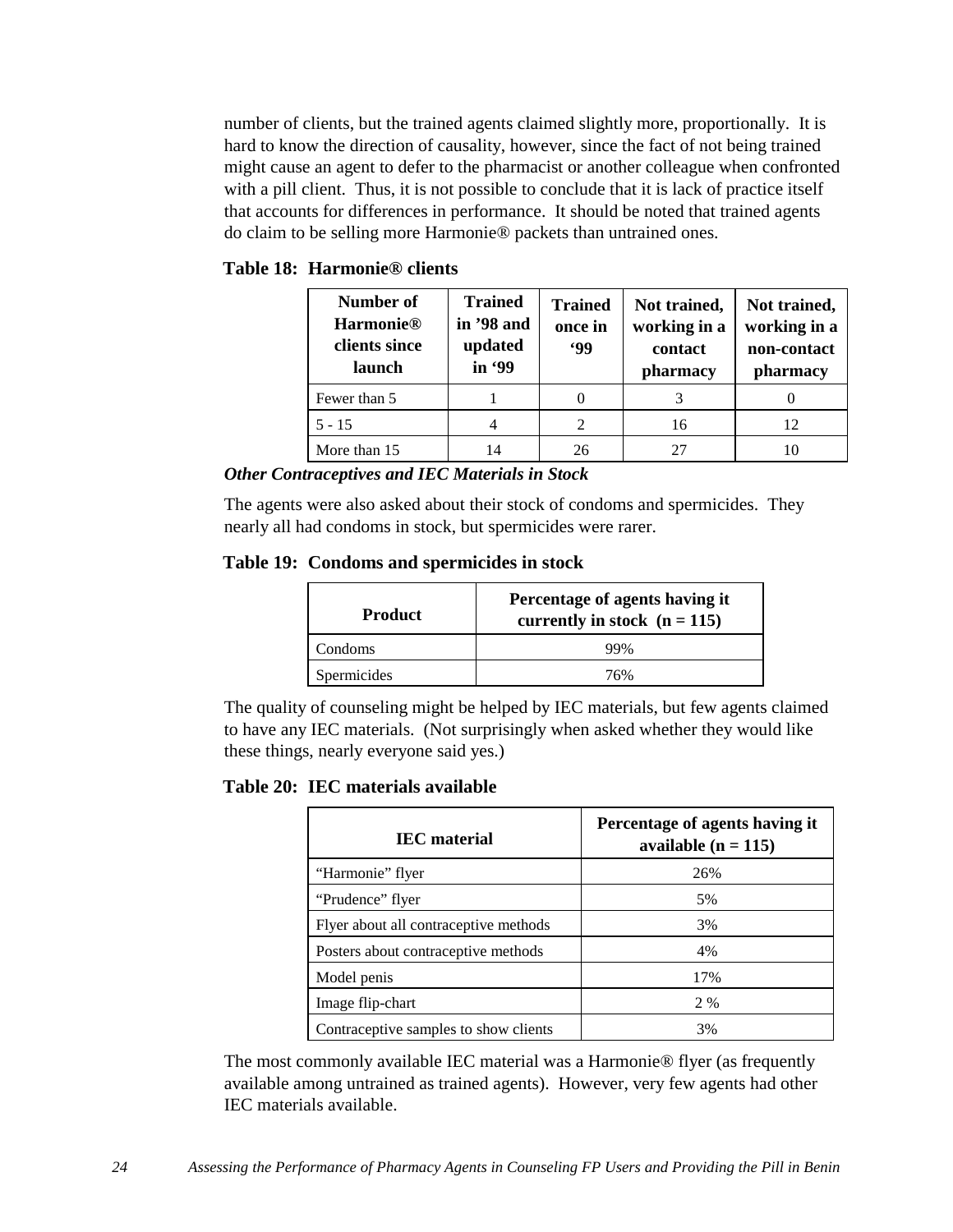The penis model was available to 17% of the agents (19 individuals). These were only the agents who had been trained in 1998 and updated in 1999 and some untrained agents in contact pharmacies. It is noteworthy that this model is clearly not being used, since almost none had provided counseling information on the condom. Of the 19 agents who reported having a penis model on hand, only four seem to have done any counseling about the condom during their mystery client exchange. (Four cited two advantages of the condom and three cited two disadvantages of the condom during their exchange with a mystery client.)

#### *Supervision*

The agents were asked whether they ever received any help from the pharmacist in their work selling contraceptives generally or selling Harmonie® pills in particular. Trained and untrained agents responded in the same proportions. Only 38% of agents said they received help in general contraceptive sales from the pharmacist and only 36% said they received help from the pharmacist in particular in regard to the brand Harmonie®. In contrast, when asked whether they ever receive such help from the PSI salesmen, 68% of agents said they did (both trained and untrained). It would seem, therefore, that the agents are receiving more supervision on the question of contraceptive counseling and sales from PSI salesmen than from their bosses.

#### *Conclusions on Working Environment*

This section has looked at aspects of the agents working environment that might be related to performance. The agents, whether trained or not, have a range of oral contraceptive pills in stock. They also have condoms and, to a lesser extent, spermicides in stock. The trained agents have had the opportunity to practice their skills in selling Harmonie® brand pills. Very few agents have any kind of IEC material available for counseling on FP. Those few who do have a penis model are not using it. The agents receive little supervision on FP counseling and pill sales from their pharmacist bosses. They receive more assistance on these matters from the PSI salesmen.

It is clear that there are two particular weaknesses in the work environment that could explain the specific performance weaknesses described earlier:

1) lack of IEC materials

Without any kind of IEC props, it is very difficult to remember all the steps to follow and pieces of information to discuss when counseling a new user of FP (especially when this is not the full-time, daily activity of the worker). An image flip chart or a poster providing a summary of what to remember can help an agent recall the key points to cover, but the pharmacies do not have these.

2) lack of supervision

Supervision is also important. It can take many forms, but it does not appear that the workers are receiving any kind of advice or assistance from the pharmacists on FP counseling and pill sales. Meetings to review the subject matter, practice sessions involving role play, or observation of a real encounter followed by feedback are all possible ways in which the agents memory of important tasks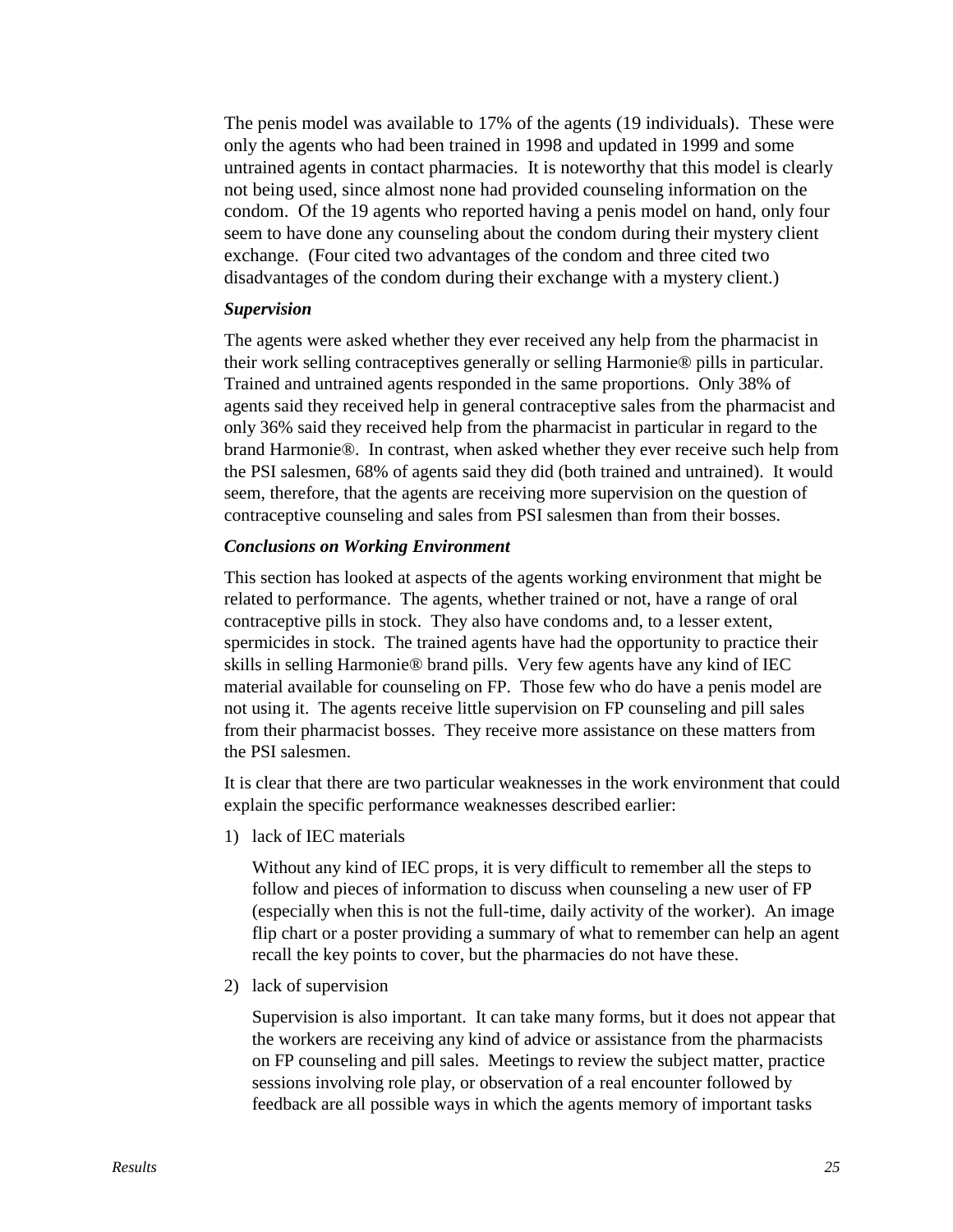could be improved.

Training alone, without workplace reinforcement, is not sufficient to achieving improved performance over time.

The last part of the results relates to the interviews with the trained agents and with the pharmacists about the training approach and related matters.

#### **Opinions about the Training**

#### *Other Sources of Training*

The PRIME/Intrah training was essentially the only source of training for the pharmacy agents. Asked if they had taken any work related training courses since beginning work as a pharmacy assistant, only four of the group of 67 untrained agents (from contact and from non-contact pharmacies) said they had. In contrast, almost all of the trained group said they had, and the training they received was the PRIME/Intrah training on contraception.

#### *Agents' Views*

The 46 trained agents were asked their views regarding the training. Asked first whether they were able to prepare before the sessions, a majority said they were able to undertake the following tasks: read the materials  $(36/46)$ , note difficulties  $(38/46)$ , do the exercises (39/46) and prepare for the role-plays (27/46). The main reasons given for being unable to do these things was a lack of clear instructions, lack of time and not having received the documents.

When asked to indicate what they thought of the training approach used, when compared to a traditional training, the agents particularly noted the usefulness of being able to prepare in advance (38/46), the fact that the training was shorter than a traditional one (31/46), and the fact that there was more time for practical work (28/46).

Of the 46 agents, only 33 still had the course notes from the training, although 41 said they had used them since the training. Mostly they used them to read at home. Asked if they had shared the knowledge from the training with their colleagues who had not attended the training, 42 of the 46 said they had. Six of these said they shared the information during meetings at the pharmacy, ten said they did so at special sessions they arranged for their colleagues, 11 said they did so informally, 22 said they lent the documents to their colleagues. Ten of the agents said that there was a copy available at the pharmacy for everyone to use.

Asked what tasks they had had a chance to do since the training, all 46 said they had counseled contraceptive clients, sold contraceptives to new users, and re-supplied contraceptive clients. Thirty-one of them said they had referred cases that were beyond their skills. Asked if they thought the training had helped them to counsel clients about contraceptive use, all but one said yes.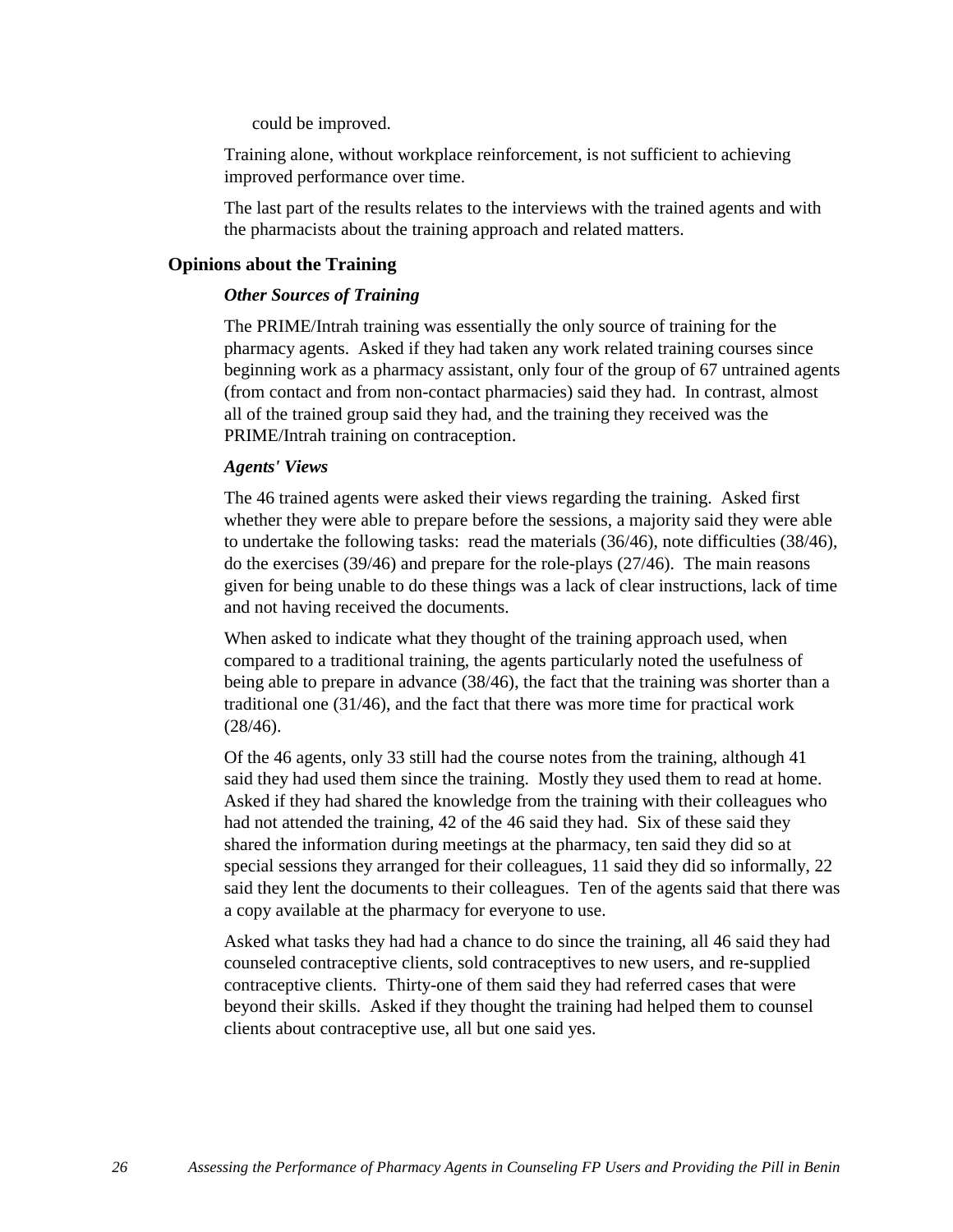#### *Pharmacists' Views*

#### − **On the Training**

Fifty pharmacists who had sent at least one agent to at least one of the trainings were interviewed about the training approach used. Of these, 30 had attended the information day in 1998. The pharmacists said the trained agents were better at greeting clients (46/50), at explaining contraceptive methods (43/50) and at resupplying the pill (35/50). Seventeen (17/50) said the agents were making referrals.

Asked what they thought of the training approach, the pharmacists mainly noted the fact that the approach allowed better advance preparation (44/50). Not many noted the shorter length (14/50), the fact that agents could come back to work on the same day (7/50), nor the fact that the approach was particularly suitable to those who cannot be available for long times (16/50).

Asked if they would send other agents to a similar training if one is organized, 44 of the 50 said yes. There was no consensus on the priority issues to cover. The issues they wished to see a training cover were information on the advantages of FP (28/50), social marketing (19/50), how to help the client made a decision (14/50), and counseling (13/50). Of those who said they would not send agents to a similar training, only three gave a reason, saying that with few personnel it would be hard to release agents for training.

The interview also attempted to discover how the trained agents shared their learning with other colleagues. The main explanation given was that the trained agents had left a copy of the training document in the pharmacy for other staff to use (28/50) or had shared a copy with them (19/50). Fifteen pharmacists said the information was shared during meetings and six said it was shared during special trainings the pharmacist runs for the agents.

#### − **On Requiring a Prescription**

The pharmacists were also asked whether they required a prescription before selling the pill to new clients. Most of the pharmacists said no, they did not (43/50). The main reason they gave for not requiring a prescription was that the low dose pill Harmonie® could be taken without great risk (24/43). Other reasons were that it was the right of the client (6); that some clients do not want to see a provider but need contraception (2); and that if the pharmacist refused the client could go to another pharmacy to buy the pill (3). Five of them said they provide the pill, but advise the client to go see a medical practitioner. Of the seven pharmacists who said they did require a prescription, four said the pill was a drug like any other, one said it is a requirement of the MOH, one said that it is reassuring if the client has first been examined, and one made no comment.

These responses of the pharmacists to the question about whether or not they require a prescription do not conform to the evidence from the mystery client visits. For the pharmacists who said yes, they require a prescription (there were 7), we found there were 13 agents seen by mystery clients in those pharmacies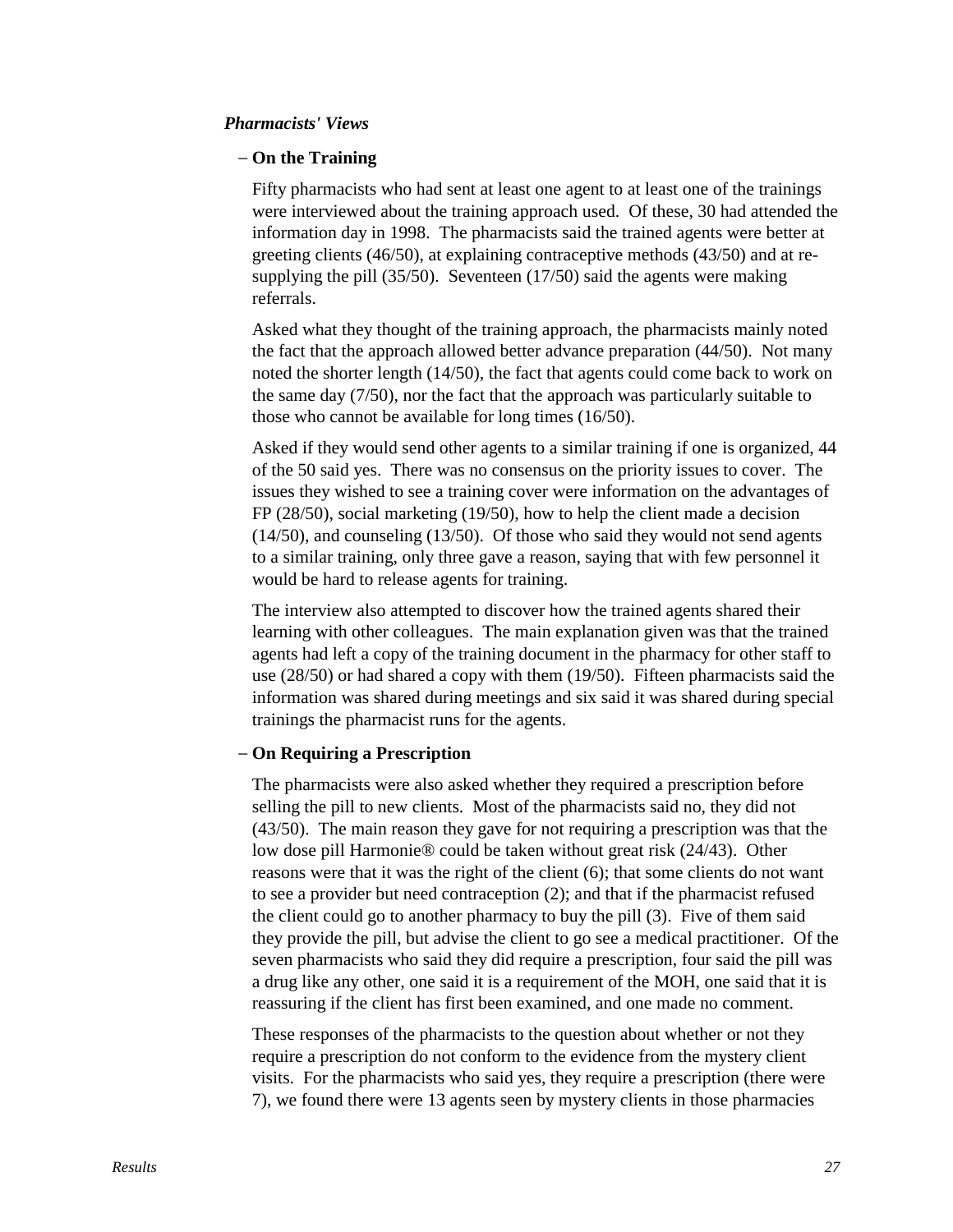and only one said to the client that he/she could not give out the pill without a prescription. For the 43 pharmacists who said they did not require a prescription, we found 78 separate agents had been seen by mystery clients in those pharmacies and six of them said a prescription would be required.

#### − **Future Desires**

The pharmacists were asked at the close of the interview what they wished to see done next as part of the collaboration with PSI. Most (36/50) said they would like to see the training extended to other subject areas (diarrhea, STDs/AIDS) and that they would like to see population education about STDs/AIDS, especially among young people (32/50). Twenty-five of the 50 also said they would like to have the pharmacies receive IEC materials, 20 said they would like to see longterm evaluation of the quality of the services provided by the trained agents, and 20 said they would like to see more meetings arranged with other pharmacists. Only eight said they wanted to see training and updating of private sector service providers.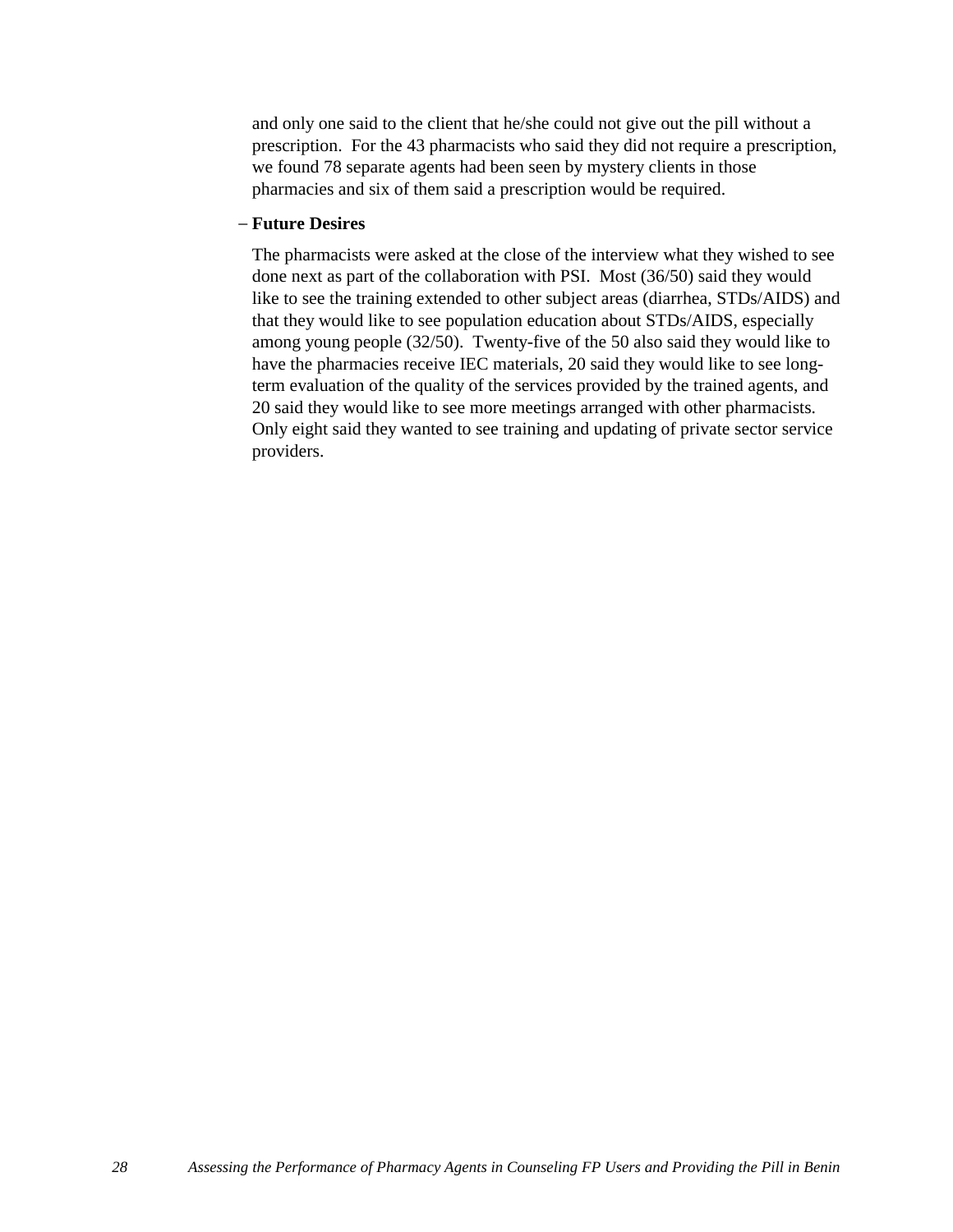# *Findings/Conclusions and Recommendations*

#### **Performance**

#### *Findings/conclusions*

Trained agents are performing better than untrained agents at counseling new users. However, the overall performance is still weak according to counseling steps. Trained agents advise use of contraceptive pills without any technical sheets or tool for eligibility criteria.

#### *Recommendations*

PSI/Benin should reinforce trained agents' performance with the following activities:

- organize updates or meetings for trained agents with emphasis on practice sessions involving role plays followed by feedback from trainers
- provide trained pharmacy personnel with forms or tools based on counseling steps
- organize contraceptive technology training for private health sector prescribers located in the same neighborhood of the pharmacy with trained agents

#### **Working conditions**

#### *Findings/conclusions*

Very few trained agents have any kind of IEC materials available for counseling on FP. Those few who have a penis model are not using it. They do not have any posters or flipcharts that can help them to recall key points to cover during counseling. The trained agents receive more assistance or supervision from PSI salesmen.

#### *Recommendations*

PSI should:

- provide pharmacy and trained agents with IEC materials (leaflets, flipcharts, and contraceptive samples)
- organize meetings with all stakeholders (USAID, PSI, MOH, direction of pharmacy, pharmacist representatives) to discuss supervision issues and any other matters for improving trained agents' performance
- train or update PSI salesmen to allow them to be more knowledgeable and able to handle pharmacy agents' matters on contraceptive technology

#### **Opinion about training**

#### *Findings/conclusions*

Trained agents found the training approach useful in being able to prepare in advance (38/46), and allowing the training to be shorter than the traditional one (31/46). Few agents (10/46) were unable to complete the self-learning tasks because of lack of time, not having documents on time and lack of clear instructions.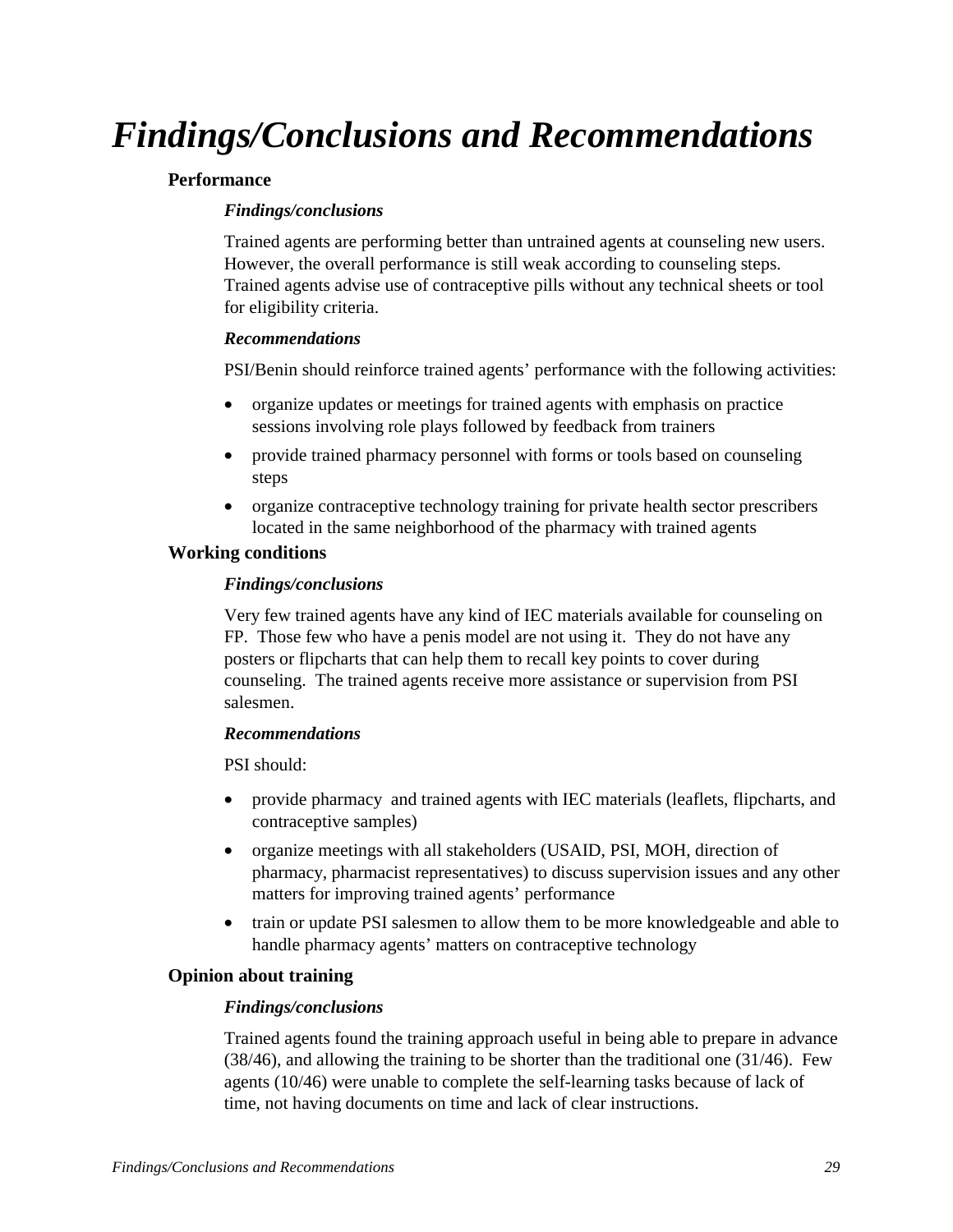#### *Recommendations*

PSI should :

- send training reference documents with clear instructions to participants two weeks before the class sessions
- discuss the results of the follow-up with pharmacists to obtain their commitment to pharmacy agent's preparation and participation to the training

#### *Findings/conclusions*

Pharmacists appreciated the training of their personnel and the training approach. This allowed the trained agents to be better at greeting clients and re-supplying oral pills. The training approach allowed trained agents to better prepare in advance. The pharmacists would like the training extended to other subjects like STDs/HIV.

#### *Recommendations*

PSI should include in the current training guide content about STDs/HIV prevention and control.

#### **Final Conclusion**

This evaluation reviewed the performance of trained pharmacy agents on counseling a new user of FP and providing the pill. Mystery clients were used to observe and report on the statements and actions of pharmacy agents. The results show that the trained agents are performing better overall than the untrained agents. The trained agents are also more likely than the untrained agents to provide the client with a low dose pill. In practice, pharmacies are not requiring a prescription before providing the pill, but where agents have been trained by PRIME/Intrah, new users are more likely to be given a low-dose pill, in accordance with requirements.

However, there remain several areas of weakness in the quality of the counseling provided by the trained agents. In addition, they are inconsistent in explaining what to do about missed pills. Since the end of the training, knowledge levels (as measured by the test) have fallen predictably. This problem, along with the weaknesses in counseling and prescribing performance, can in part be attributed to lack of IEC materials and lack of supervisory activities.

There is no evidence from this study that the untrained agents working in contact pharmacies have been influenced by their colleagues training to perform better. Nevertheless, both the trained agents and the pharmacists indicate that the information and the documentation from the training have been shared by with the untrained agents working in the same pharmacy.

The agents and pharmacists appreciated the fact that the training approach allowed advance preparation. Most of the pharmacists indicate that they would send agents to a similar training, and most would like to see training organized on other subjects, especially STDs/AIDS.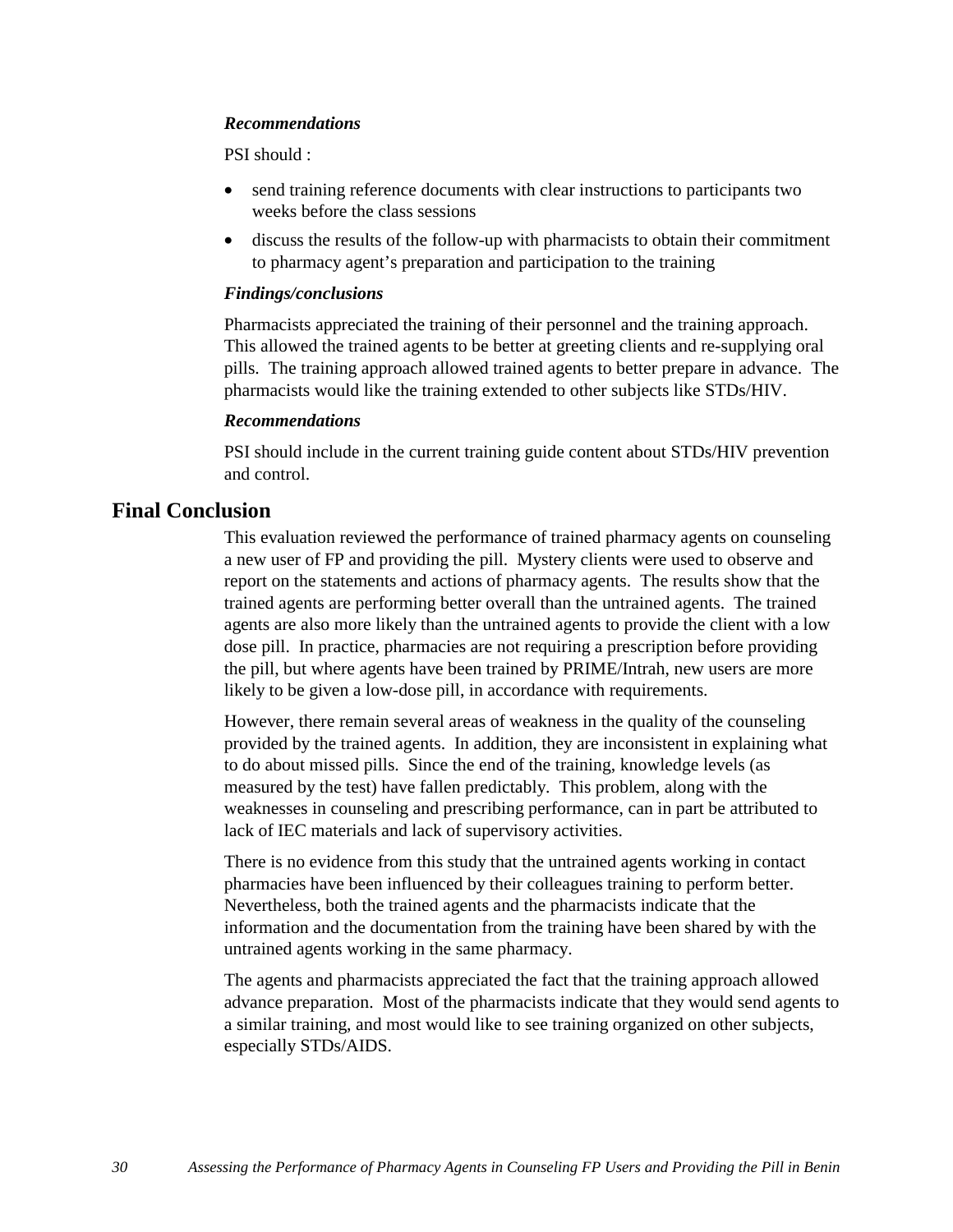#### **Fiche d'observation de l'agent de pharmacie** *(Observation guide for pharmacy agents)*

Le suivi organisé par PSI en collaboration avec PRIME/Intrah, a pour but d'évaluer l'efficacité de la formation en termes d'exécution des tâches selon les procédures applicables dans une pharmacie privée.

L'enquêteur se présentera comme un client auprès de l'agent de pharmacie. A la fin de l'entretien, l'enquêteur appréciera la performance de l'agent de pharmacie en remplissant la fiche de contrôle ci-après. Il devra encercler 1 (devant OUI) s'il considère que l'agent de pharmacie a exécuté le geste, et 0 (devant NON) si le geste est oublié. Prendre soins de quitter les lieux afin de ne pas être vu par les pharmaciens.

Veuillez utiliser les scénarios suivants pour l'entretien avec l'agent de pharmacie:

- Scenario1: J'aimerais bien éviter de tomber enceinte. Pourriez-vous m'aider une méthode parmi celles disponibles dans votre pharmacie.
- Scenario 2: J'ai un enfant et je désire me reposer avant d'avoir un autre. Pourriez-vous me conseiller une méthode contraceptive parmi celles que vous vendez dans votre pharmacie.

Afin de standardiser l'évaluation il est important que les comportements des clientes déguisées soient les mêmes, à savoir:

Ne connaît aucune méthode contraceptive

N'a jamais utilisé de méthode contraceptive

N'est pas enceinte et n'a pas de retard de règles

N'a jamais eu la peau ou les yeux de couleur jaune

N'a pas de boule dures ou persistantes dans le sein

Ne fume pas; n'est pas âgée de plus de 35 ans

N'allaite pas un bébé de moins de 6 mois

N'a pas de saignement vaginal en dehors des règles ou après le rapport sexuel

Ne prend aucun médicament contre la tuberculose, les infections fongiques ou l'épilepsie

Veuillez vous référer à une aide mémoire (avantages, inconvénients/effets secondaires) par méthode pour apprécier la performance.

#### **Très important**

A la fin de la discussion, veuillez bien demander le nom de l'agent de pharmacie qui vous a accueilli en lui disant que vous aimeriez connaître son nom pour qu'à la prochaine visite vous puissiez vous adresser directement à lui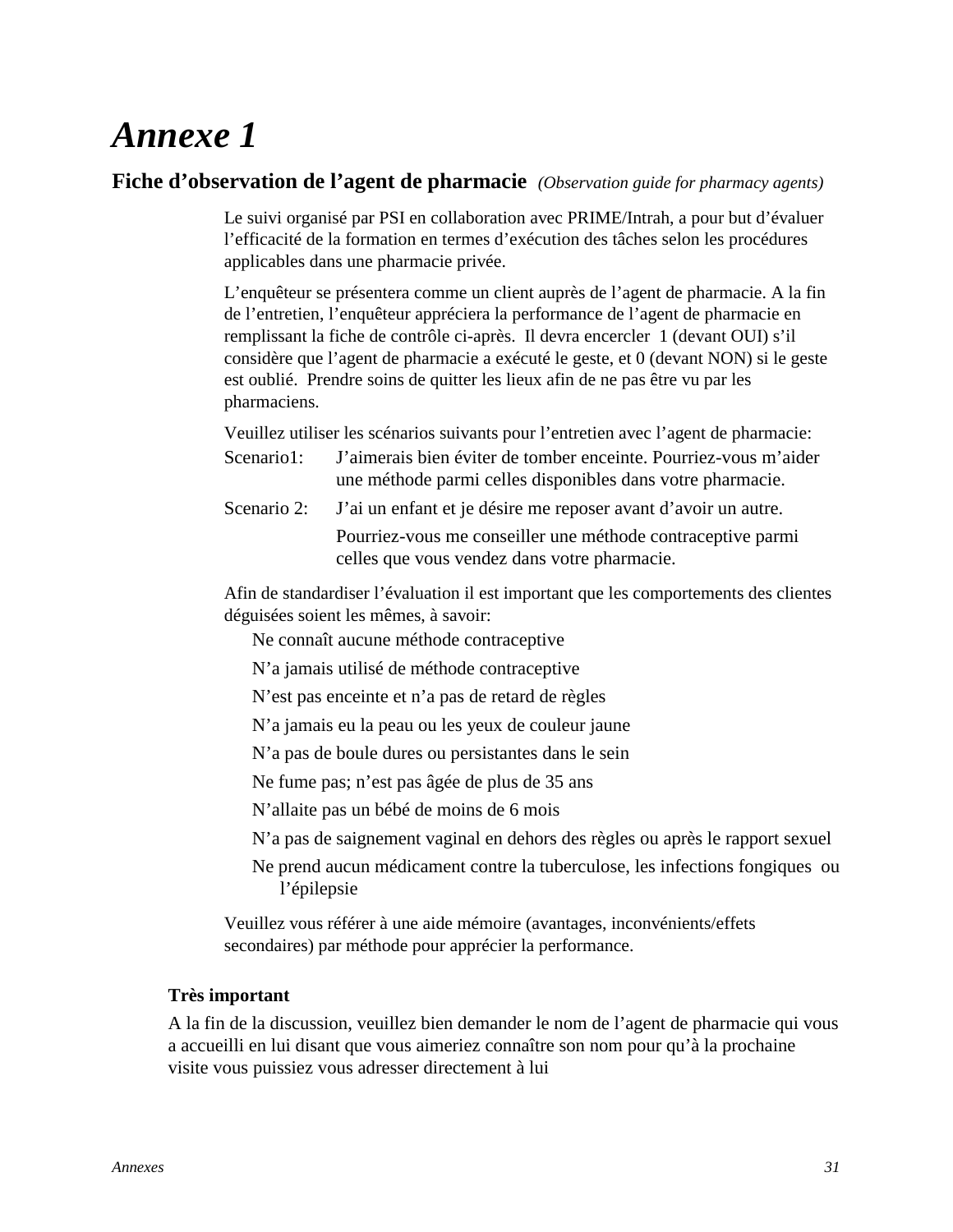### **PSI/ABMS**

### **Suivi des agents formés pour conseiller/ réapprovisionner les contraceptifs dans les pharmacies**

### **08/11 au 03/12/1999**

### **Fiche d'Observation**

|    | <b>Indicateurs de Performance</b> |                                           |                                                                                                     |  |  |  |
|----|-----------------------------------|-------------------------------------------|-----------------------------------------------------------------------------------------------------|--|--|--|
| 1. |                                   | Accueille la cliente                      |                                                                                                     |  |  |  |
|    | 1.1.                              | Souhaite la bienvenue à la cliente        |                                                                                                     |  |  |  |
|    |                                   | Oui 1                                     | Non $0$                                                                                             |  |  |  |
|    | 1.2.                              | Demande l'objet de la visite              |                                                                                                     |  |  |  |
|    |                                   | Oui 1                                     | Non $\mathbf 0$                                                                                     |  |  |  |
|    | 1.3.                              |                                           | Reçoit la cliente dans un endroit discret e calme de l'officine (en retrait)                        |  |  |  |
|    |                                   | Oui 1                                     | Non 0                                                                                               |  |  |  |
|    | 1.4.                              | Ecoute attentivement la cliente           |                                                                                                     |  |  |  |
|    |                                   | Oui 1                                     | Non $0$                                                                                             |  |  |  |
| 2. |                                   |                                           | Informe la cliente sur les méthodes disponibles dans la pharmacie                                   |  |  |  |
|    | 2.1.                              |                                           | Demande à la cliente si elle n'a jamais utilisé une méthode contraceptive                           |  |  |  |
|    |                                   | Oui 1                                     | Non 0                                                                                               |  |  |  |
|    | 2.2.                              |                                           | Demande à la cliente ce qu'elle sait des méthodes contraceptives                                    |  |  |  |
|    |                                   | Oui 1                                     | Non $\mathbf 0$                                                                                     |  |  |  |
|    | 2.3.                              | Montre les produits contraceptifs         |                                                                                                     |  |  |  |
|    |                                   | Oui 1                                     | Non 0                                                                                               |  |  |  |
|    | 2.4.                              |                                           | Fait toucher les contraceptifs disponibles                                                          |  |  |  |
|    |                                   | Oui 1                                     | Non $\theta$                                                                                        |  |  |  |
|    | 2.5.                              |                                           | Cite au moins deux avantages de la pilule                                                           |  |  |  |
|    |                                   | Oui 1                                     | Non 0                                                                                               |  |  |  |
|    | 2.6.                              |                                           | Cite au moins deux inconvénients de la pilule                                                       |  |  |  |
|    |                                   | Oui 1                                     | Non $0$                                                                                             |  |  |  |
|    | 2.7.                              |                                           | Cite au moins deux avantages du condom                                                              |  |  |  |
|    |                                   | Oui 1                                     | Non $\theta$                                                                                        |  |  |  |
|    | 2.8.                              |                                           | Cite au moins deux inconvénients du condom                                                          |  |  |  |
|    |                                   | Oui 1                                     | Non $\mathbf 0$                                                                                     |  |  |  |
|    | 2.9.                              |                                           | Cite au moins deux avantages du spermicide                                                          |  |  |  |
|    |                                   | Oui 1                                     | Non $0$                                                                                             |  |  |  |
|    |                                   |                                           | 2.10. Cite au moins deux inconvénients du spermicide                                                |  |  |  |
|    |                                   | Oui 1                                     | Non 0                                                                                               |  |  |  |
|    |                                   | Oui 1                                     | 2.11. Encourage la cliente à poser des questions                                                    |  |  |  |
|    |                                   |                                           | Non 0<br>2.12. Vérifie la compréhension de la cliente en faisant répéter ou en posant des questions |  |  |  |
|    |                                   | Oui 1                                     | Non $0$                                                                                             |  |  |  |
|    |                                   | 2.13. Invite la cliente à faire son choix |                                                                                                     |  |  |  |
|    |                                   |                                           |                                                                                                     |  |  |  |
|    |                                   | Oui 1                                     | Non 0                                                                                               |  |  |  |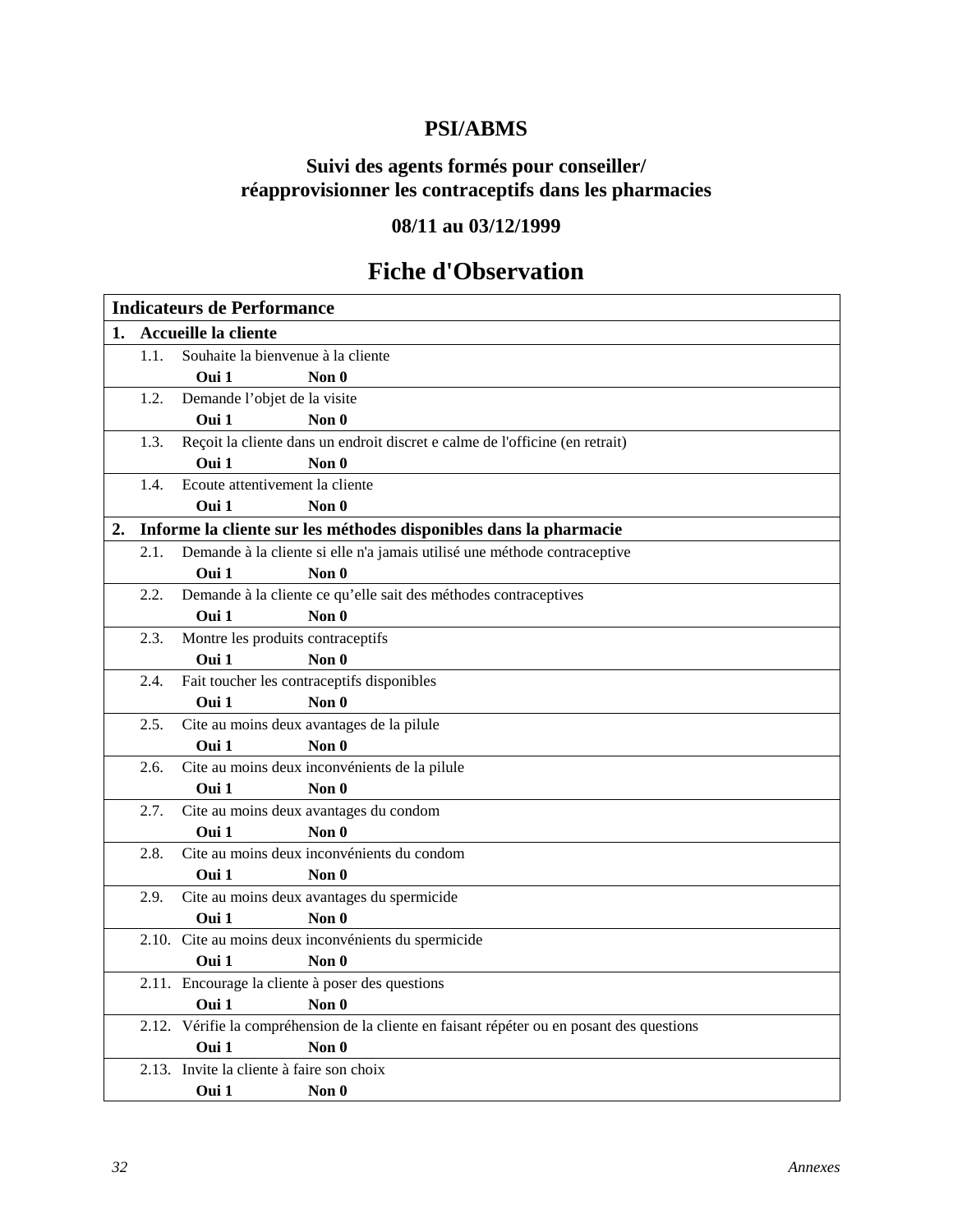| 3. |      | Pose des questions pour identifier l'éligibilité de la cliente                                                   |  |  |  |  |
|----|------|------------------------------------------------------------------------------------------------------------------|--|--|--|--|
|    | 3.1. | Avez-vous un retard des règles et pensez-vous que vous êtes enceinte?                                            |  |  |  |  |
|    |      | Non 0<br>Oui 1                                                                                                   |  |  |  |  |
|    | 3.2. | Avez-vous eu la peau ou les yeux de couleur jaune?                                                               |  |  |  |  |
|    |      | Oui 1<br>Non 0                                                                                                   |  |  |  |  |
|    | 3.3. | Avez-vous des boules dures et persistantes dans le sein?                                                         |  |  |  |  |
|    |      | Oui 1<br>Non 0                                                                                                   |  |  |  |  |
|    | 3.4. | Est-ce que vous fumez et êtes vous âgée de plus 35 ans?                                                          |  |  |  |  |
|    |      | Oui 1<br>Non 0                                                                                                   |  |  |  |  |
|    | 3.5. | Allaitez-vous un bébé de moins de 6 mois?                                                                        |  |  |  |  |
|    |      | Oui 1<br>Non $0$                                                                                                 |  |  |  |  |
|    | 3.6. | Avez-vous des saignements vaginaux en dehors des règles ou après un rapport sexuel?                              |  |  |  |  |
|    |      | Oui 1<br>Non 0                                                                                                   |  |  |  |  |
|    | 3.7. | Etes-vous en train de prendre des médicaments contre la tuberculose, les infections fongiques ou<br>l'épilepsie? |  |  |  |  |
|    |      | Oui 1<br>Non $0$                                                                                                 |  |  |  |  |
| 4. |      | Tire une conclusion                                                                                              |  |  |  |  |
|    | 4.1. | Communique les résultats de l'identification                                                                     |  |  |  |  |
|    |      | Oui 1<br>Non 0                                                                                                   |  |  |  |  |
|    | 4.2. | Dit que le produit ne peut être cédé que sur ordonnance                                                          |  |  |  |  |
|    |      | Oui 1<br>Non 0                                                                                                   |  |  |  |  |
|    | 4.3. | Dit/conseille d'utiliser la pilule Harmonie®?                                                                    |  |  |  |  |
|    |      | Non $0$<br>Oui 1                                                                                                 |  |  |  |  |
|    | 4.4. | Dit/conseille d'utiliser la pilule Stédiril®?                                                                    |  |  |  |  |
|    |      | Oui 1<br>Non 0                                                                                                   |  |  |  |  |
| 5. |      | Explique l'utilisation de la méthode pilule:                                                                     |  |  |  |  |
|    | 5.1. | Rappelle au moins deux qualités de la pilule                                                                     |  |  |  |  |
|    |      | Oui 1<br>Non $0$                                                                                                 |  |  |  |  |
|    | 5.2. | Explique le moment de la prise et sa régularité                                                                  |  |  |  |  |
|    |      | Oui 1<br>Non $0$                                                                                                 |  |  |  |  |
|    | 5.3. | Dit qu'il faut commencer par les comprimés blancs en suivant le sens des flèches                                 |  |  |  |  |
|    |      | Oui 1<br>Non 0                                                                                                   |  |  |  |  |
|    | 5.4. | Explique ce qu'il faut faire en cas d'oubli d'une pilule active                                                  |  |  |  |  |
|    |      | Oui 1<br>Non 0                                                                                                   |  |  |  |  |
|    | 5.5. | Explique ce qu'il faut faire en cas d'oubli 2 pilules active ou plus                                             |  |  |  |  |
|    |      | Oui 1<br>Non 0                                                                                                   |  |  |  |  |
|    | 5.6. | Dit d'aller dans une formation sanitaire en cas de signe d'alarme                                                |  |  |  |  |
|    |      | Non 0<br>Oui 1                                                                                                   |  |  |  |  |
|    | 5.7. | Vérifie la compréhension de la cliente sur l'utilisation de la pilule                                            |  |  |  |  |
|    |      | Oui 1<br>Non 0                                                                                                   |  |  |  |  |
|    | 5.8. | Donne rendez-vous à la cliente                                                                                   |  |  |  |  |
|    |      | Oui 1<br>Non 0                                                                                                   |  |  |  |  |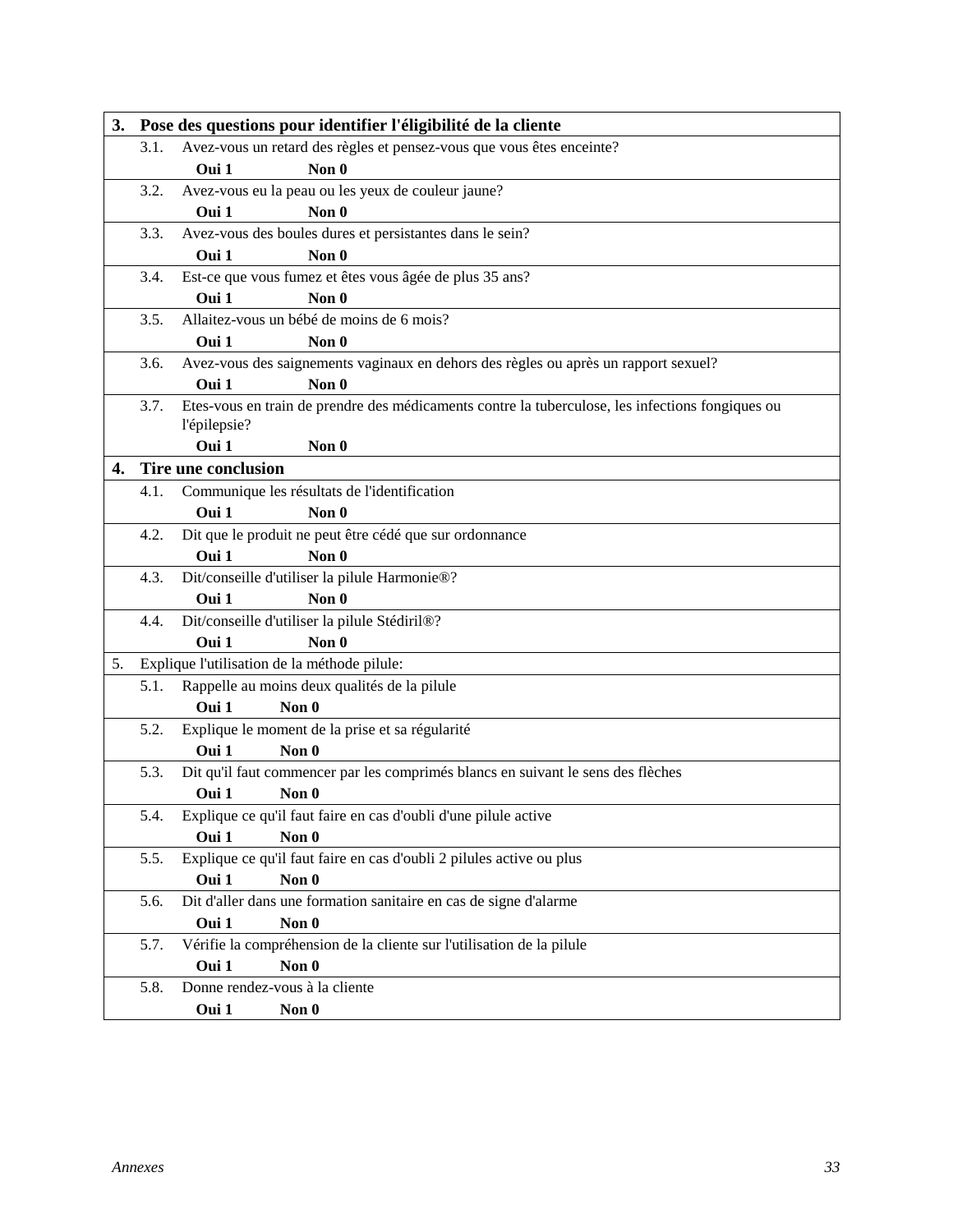| Sexe de l'agent: $M=1$ $F=2$                                                                                                                                                                                                                                                                                                                                                                                                             |  |  |  |  |  |
|------------------------------------------------------------------------------------------------------------------------------------------------------------------------------------------------------------------------------------------------------------------------------------------------------------------------------------------------------------------------------------------------------------------------------------------|--|--|--|--|--|
|                                                                                                                                                                                                                                                                                                                                                                                                                                          |  |  |  |  |  |
| Cotonou<br><b>Ville:</b><br>$=1$                                                                                                                                                                                                                                                                                                                                                                                                         |  |  |  |  |  |
| Porto-Novo $=2$                                                                                                                                                                                                                                                                                                                                                                                                                          |  |  |  |  |  |
| $=3$ Préciser:<br>Autre                                                                                                                                                                                                                                                                                                                                                                                                                  |  |  |  |  |  |
| Nom de l'enquêteur:                                                                                                                                                                                                                                                                                                                                                                                                                      |  |  |  |  |  |
| $\frac{1}{\sqrt{1-\frac{1}{2}}}\frac{1}{\sqrt{1-\frac{1}{2}}}\frac{1}{\sqrt{1-\frac{1}{2}}}\frac{1}{\sqrt{1-\frac{1}{2}}}\frac{1}{\sqrt{1-\frac{1}{2}}}\frac{1}{\sqrt{1-\frac{1}{2}}}\frac{1}{\sqrt{1-\frac{1}{2}}}\frac{1}{\sqrt{1-\frac{1}{2}}}\frac{1}{\sqrt{1-\frac{1}{2}}}\frac{1}{\sqrt{1-\frac{1}{2}}}\frac{1}{\sqrt{1-\frac{1}{2}}}\frac{1}{\sqrt{1-\frac{1}{2}}}\frac{1}{\sqrt{1-\frac{1}{2}}}\frac{1}{\sqrt{1-\frac{$<br>Date: |  |  |  |  |  |
| A remplir par l'équipe de coordination                                                                                                                                                                                                                                                                                                                                                                                                   |  |  |  |  |  |
| Code agent: $\frac{1}{1}$ $\frac{1}{1}$                                                                                                                                                                                                                                                                                                                                                                                                  |  |  |  |  |  |
| Type agent Formé et recyclé $= 1$                                                                                                                                                                                                                                                                                                                                                                                                        |  |  |  |  |  |
| Formé une fois en $98 = 2$                                                                                                                                                                                                                                                                                                                                                                                                               |  |  |  |  |  |
| Formé une fois en 99 = $3$                                                                                                                                                                                                                                                                                                                                                                                                               |  |  |  |  |  |
| Pas formé $=4$                                                                                                                                                                                                                                                                                                                                                                                                                           |  |  |  |  |  |
| Code pharmacie: / / / /                                                                                                                                                                                                                                                                                                                                                                                                                  |  |  |  |  |  |
| <b>Type pharmacie</b>                                                                                                                                                                                                                                                                                                                                                                                                                    |  |  |  |  |  |
| $= 1$<br>2 agents formés                                                                                                                                                                                                                                                                                                                                                                                                                 |  |  |  |  |  |
| 1 agent formé<br>$= 2$                                                                                                                                                                                                                                                                                                                                                                                                                   |  |  |  |  |  |
| Journée de réflexion seule<br>$= 3$                                                                                                                                                                                                                                                                                                                                                                                                      |  |  |  |  |  |
| $= 4$<br>Non touchée                                                                                                                                                                                                                                                                                                                                                                                                                     |  |  |  |  |  |
| Code enquêteur: /_/_/_/_/                                                                                                                                                                                                                                                                                                                                                                                                                |  |  |  |  |  |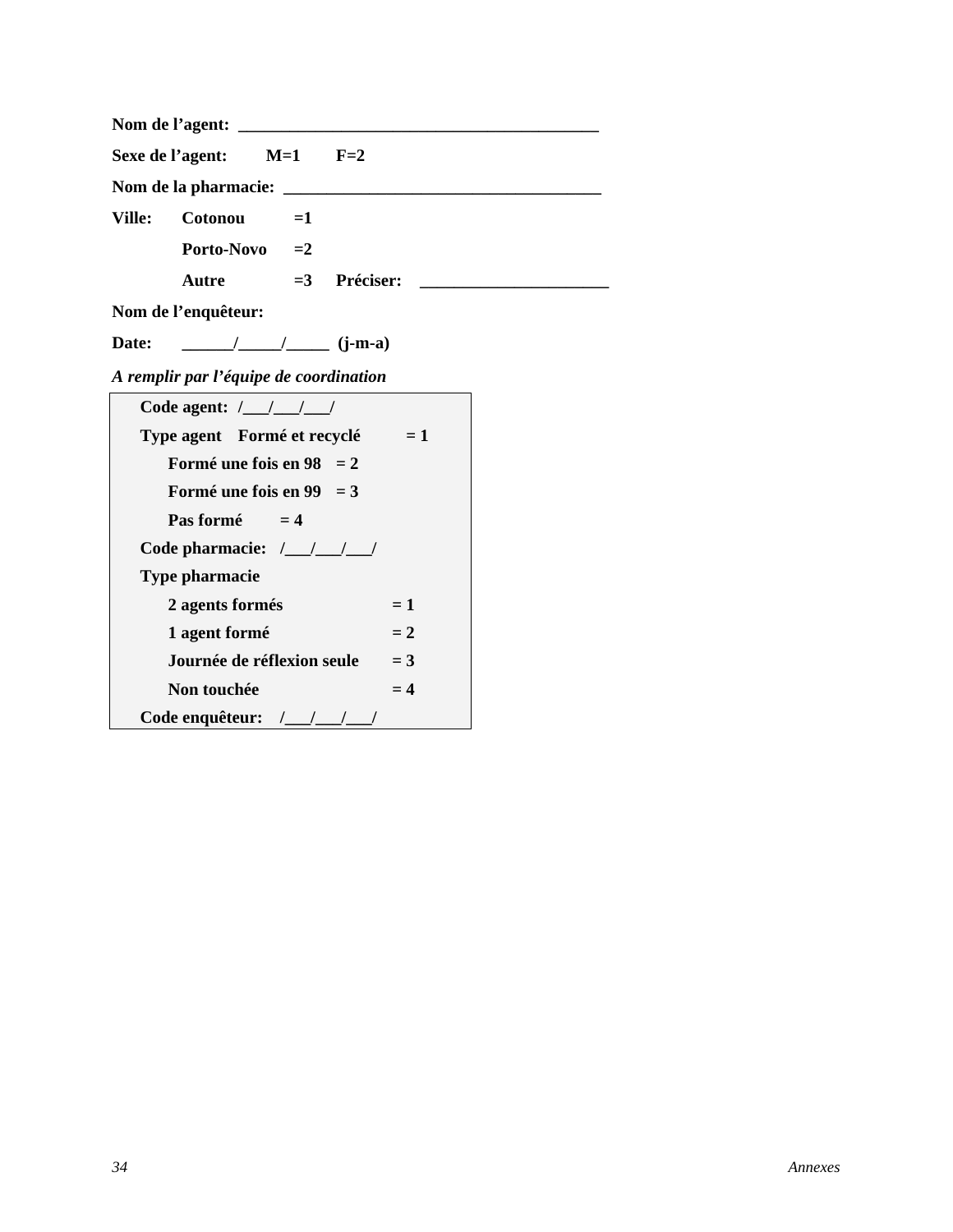### **Questionnaire de test de connaissances** *(Knowledge test questionnaire)*

### **PSI/ABMS**

### **Suivi des agents formés pour offrir les contraceptifs dans les pharmacies**

### **08/11 au 03/12/1999**

### **Test de Connaissances**

|                                                                                                                                                               | A remplir par l'équipe de coordination |                                                          |                                                                                                                                                                                                                                                                                                                                                     |      |
|---------------------------------------------------------------------------------------------------------------------------------------------------------------|----------------------------------------|----------------------------------------------------------|-----------------------------------------------------------------------------------------------------------------------------------------------------------------------------------------------------------------------------------------------------------------------------------------------------------------------------------------------------|------|
|                                                                                                                                                               | Nom et ville de la pharmacie:          | $\frac{1}{2}$ Code pharmacie $\frac{1}{2}$ $\frac{1}{2}$ |                                                                                                                                                                                                                                                                                                                                                     |      |
| Nom et prénoms de l'agent:<br>Code agent $\frac{1}{2}$ $\frac{1}{2}$                                                                                          |                                        |                                                          |                                                                                                                                                                                                                                                                                                                                                     |      |
| A remplir par l'équipe<br>de coordination                                                                                                                     |                                        |                                                          | Le but de ce questionnaire est de collecter les informations pour la mise à<br>jour des connaissances des agents formés. Veuillez lire attentivement ce<br>questionnaire et répondre à toutes les questions en cochant dans la case<br>devant "vrai" ou "faux" ou en complétant en toutes lettres dans l'espace<br>prévu selon le type de question. |      |
| Mauvaise<br>Bonne                                                                                                                                             |                                        |                                                          | <b>QUESTIONS</b>                                                                                                                                                                                                                                                                                                                                    |      |
| Réponse<br>1                                                                                                                                                  | Réponse<br>$\boldsymbol{0}$            |                                                          |                                                                                                                                                                                                                                                                                                                                                     |      |
|                                                                                                                                                               |                                        | 1.                                                       | La satisfaction des clients est le seul impact (ou résultat) recherché par<br>la qualité des services                                                                                                                                                                                                                                               |      |
|                                                                                                                                                               |                                        |                                                          | Vrai                                                                                                                                                                                                                                                                                                                                                | Faux |
|                                                                                                                                                               |                                        | 2.                                                       | L'agent de la pharmacie doit décider du type de pilule que doit acheter<br>une cliente qui se présente sans ordonnance                                                                                                                                                                                                                              |      |
|                                                                                                                                                               |                                        |                                                          | Vrai                                                                                                                                                                                                                                                                                                                                                | Faux |
| 3.<br>L'agent de la pharmacie doit dire toute la vérité aux clients sur les<br>contraceptifs même si cela a pour conséquence que le produit ne soit<br>vendu. |                                        |                                                          |                                                                                                                                                                                                                                                                                                                                                     |      |
|                                                                                                                                                               |                                        |                                                          | Vrai                                                                                                                                                                                                                                                                                                                                                | Faux |
|                                                                                                                                                               |                                        | 4.                                                       | Harmonie® est une pilule normodosée                                                                                                                                                                                                                                                                                                                 |      |
|                                                                                                                                                               |                                        |                                                          | Vrai                                                                                                                                                                                                                                                                                                                                                | Faux |
|                                                                                                                                                               |                                        | 5.                                                       | La question suivante est une question fermée: "Quels sont les<br>avantages du condom?"                                                                                                                                                                                                                                                              |      |
|                                                                                                                                                               |                                        |                                                          | Vrai                                                                                                                                                                                                                                                                                                                                                | Faux |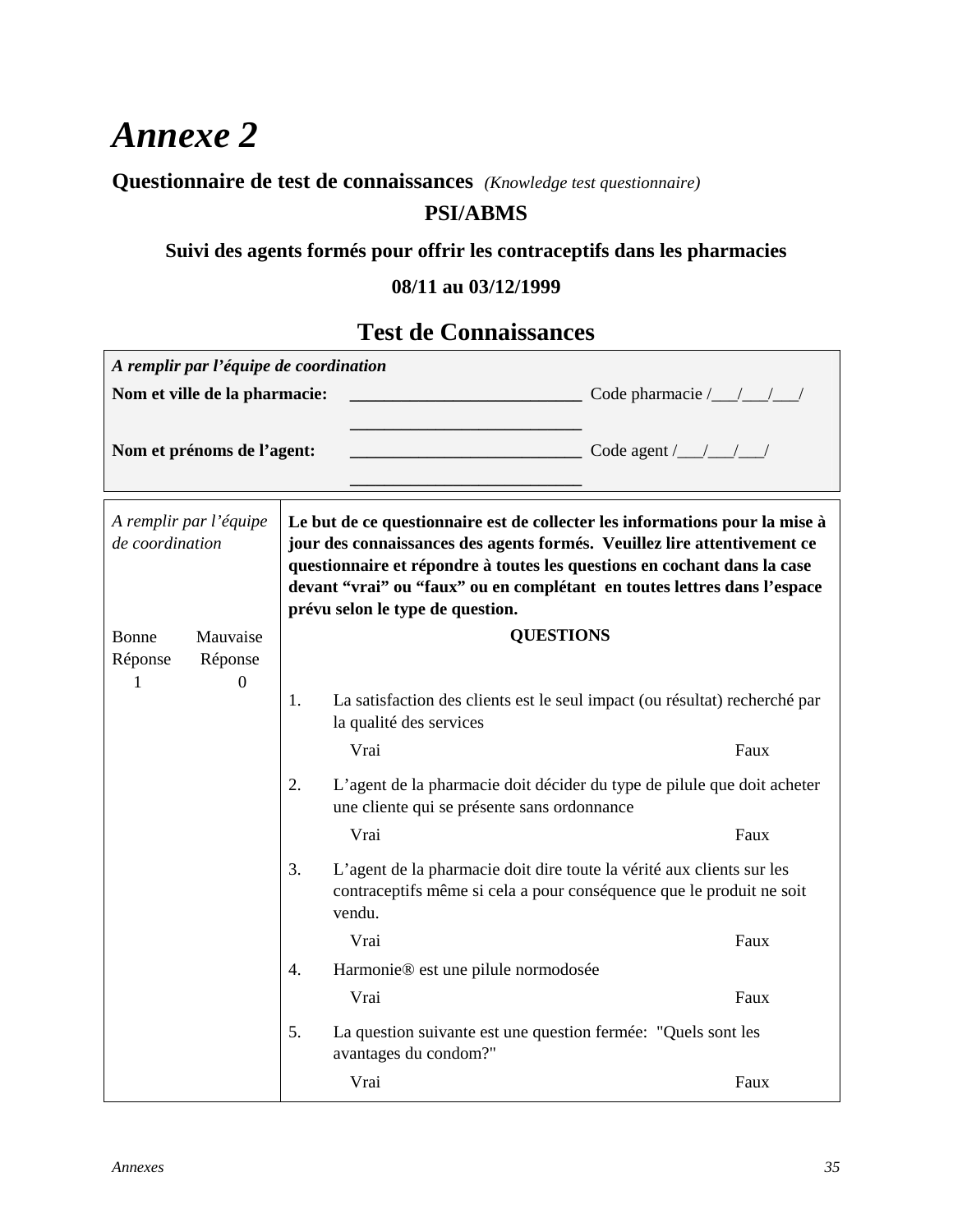| Bonne<br>Réponse<br>$\mathbf{1}$ | Mauvaise<br>Réponse<br>$\mathbf{0}$ | 6.  | Pour un maximum d'efficacité, la première dose de pilule contraceptive<br>d'urgence doit être prise dans les 72 heures qui suivent un rapport<br>sexuel non protégé                                                                                                                            |      |
|----------------------------------|-------------------------------------|-----|------------------------------------------------------------------------------------------------------------------------------------------------------------------------------------------------------------------------------------------------------------------------------------------------|------|
|                                  |                                     |     | Vrai                                                                                                                                                                                                                                                                                           | Faux |
|                                  |                                     | 7.  | Une femme peut être conseillée à n'utiliser que la contraception<br>d'urgence comme méthode contraceptive de routine<br>Vrai                                                                                                                                                                   | Faux |
|                                  |                                     | 8.  | Une utilisatrice de la pilule contraceptive d'urgence doit retourner voir<br>l'agent de la pharmacie où elle a acheté le produit ou un prestataire de<br>services de Planification Familiale en cas d'absence de règles dans les 3<br>semaines suivant la prise de la contraception d'urgence. |      |
|                                  |                                     | 9.  | Vrai<br>Faux                                                                                                                                                                                                                                                                                   |      |
|                                  |                                     | 10. | Une femme de 36 ans et qui fume beaucoup peut prendre les<br>contraceptifs oraux combinés.                                                                                                                                                                                                     |      |
|                                  |                                     |     | Vrai                                                                                                                                                                                                                                                                                           | Faux |
|                                  |                                     | 11. | Une adolescente peut utiliser la pilule orale combiné minidosée                                                                                                                                                                                                                                |      |
|                                  |                                     |     | Vrai                                                                                                                                                                                                                                                                                           | Faux |
|                                  |                                     | 12. | La pilule orale combinée n'est débutée que pendant les règles<br>Vrai                                                                                                                                                                                                                          | Faux |
|                                  |                                     | 13. | Que doit faire une utilisatrice de pilule orale combinée qui oublie de<br>prendre une pilule active?                                                                                                                                                                                           |      |
|                                  |                                     |     |                                                                                                                                                                                                                                                                                                |      |
|                                  |                                     | 14. | Que doit-elle faire si elle oublie 2 pilules combinées actives<br>consécutives?                                                                                                                                                                                                                |      |
|                                  |                                     |     | Elle doit                                                                                                                                                                                                                                                                                      |      |
|                                  |                                     | 15. | Une utilisatrice de pilule combinée doit immédiatement consulter la<br>pharmacie où elle a acheté ses pilules ou un prestataire de services de<br>Planification Familiale en cas de maux de tête violents accompagnés de<br>troubles visuels                                                   |      |
|                                  |                                     |     | Vrai                                                                                                                                                                                                                                                                                           | Faux |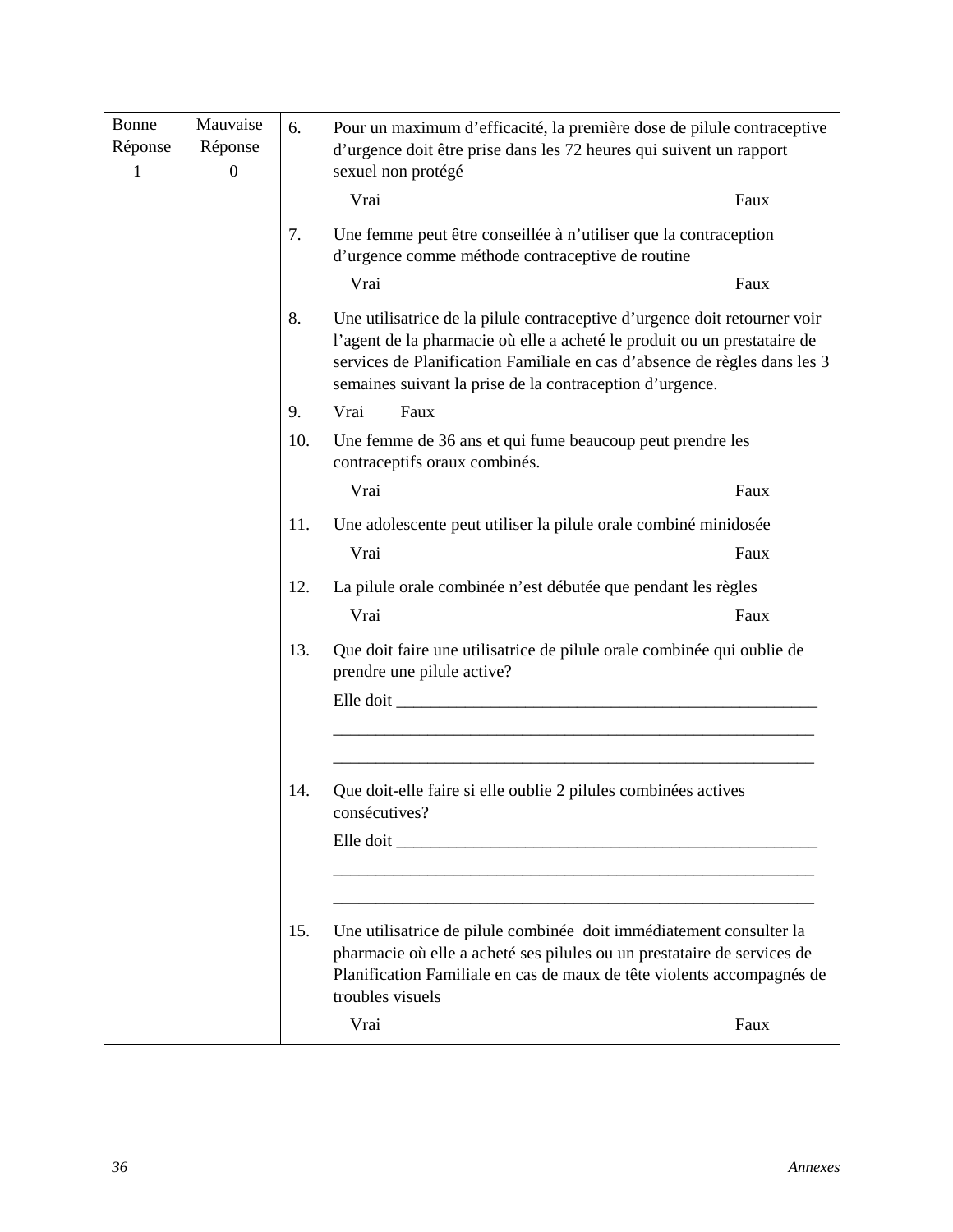| Bonne<br>Réponse<br>1 | Mauvaise<br>Réponse<br>$\theta$ | 16. | Une utilisatrice de pilule combinée doit immédiatement consulter la<br>pharmacie où elle a acheté ses pilules ou un prestataire de services de<br>Planification Familiale en cas de nausées et vomissements |      |  |
|-----------------------|---------------------------------|-----|-------------------------------------------------------------------------------------------------------------------------------------------------------------------------------------------------------------|------|--|
|                       |                                 |     | Vrai<br>Faux                                                                                                                                                                                                |      |  |
|                       |                                 | 17. | La rifampicine peut diminuer l'efficacité de la pilule progestative                                                                                                                                         |      |  |
|                       |                                 |     | Vrai                                                                                                                                                                                                        | Faux |  |
|                       |                                 |     |                                                                                                                                                                                                             |      |  |
|                       |                                 | 18. | Le condom peut être enfilé sur le pénis en érection n'importe quand<br>avant l'éjaculation                                                                                                                  |      |  |
|                       |                                 |     | Vrai                                                                                                                                                                                                        | Faux |  |
|                       |                                 | 19. | Une utilisatrice de spermicides doit attendre au moins 6 heures avant de<br>faire sa toilette intime?                                                                                                       |      |  |
|                       |                                 |     | Vrai                                                                                                                                                                                                        | Faux |  |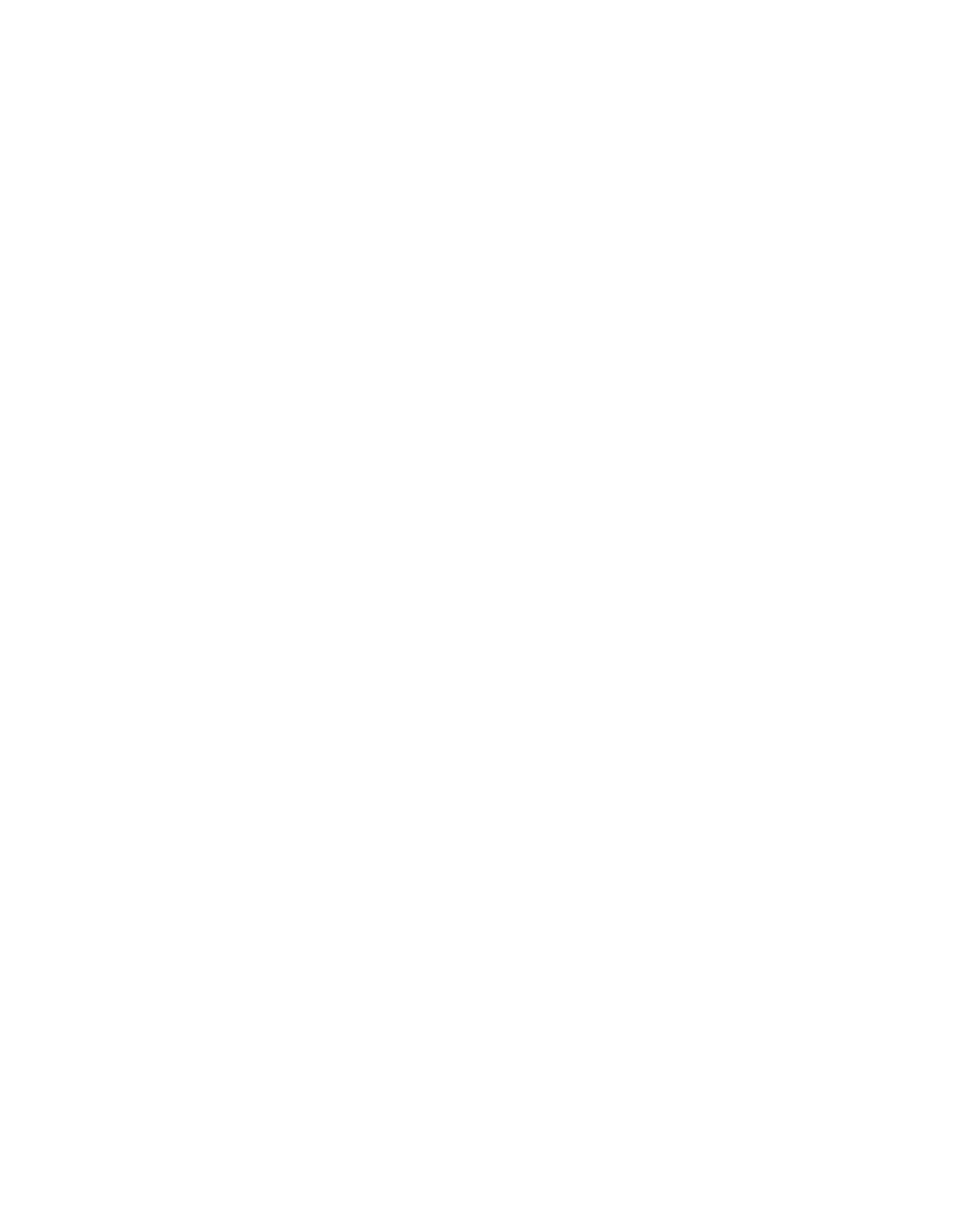### **Instrument de collecte d'information sur l'appréciation de la formation par**

**les agents de pharmacie formés** *(Data collection tool on trained pharmacy agents perception on training)*

### **Suivi des agents formés pour conseiller/ réapprovisionner les contraceptifs dans les pharmacies privées**

#### **08/11 au 03/12/1999**

Le but de ce guide d'entretien est de collecter les informations sur la perception des agents formés sur l'approche de formation utilisée (auto-apprentissage + séances en salle de courte durée).

| Nom de la pharmacie | Code de la pharmacie |  |  |
|---------------------|----------------------|--|--|
| Nom de l'agent      | Code de l'agent      |  |  |

Au cours de votre formation en technologie contraceptive, des documents vous ont été distribués avant chaque session et des séances de discussion des difficultés rencontrées et des pratiques en salle ont été organisées:

1.1 Etiez-vous en mesure d'accomplir efficacement les tâches suivantes avant la tenue de chaque séance?

| a) Lire le contenu de la séance        | $(0ui = 1)$ $(Non = 0)$ |  |
|----------------------------------------|-------------------------|--|
| b) Relever les difficultés rencontrées | $(0ui = 1)$ $(Non = 0)$ |  |
| c) Faire les exercises                 | $(0ui = 1)$ $(Non = 0)$ |  |

- d) Se préparer pour les jeux de rôle  $(Oui = 1)$   $(Non = 0)$
- 1.2 Si non à un des items, pourquoi?
	- Documents non reçus à temps  $= 1$
	- Manque de temps de lecture  $= 2$
	- Absence d'instructions claires à ce sujet  $= 3$
	- Contenu incompréhensible  $= 4$
	- Autre (à préciser)  $= 5$
- 1.3 Comment avez-vous trouvé cette formation d'auto apprentissage par rapport à la formation traditionnelle (déplacement des participants sur le lieu de la formation, séjour de près d'une semaine, documents de formation non reçusà l'avance)?
	- a) Adaptée à un groupe peu disponible  $(Out = 1)$   $(Non = 0)$
	- b) Participation plus active si on prépare les séances à l'avance suivant les instructions  $(Oui = 1)$   $(Non = 0)$ c) Plus de temps réservé à la pratique  $(0u = 1)$   $(Non = 0)$ d) Plus courte durée de la formation  $(Oui = 1)$   $(Non = 0)$
	- e) Autre (à préciser)  $(0ui = 1)$   $(Non = 0)$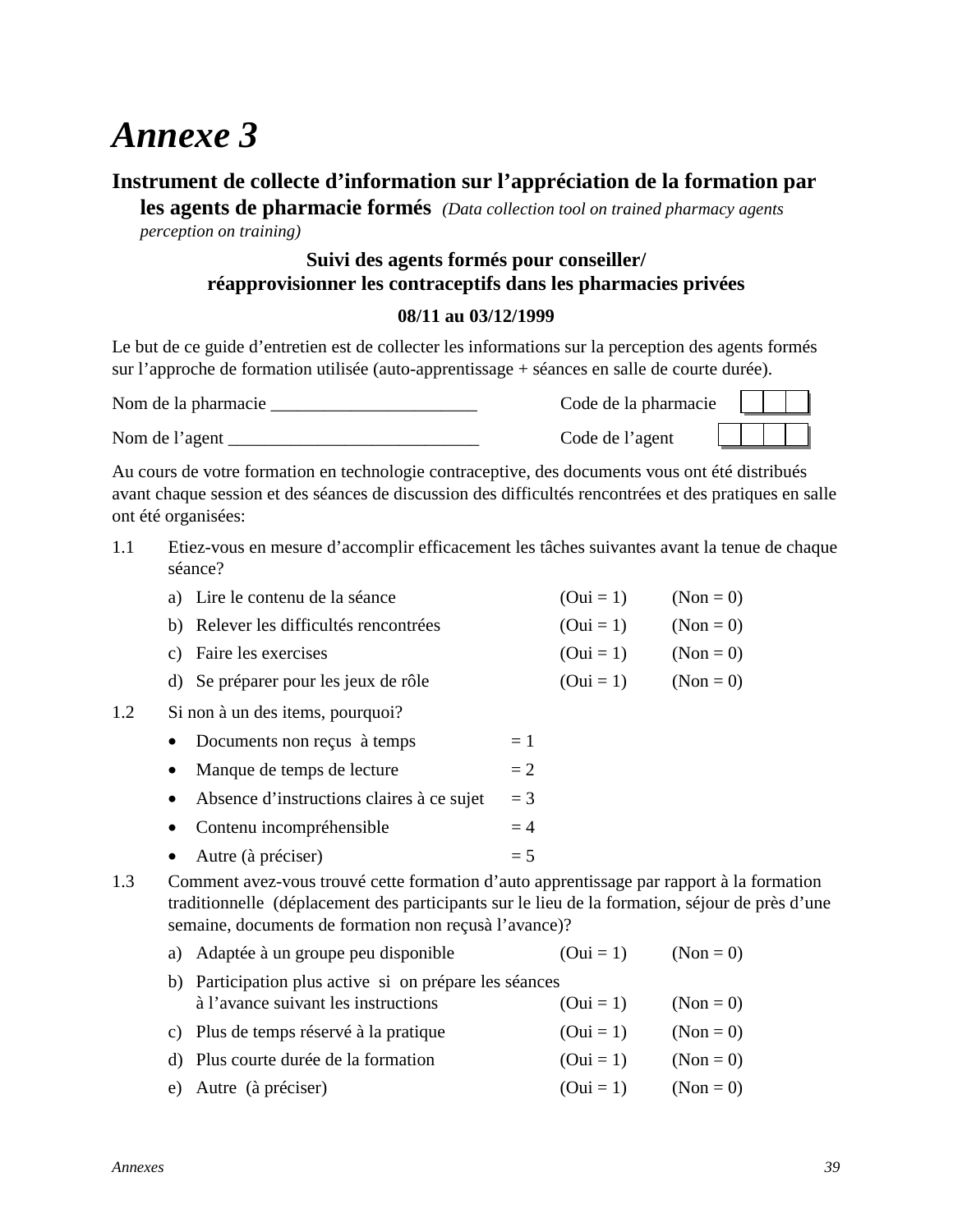| 1.4  |              | Disposez-vous actuellement des notes de cours reçus<br>pendant la formation?                                                         | $(0ui = 1)$ | $(Non = 0)$ |
|------|--------------|--------------------------------------------------------------------------------------------------------------------------------------|-------------|-------------|
| 1.5  |              | Utilisez-vous les notes de cours que vous avez reçues<br>pendant la formation?                                                       | $(0ui = 1)$ | $(Non = 0)$ |
| 1.6  |              | Si oui à la question 1.5, comment vous en servez-vous?                                                                               |             |             |
|      |              | a) Lecture à la maison                                                                                                               | $(0ui = 1)$ | $(Non = 0)$ |
|      |              | b) Lecture sur le lieu de travail                                                                                                    | $(0ui = 1)$ | $(Non = 0)$ |
|      |              | c) Discussion en groupe d'amis à la maison                                                                                           | $(0ui = 1)$ | $(Non = 0)$ |
|      | d)           | Discussion en groupe de collègue sur le lieu de<br>travail                                                                           | $(0ui = 1)$ | $(Non = 0)$ |
|      |              | e) Autres (préciser)                                                                                                                 | $(0ui = 1)$ | $(Non = 0)$ |
| 1.7  |              | Avez-vous partagé les acquis de la formation avec vos<br>collègues qui n'ont paseu l'occasion de recevoir la<br>même formation?      | $(0ui = 1)$ | $(Non = 0)$ |
| 1.8. |              | Si oui, comment l'avez-vous fait?                                                                                                    |             |             |
|      |              | a) Restitution lors des réunions à la pharmacie                                                                                      | $(0ui = 1)$ | $(Non = 0)$ |
|      |              | b) Pendant les sessions de formation organisées à<br>l'intention des collègues                                                       | $(0ui = 1)$ | $(Non = 0)$ |
|      |              | c) Pendant les discussions informelles en dehors<br>de la pharmacie                                                                  | $(0ui = 1)$ | $(Non = 0)$ |
|      |              | d) J'ai remis les documents aux collègues pour lecture<br>et photocopie                                                              | $(0ui = 1)$ | $(Non = 0)$ |
|      |              | e) Une copie du document est disponible à la<br>pharmacie pour tous les collègues                                                    | $(0ui = 1)$ | $(Non = 0)$ |
|      | $\mathbf{f}$ | Autre (préciser)                                                                                                                     | $(0ui = 1)$ | $(Non = 0)$ |
| 1.9. |              | Exécutez-vous les taches suivantes depuis la formation?                                                                              |             |             |
|      |              | a) Conseiller les clients à l'utilisation des méthodes<br>contraceptives disponibles à la pharmacie                                  | $(0ui = 1)$ | $(Non = 0)$ |
|      | b)           | Céder (vendre) les produits contraceptifs aux<br>nouvelles clientes                                                                  | $(0ui = 1)$ | $(Non = 0)$ |
|      | C)           | Réapprovisionner les clientes utilisatrices des<br>produits contraceptifs                                                            | $(0ui = 1)$ | $(Non = 0)$ |
|      |              | d) Référer les cas qui dépassent nos compétences                                                                                     | $(0ui = 1)$ | $(Non = 0)$ |
| 1.10 |              | Pensez-vous que la formation reçue vous permet de<br>conseiller l'utilisation de contraceptif aux clients tes)<br>qui en ont besoin? | $(0ui = 1)$ | $(Non = 0)$ |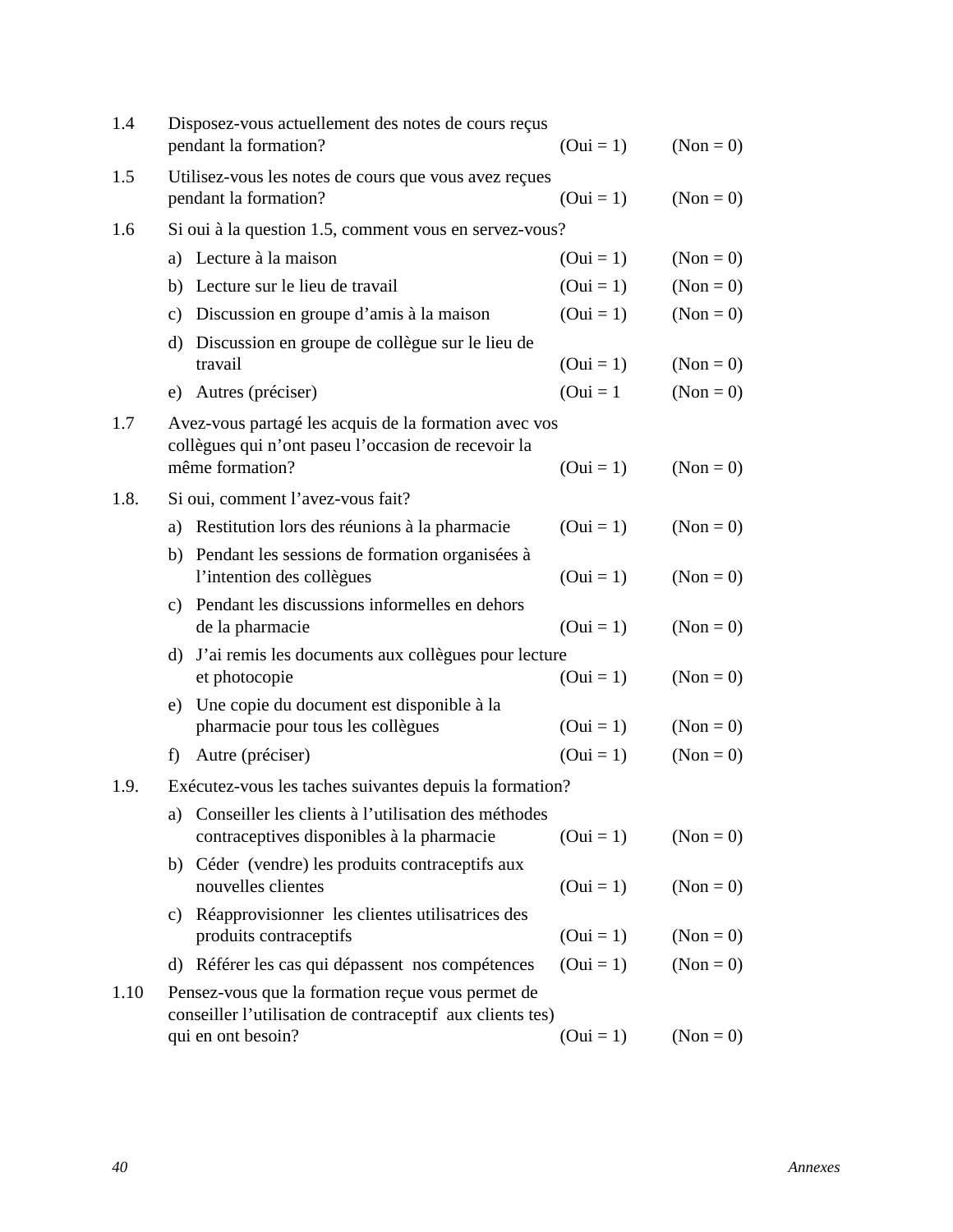Si non, Pourquoi?

<u> 1989 - Jan James James James James James James James James James James James James James James James James J</u>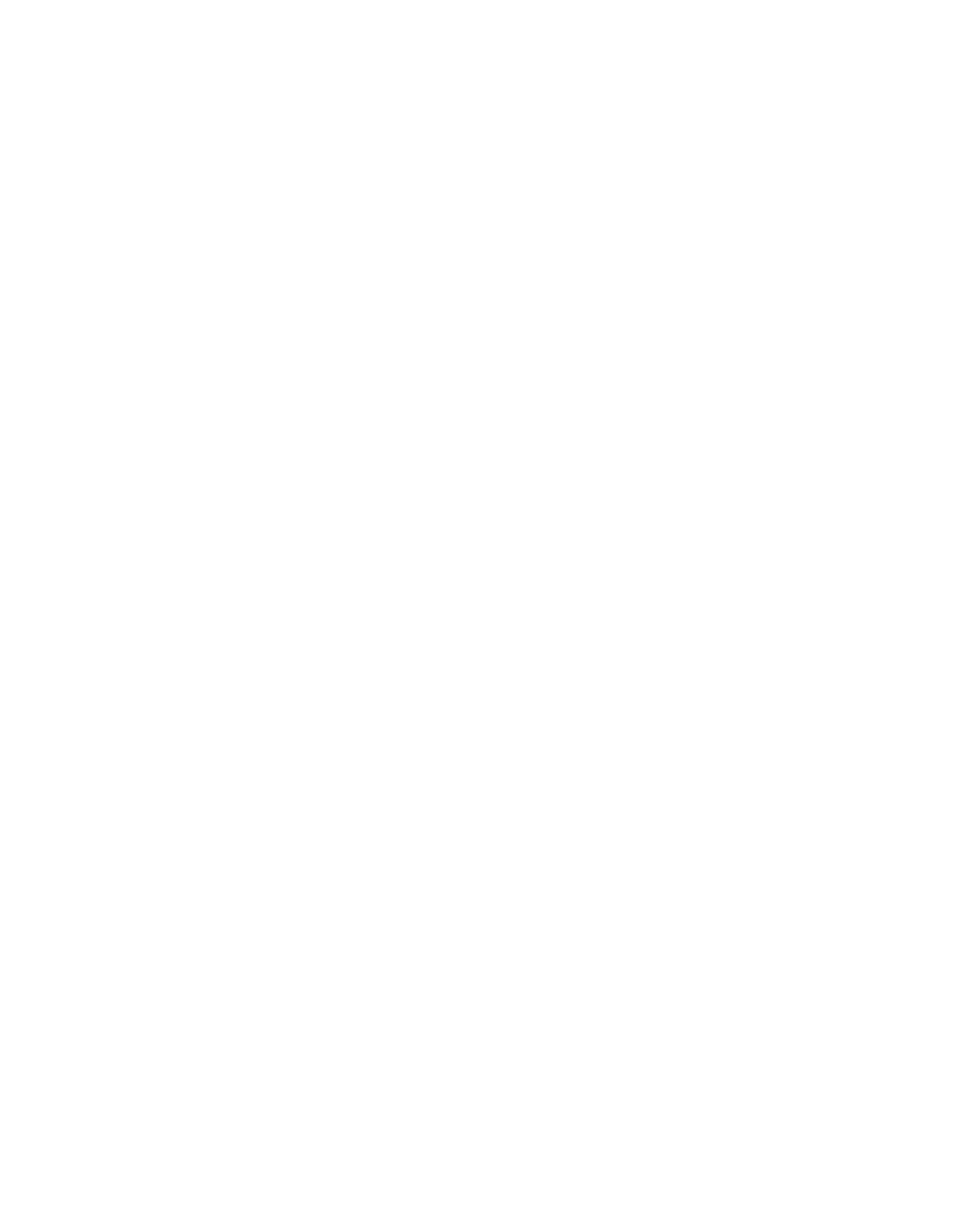### **Instrument de collecte d'information sur les conditions de travail des agents**

**de pharmacie** *(Data collection tool on working conditions of pharmacy agents)*

### **Suivi des agents formés pour conserver/ réapprovisionner les produits contraceptifs dans les pharmacies privées**

#### **08/11 au 03/12/1999**

Le but de ce guide d'entretien est de collecter les informations sur les facteurs environnementaux pouvant influencer positivement ou négativement la performance des agents formés ou non formés et caractéristiques.

Nom de la pharmacie \_\_\_\_\_\_\_\_\_\_\_\_\_\_\_\_\_\_\_\_\_\_\_ Code de la pharmacie

Nom de l'agent \_\_\_\_\_\_\_\_\_\_\_\_\_\_\_\_\_\_\_\_\_\_\_\_\_\_\_\_ Code de l'agent

1. Facteurs liés aux services

1.1 Disposez-vous aujourd'hui d'un stock des produits contraceptifs suivants dans votre pharmacie?

| Harmonie <sup>®</sup><br>a)   | $(0ui = 1)$ | $(Non = 0)$ |
|-------------------------------|-------------|-------------|
| Si oui, stock actuel          |             |             |
| b) Autres pilules:            |             |             |
| $b_1$ - Stédiril <sup>®</sup> | $(0ui = 1)$ | $(Non = 0)$ |
| $b_2$ - Milli-anovlar         | $(0ui = 1)$ | $(Non = 0)$ |
| $b_3$ - Adepal                | $(0ui = 1)$ | $(Non = 0)$ |
| $b_4$ - Minidril              | $(0ui = 1)$ | $(Non = 0)$ |
| $b_5$ - Miniphase             | $(0ui = 1)$ | $(Non = 0)$ |
| $b_6$ - Autres (préciser)     | $(0ui = 1)$ | $(Non = 0)$ |
| Si non, préciser __           |             |             |
| Connotons<br>C)               | $(0ui = 1)$ | $(Non = 0)$ |
| Spermicides<br>d)             | $(0ui = 1)$ | $(Non = 0)$ |
|                               |             |             |

1.2. Si un des plusieurs produits ci-dessus remarqué (set), donnez les raisons de cette situation?

| a) Rupture de stock                           | $= 1$ Depuis quand () |  |
|-----------------------------------------------|-----------------------|--|
| b) Le pharmacien ne veut pas de contraceptifs | $= 2$                 |  |
| c) Je ne veux pas                             | $=$ 3                 |  |

*Disponibilité des produits*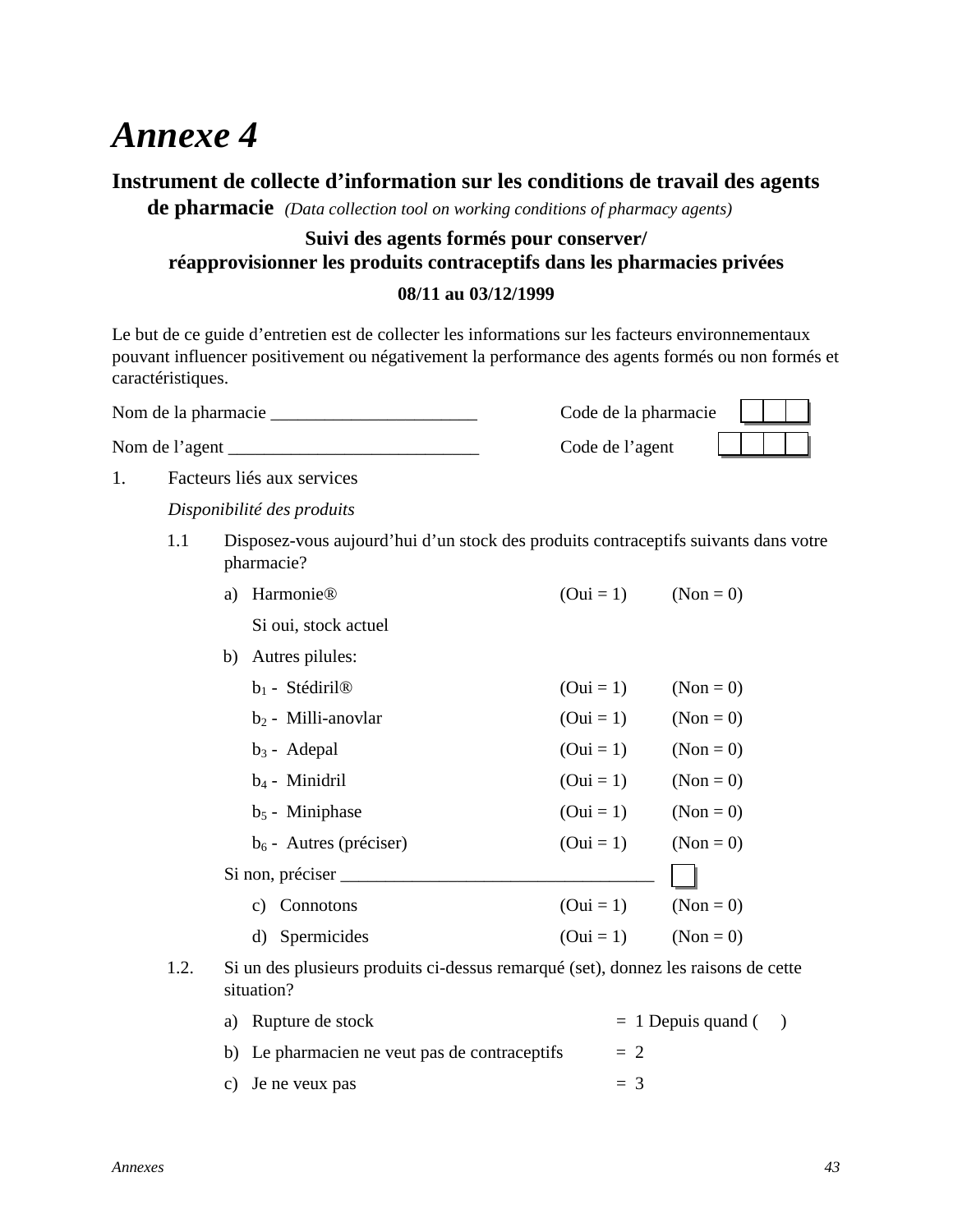d) Autres (à préciser)  $= 4$ 

#### *Disponibilité du matériel IEC*

| 1.3. | Disposez-vous aujourd'hui du matériel IEC suivant (montrer à l'agent un exemplaire |
|------|------------------------------------------------------------------------------------|
|      | de chaque matériel)?                                                               |

|      | a)                                | Dépliant Harmonie <sup>®</sup>                                                     | $(0ui = 1)$ | $(Non = 0)$ |
|------|-----------------------------------|------------------------------------------------------------------------------------|-------------|-------------|
|      | b) Dépliant Prudence <sup>®</sup> |                                                                                    | $(0ui = 1)$ | $(Non = 0)$ |
|      |                                   | c) Dépliant sur tous les contraceptifs                                             | $(0ui = 1)$ | $(Non = 0)$ |
|      | contraceptives                    | d) Affiches sur les différentes méthodes                                           | $(0ui = 1)$ | $(Non = 0)$ |
|      | e) Pénis en bois                  |                                                                                    | $(0ui = 1)$ | $(Non = 0)$ |
|      | Boite à images<br>$\mathbf{f}$    |                                                                                    | $(0ui = 1)$ | $(Non = 0)$ |
| 1.4. | les conseils                      | Si un ou plusieurs matériels ci-dessus manquants, voudriez-vous bien en avoir pour | $(0ui = 1)$ | $(Non = 0)$ |
| 1.5. |                                   | Si oui, lequel aimeriez-vous avoir dans votre pharmacie?                           |             |             |

|    | a) Dépliant Harmonie®                                   | $(0ui = 1)$ | $(Non = 0)$ |
|----|---------------------------------------------------------|-------------|-------------|
| b) | Dépliant Prudence <sup>®</sup>                          | $(0ui = 1)$ | $(Non = 0)$ |
| C) | Dépliant sur tous les contraceptifs                     | $(0ui = 1)$ | $(Non = 0)$ |
|    | d) Affiches sur les différentes méthodes contraceptives |             |             |
|    |                                                         | $(0ui = 1)$ | $(Non = 0)$ |
|    | e) Pénis en bois                                        | $(0ui = 1)$ | $(Non = 0)$ |
|    | Boite à images                                          | $(0ui = 1)$ | $(Non = 0)$ |
|    |                                                         |             |             |

1.6. Disposez-vous des échantillons de contraceptifs que vous pouvez utiliser à tout moment pour donner des conseils à un(e) client(e) qui vient dans votre pharmacie? (Oui = 1) (Non = 0)

#### *Vente des produits contraceptifs*

|      | 1.7. Avez-vous personnellement vendu les pilules Harmonie® depuis son lancement en |                         |  |  |  |  |
|------|------------------------------------------------------------------------------------|-------------------------|--|--|--|--|
|      | avril 1998                                                                         | $(0ui = 1)$ $(Non = 0)$ |  |  |  |  |
| 1.8. | Si oui à combien de clients (es) à peu près                                        |                         |  |  |  |  |

Moins de clients  $= 1$ 

Entre 5 et 15 clients  $= 2$ 

Plus de 15 clients  $= 3$ 

1.9. Si non à la question 1.7, pourquoi?

| Je n'y pas de clients               | $= 1$ |
|-------------------------------------|-------|
| Je les oriente à mon collègue formé | $= 2$ |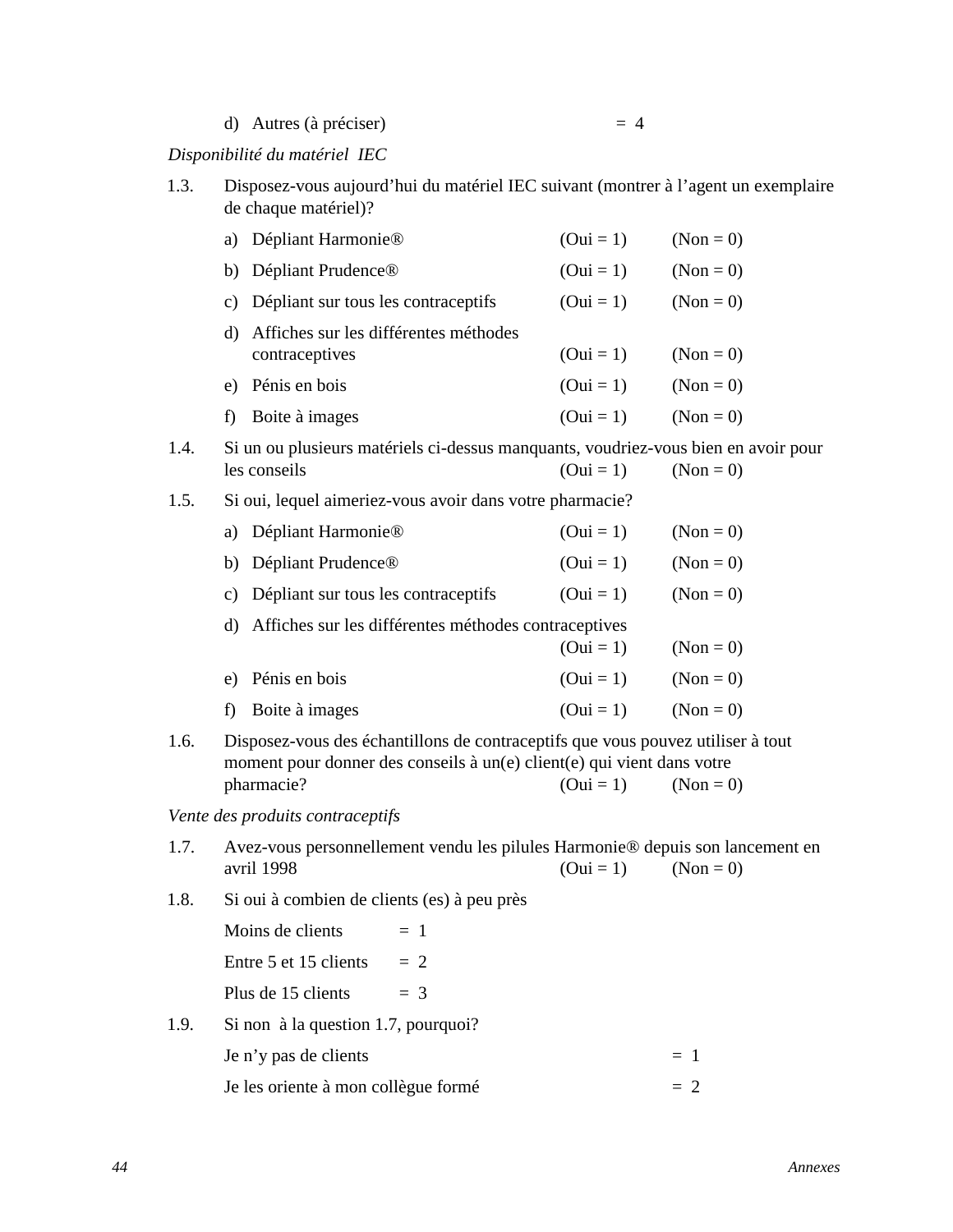|       | Je les réfère à une formation sanitaire ou un cabinet médical $=$ 3                                                    |             |                    |
|-------|------------------------------------------------------------------------------------------------------------------------|-------------|--------------------|
|       | Autres                                                                                                                 |             | $= 6$ (à préciser) |
|       | <b>Encadrement/Supervision</b>                                                                                         |             |                    |
| 1.10. | Vous est-il arrivé d'être aidé pour votre pharmacien dans l'offre des produits<br>contraceptifs (pilules) en général   | $(0ui = 1)$ | $(Non = 0)$        |
| 1.11. | Vous est-il arrivé d'être aidé par votre pharmacien dans l'offre de la pilule<br>Harmonie <sup>®</sup> en particulier. | $(0ui = 1)$ | $(Non = 0)$        |
| 1.12. | Si oui à la question 1.11., comment vous a-t-il aidé?                                                                  |             |                    |
|       | a) Qui donne les conseils et des remarques                                                                             | $(0ui = 1)$ | $(Non = 0)$        |
|       | b) Donné en ma présence des informations complémentaires aux clients que je<br>reçois                                  | $(0ui = 1)$ | $(Non = 0)$        |
|       | Reçoit des clients qui dépassent mes<br>c)<br>compétences                                                              | $(0ui = 1)$ | $(Non = 0)$        |
|       | d) Nous parlons des contraceptifs au cours des éunions                                                                 | $(0ui = 1)$ | $(Non = 0)$        |
|       | Autres (à préciser)<br>e)                                                                                              | $(0ui = 1)$ | $(Non = 0)$        |
| 1.13. | Vous arrive-t-il d'être aidé par les délégués<br>médicaux de PSI                                                       | $(0ui = 1)$ | $(Non = 0)$        |
| 1.14. | Si oui, comment vous ont-ils aidé?                                                                                     |             |                    |
|       | me donnent de conseils lors de leurs<br>a)                                                                             | $(0ui = 1)$ | $(Non = 0)$        |
|       | me donnent des supports d'IEC, (des<br>b)<br>dépliants )                                                               | $(0ui = 1)$ | $(Non = 0)$        |
|       | c) mènent des entretiens sur les difficultés<br>rencontrées et proposent des solutions                                 | $(0ui = 1)$ | $(Non = 0)$        |
|       | d) Autres (préciser):                                                                                                  | $(0ui = 1)$ | $(Non = 0)$        |
| 1.15. | Si non, pourquoi ne vous aident-ils pas?                                                                               |             |                    |
|       | A la disponibilité de produits de PSI (Harmonie ® )<br>a)                                                              | $(0ui = 1)$ | $(Non = 0)$        |
|       | Plus les ventes de Harmonie<br>b)                                                                                      | $(0ui = 1)$ | $(Non = 0)$        |
|       | Ils nous motivent par la distribution des cadeaux (T-shirts, stylo, tampons/<br>$\mathcal{C}$ )<br>cachets, cocktail ) | $(0ui = 1)$ | $(Non = 0)$        |
|       | d) Autre (préciser)                                                                                                    | $(0ui = 1)$ | $(Non = 0)$        |
|       | 1.16. Pouvez-vous nous dire en quelques mots ce que vous pensez des systèmes mis e                                     |             |                    |

1.16. Pouvez-vous nous dire en quelques mots ce que vous pensez des systèmes mis en place par PSI pour la promotion de ses produits?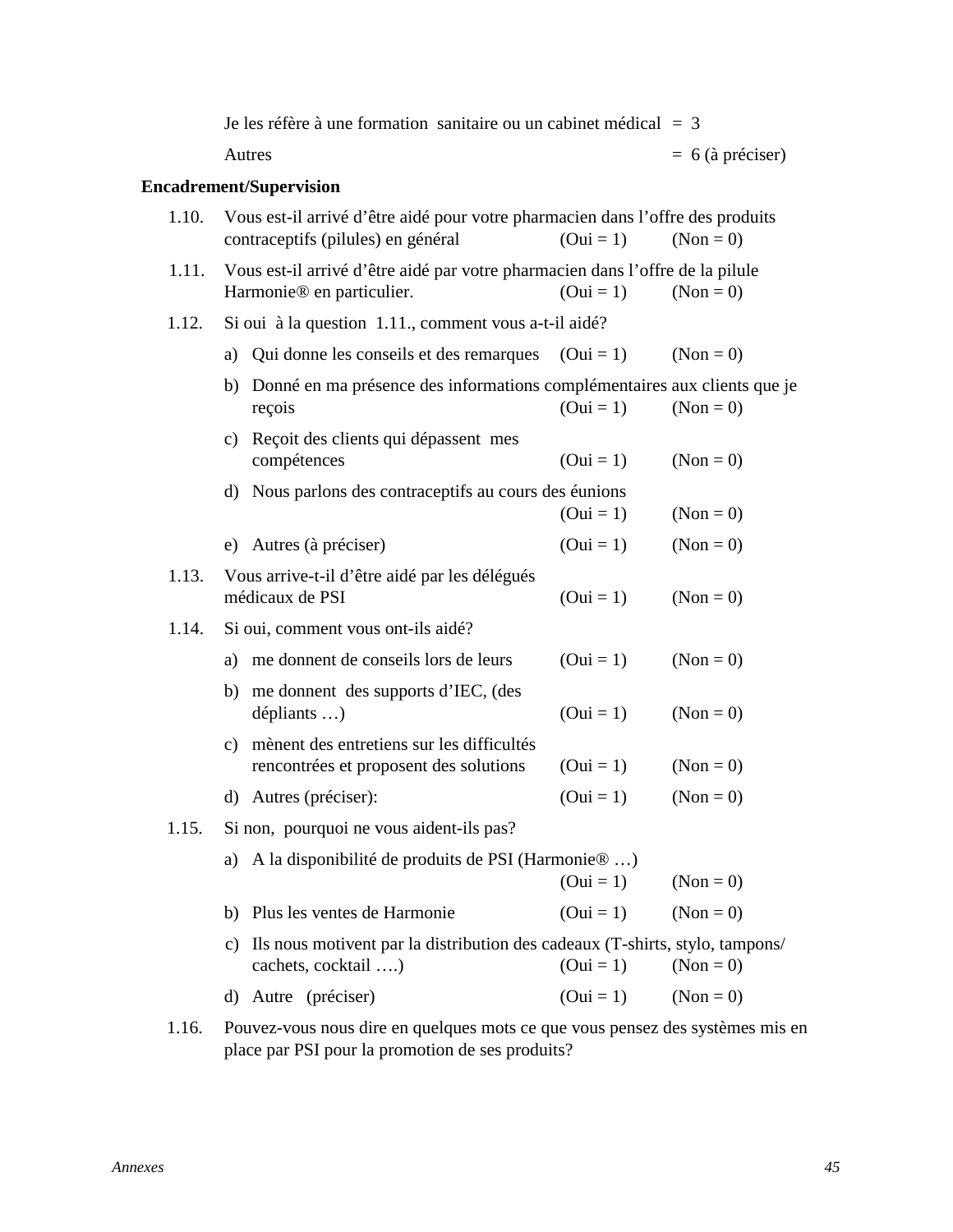### **Caractéristiques de l'agent**

| 1.17. |                                                                                                                                                                                |                | (années)    |             |  |
|-------|--------------------------------------------------------------------------------------------------------------------------------------------------------------------------------|----------------|-------------|-------------|--|
| 1.18. | Quel est le plus haut niveau de formation scolaire que vous avez complété?                                                                                                     |                |             |             |  |
|       | a) en dessous de la classe $6\hat{e}$ =                                                                                                                                        | 1              |             |             |  |
|       | b) la $6\hat{e}$ =                                                                                                                                                             | $\overline{2}$ |             |             |  |
|       | c) la $5\hat{e}$ =                                                                                                                                                             | 3              |             |             |  |
|       | d) la $4\hat{e}$ =                                                                                                                                                             | 4              |             |             |  |
|       | e) la $3\hat{e}$ =                                                                                                                                                             | 5              |             |             |  |
|       | la seconde $=$<br>f)                                                                                                                                                           | 6              |             |             |  |
|       | g) la première $=$                                                                                                                                                             | 7              |             |             |  |
|       | h) la terminale/ $BAC =$                                                                                                                                                       | 8              |             |             |  |
|       | au-delà de la terminale =<br>$\mathbf{i}$                                                                                                                                      | 9              |             |             |  |
| 1.19. | Depuis combien de temps travaillez-vous comment agent de pharmacie?                                                                                                            |                |             |             |  |
|       | Nombre d'années:                                                                                                                                                               |                | Année       |             |  |
| 1.20. | Avez-vous suivi une formation spéciale en cours d'emploi depuis que vous<br>êtes agent de pharmacie.                                                                           |                | $(0ui = 1)$ | $(Non = 0)$ |  |
| 1.21. | Si oui, quel est le type de formation? Quand est-ce qu'elle a eu lei et quelle<br>institution l'a organisée?                                                                   |                |             |             |  |
|       | a) Planification familiale                                                                                                                                                     |                | $(0ui = 1)$ | $(Non = 0)$ |  |
|       | b) Prévention MST/SIDA                                                                                                                                                         |                | $(0ui = 1)$ | $(Non = 0)$ |  |
|       | c) Prévention des maladies diarrhéiques                                                                                                                                        |                | $(0ui = 1)$ | $(Non = 0)$ |  |
|       | d) Vente des médicaments                                                                                                                                                       |                | $(0ui = 1)$ | $(Non = 0)$ |  |
|       | e) Autres: préciser                                                                                                                                                            |                | $(0ui = 1)$ | $(Non = 0)$ |  |
| 1.22. | Veuillez préciser la date de la formation et l'utilisation organisatrice celle quand est<br>ce que cette formation a eu lieu et qu'elle en était l'utilisation organisatrice?) |                |             |             |  |
|       |                                                                                                                                                                                |                |             |             |  |
|       | Date de la formation                                                                                                                                                           |                | (J/M/A)     |             |  |
|       | organisation organisatrice:                                                                                                                                                    |                |             |             |  |
|       | <b>PSI</b><br>a)                                                                                                                                                               |                |             |             |  |
|       | Ordre national des pharmaciens<br>b)                                                                                                                                           |                |             |             |  |
|       | <b>PNLS</b><br>$\mathbf{c})$                                                                                                                                                   |                |             |             |  |
|       | Ministère de la Santé publique<br>$\rm d$                                                                                                                                      |                |             |             |  |
|       | e)                                                                                                                                                                             |                |             |             |  |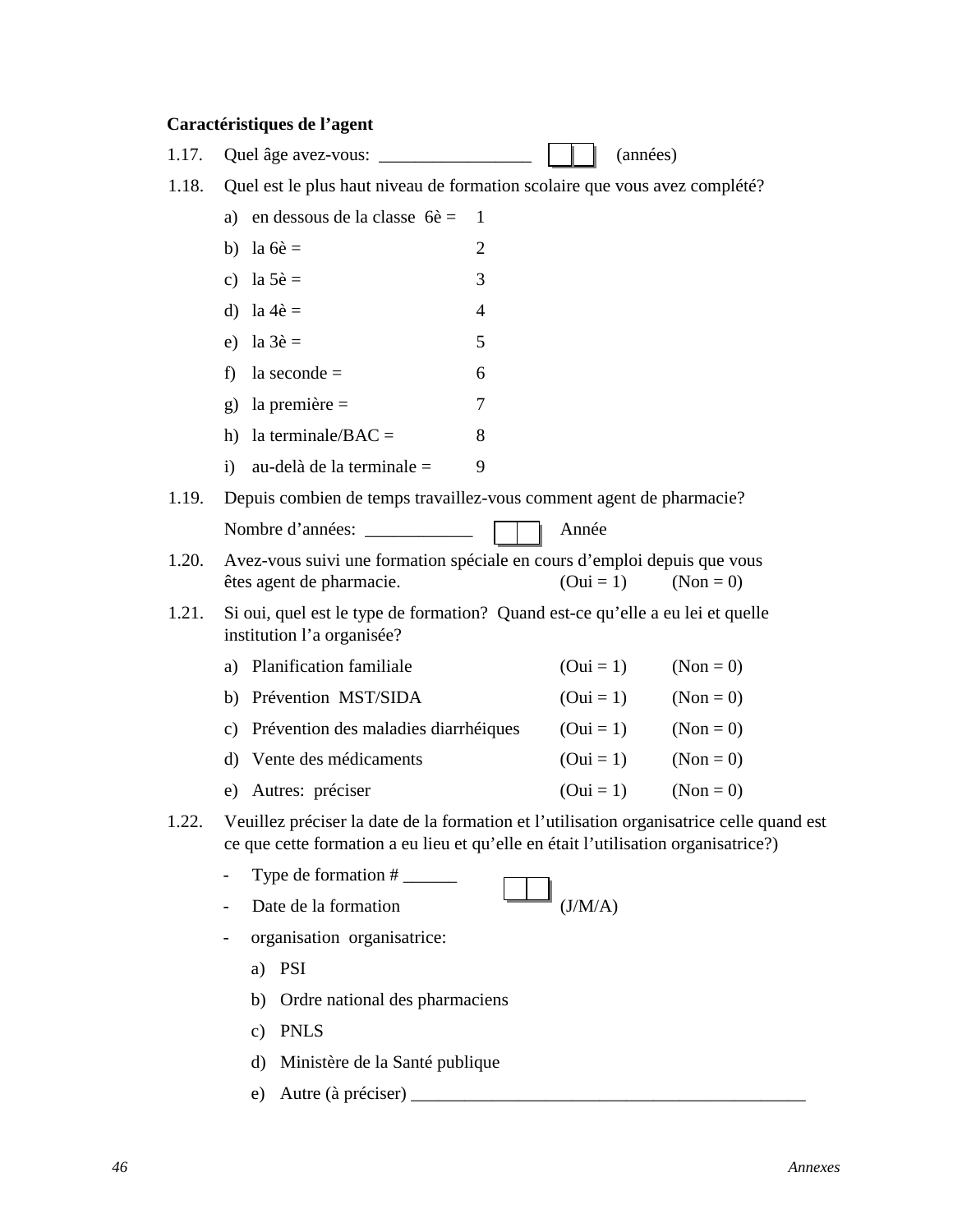### **Instrument de collecte d'information sur l'appréciation de la formation par**

**les pharmaciens** *(Data collection tools on pharmacists perception on training)*

### **Suivi des agents formés pour conseiller/ réapprovisionner les contraceptifs dans les pharmacies privées**

#### **08/11 au 03/12/1999**

### **Guide d'Entretien avec les Pharmaciens**

Le but de ce guide d'entretien est de collecter les informations sur la perception des pharmaciens sur l'approche utilisée pour la formation de leurs agents.

|             |                                                                                                                                                                                                                                                                                                                                                                                 | Code        |             |
|-------------|---------------------------------------------------------------------------------------------------------------------------------------------------------------------------------------------------------------------------------------------------------------------------------------------------------------------------------------------------------------------------------|-------------|-------------|
|             |                                                                                                                                                                                                                                                                                                                                                                                 |             |             |
| Responsible | $=1$                                                                                                                                                                                                                                                                                                                                                                            |             |             |
| Assistant   | $= 2$                                                                                                                                                                                                                                                                                                                                                                           |             |             |
| 1.          | Avez-vous participé à la journée d'information sur la santé de la reproduction<br>organisée par PSI/ABMS, le 20 mai 1998?                                                                                                                                                                                                                                                       | $(0ui = 1)$ | $(Non = 0)$ |
| 2.          | Certains de vos agents ont reçu au cours des mois de mai et juin 1998, et avril 1999<br>une formation pour conseiller et réapprovisionner les clients en contraceptifs oraux et<br>méthodes de barrière: (condom, spermicide), organisée par PSI/ABMS, que pensez-<br>vous de leurs aptitudes à conseiller et à aider les clients à mieux s'approvisionner en<br>contraceptifs? | $(0ui = 1)$ | $(Non = 0)$ |
|             | a) Accueillent mieux les clients                                                                                                                                                                                                                                                                                                                                                | $(0ui = 1)$ | $(Non = 0)$ |
|             | Donnent des explications sur les méthodes contraceptives disponibles<br>b)                                                                                                                                                                                                                                                                                                      |             |             |
|             |                                                                                                                                                                                                                                                                                                                                                                                 | $(0ui = 1)$ | $(Non = 0)$ |
|             | Réapprovisionnent les clientes en pilule<br>$\mathbf{c}$ )                                                                                                                                                                                                                                                                                                                      | $(0ui = 1)$ | $(Non = 0)$ |
|             | Réfèrent les clientes en cas de                                                                                                                                                                                                                                                                                                                                                 | $(0ui = 1)$ | $(Non = 0)$ |
|             | Autres (à préciser)<br>e)                                                                                                                                                                                                                                                                                                                                                       | $(0ui = 1)$ | $(Non = 0)$ |
| 3.          | Exigez-vous une ordonnance de la part des nouvelles clientes avant de céder une<br>pilule contraceptive (Minidosée, Normodosé, Progestative)?                                                                                                                                                                                                                                   | $(0ui = 1)$ | $(Non = 0)$ |
|             | Si oui, donner les raisons:<br>a)                                                                                                                                                                                                                                                                                                                                               |             |             |
|             | C'est une instruction du Ministère de la Santé publique                                                                                                                                                                                                                                                                                                                         |             | $=1$        |
|             | La pilule est un médicament comme les autres                                                                                                                                                                                                                                                                                                                                    |             | $=2$        |
|             | C'est rassurant quand la cliente a déjà été examinée par un                                                                                                                                                                                                                                                                                                                     |             |             |
|             | prestataire                                                                                                                                                                                                                                                                                                                                                                     |             | $=$ 3       |
|             |                                                                                                                                                                                                                                                                                                                                                                                 |             | $=4$        |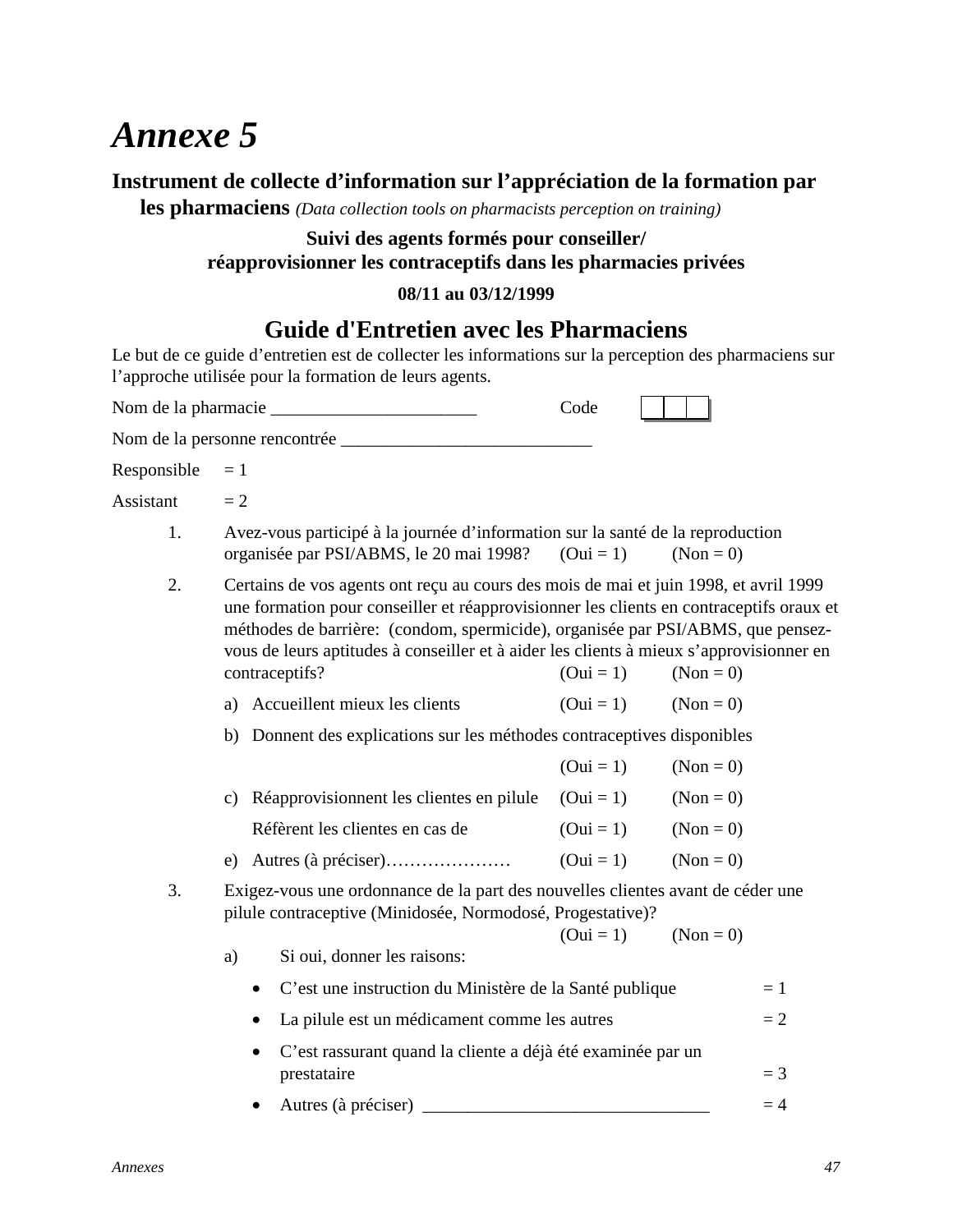|    |                                                                                                            | b) Si non, donner les raisons                                                                                                                          |  |             |             |             |       |
|----|------------------------------------------------------------------------------------------------------------|--------------------------------------------------------------------------------------------------------------------------------------------------------|--|-------------|-------------|-------------|-------|
|    |                                                                                                            | C'est le droit du client                                                                                                                               |  |             |             |             | $=1$  |
|    | La pilule mini dosée (Harmonie) peut être prise sans grand danger $= 2$<br>٠                               |                                                                                                                                                        |  |             |             |             |       |
|    | Certains clients refusent de voir un prestataire alors qu'ils ont<br>٠<br>besoin d'une contraception orale |                                                                                                                                                        |  |             |             |             | $=$ 3 |
|    | $\bullet$                                                                                                  | Cède le produit tout en conseillant d'aller voir un prestataire                                                                                        |  |             |             |             | $=4$  |
|    | ٠                                                                                                          | En cas de refus la cliente peut obtenir le produit dans une<br>autre pharmacie                                                                         |  |             |             |             | $= 5$ |
|    |                                                                                                            |                                                                                                                                                        |  |             |             |             | $= 6$ |
| 4. |                                                                                                            | Quels sont, à votre avis, les avantages de la méthodologie (Auto apprentissage +<br>séances en salle de courte durée) utilisée pour former vos agents? |  |             |             |             |       |
|    |                                                                                                            | a) La méthodologie est adaptée à un groupe peu disponible                                                                                              |  | $(0ui = 1)$ | $(Non = 0)$ |             |       |
|    |                                                                                                            | b) Disponibilité de reprise de service au cours de la journée                                                                                          |  | $(0ui = 1)$ | $Non = 0$   |             |       |
|    |                                                                                                            | c) Raccourcissement de la durée de la formation                                                                                                        |  | $(0ui = 1)$ | $(Non = 0)$ |             |       |
|    |                                                                                                            | d) Permet une meilleure préparation de l'agent avant la formation                                                                                      |  | $(0ui = 1)$ | $(Non = 0)$ |             |       |
|    |                                                                                                            | e) Autres (à préciser) _________________ (Oui = 1) (Non = 0)                                                                                           |  |             |             |             |       |
| 5. |                                                                                                            | Etes-vous prêt à envoyer d'autres agents au cas ou PSI / ABMS décide d'organiser<br>une formation similaire?                                           |  | $(0ui = 1)$ | $(Non = 0)$ |             |       |
|    |                                                                                                            | a) Si oui, quelles sont les tâches prioritaires de vos agents en matière de PF que la<br>formation pourrait améliorer ou référer?                      |  |             |             |             |       |
|    |                                                                                                            | Communication interpersonnelle/<br>counseling                                                                                                          |  | $(0ui = 1)$ | $(Non = 0)$ |             |       |
|    | $\qquad \qquad \blacksquare$                                                                               | Marketing social des produits                                                                                                                          |  | $(0ui = 1)$ | $(Non = 0)$ |             |       |
|    | $\blacksquare$                                                                                             | Conduite d'un interrogatoire pour une meilleure prise de décision                                                                                      |  | $(0ui = 1)$ | $(Non = 0)$ |             |       |
|    |                                                                                                            | Information sur les avantages de la PF (Oui = 1)                                                                                                       |  |             | $(Non = 0)$ |             |       |
|    | $\blacksquare$                                                                                             | Autres (à préciser) ______________                                                                                                                     |  |             | $(0ui = 1)$ | $(Non = 0)$ |       |
|    |                                                                                                            | b) Si non, donner les raisons                                                                                                                          |  |             |             |             |       |
|    |                                                                                                            | C'est une perte de temps                                                                                                                               |  |             | $(0ui = 1)$ | $(Non = 0)$ |       |

- La formation n'a pas changé le comportement des agents  $(0ui = 1)$   $(Non = 0)$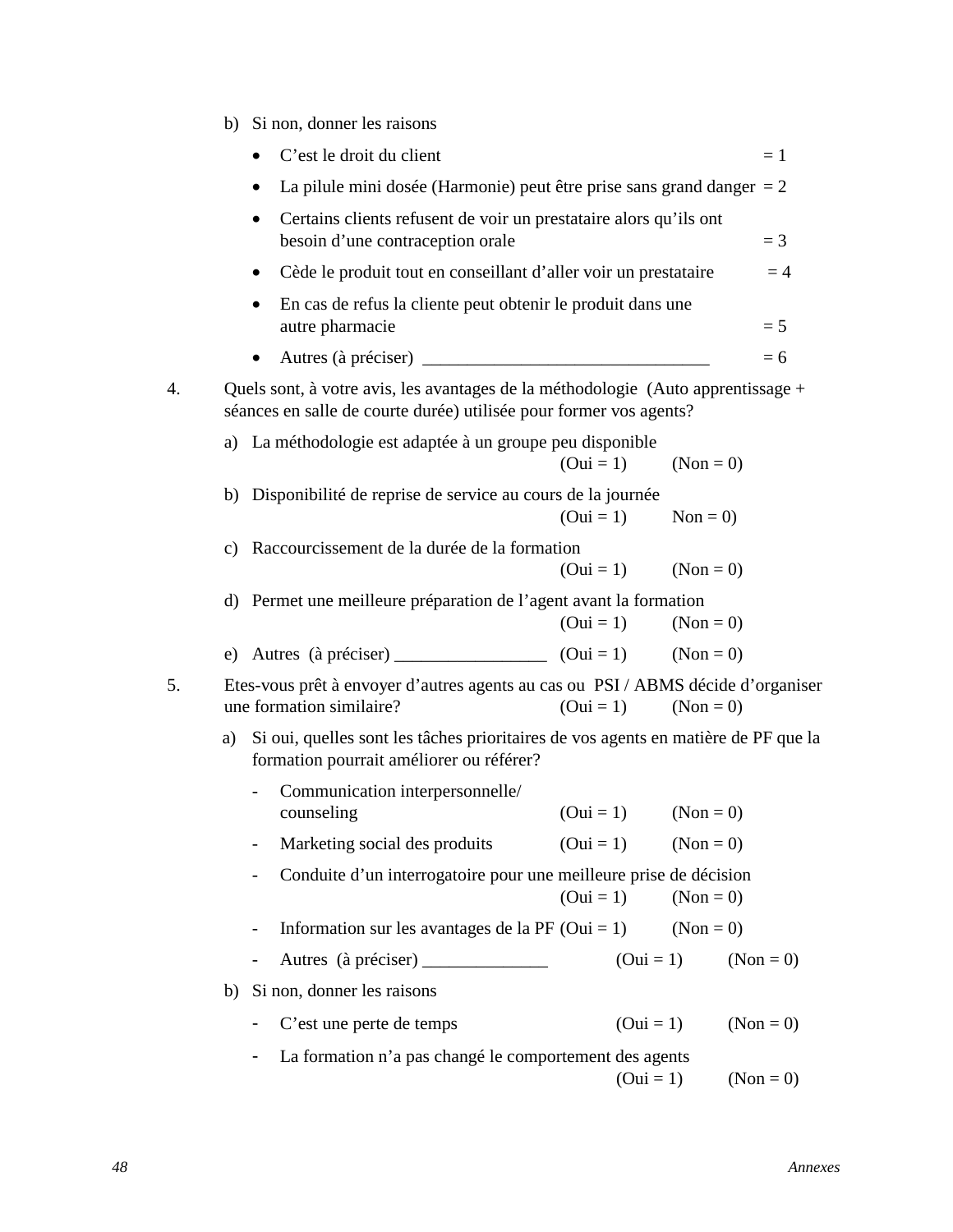|                          |                        | $(0ui = 1)$                                                                                                                                                                                                                  | Non = $0$ )                                                                                                                                                                                                                                                                                                                                                                                                                                                                                                                                                                                                                                                                                                                                                                                                                                                                                                                                         |  |
|--------------------------|------------------------|------------------------------------------------------------------------------------------------------------------------------------------------------------------------------------------------------------------------------|-----------------------------------------------------------------------------------------------------------------------------------------------------------------------------------------------------------------------------------------------------------------------------------------------------------------------------------------------------------------------------------------------------------------------------------------------------------------------------------------------------------------------------------------------------------------------------------------------------------------------------------------------------------------------------------------------------------------------------------------------------------------------------------------------------------------------------------------------------------------------------------------------------------------------------------------------------|--|
|                          |                        |                                                                                                                                                                                                                              | $(Non = 0)$                                                                                                                                                                                                                                                                                                                                                                                                                                                                                                                                                                                                                                                                                                                                                                                                                                                                                                                                         |  |
|                          |                        |                                                                                                                                                                                                                              |                                                                                                                                                                                                                                                                                                                                                                                                                                                                                                                                                                                                                                                                                                                                                                                                                                                                                                                                                     |  |
|                          |                        | $(0ui = 1)$                                                                                                                                                                                                                  | $(Non = 0)$                                                                                                                                                                                                                                                                                                                                                                                                                                                                                                                                                                                                                                                                                                                                                                                                                                                                                                                                         |  |
|                          |                        | $(0ui = 1)$                                                                                                                                                                                                                  | $(Non = 0)$                                                                                                                                                                                                                                                                                                                                                                                                                                                                                                                                                                                                                                                                                                                                                                                                                                                                                                                                         |  |
|                          | agents                 | $(0ui = 1)$                                                                                                                                                                                                                  | $(Non = 0)$                                                                                                                                                                                                                                                                                                                                                                                                                                                                                                                                                                                                                                                                                                                                                                                                                                                                                                                                         |  |
| $\frac{1}{2}$            | agents de la pharmacie | $(0ui = 1)$                                                                                                                                                                                                                  | $(Non = 0)$                                                                                                                                                                                                                                                                                                                                                                                                                                                                                                                                                                                                                                                                                                                                                                                                                                                                                                                                         |  |
| $\overline{\phantom{a}}$ |                        |                                                                                                                                                                                                                              | $(Non = 0)$                                                                                                                                                                                                                                                                                                                                                                                                                                                                                                                                                                                                                                                                                                                                                                                                                                                                                                                                         |  |
|                          |                        |                                                                                                                                                                                                                              |                                                                                                                                                                                                                                                                                                                                                                                                                                                                                                                                                                                                                                                                                                                                                                                                                                                                                                                                                     |  |
|                          |                        | $(0ui = 1)$                                                                                                                                                                                                                  | $(Non = 0)$                                                                                                                                                                                                                                                                                                                                                                                                                                                                                                                                                                                                                                                                                                                                                                                                                                                                                                                                         |  |
| $\bullet$                |                        | $(0ui = 1)$                                                                                                                                                                                                                  | $(Non = 0)$                                                                                                                                                                                                                                                                                                                                                                                                                                                                                                                                                                                                                                                                                                                                                                                                                                                                                                                                         |  |
|                          |                        | $(0ui = 1)$                                                                                                                                                                                                                  | $(Non = 0)$                                                                                                                                                                                                                                                                                                                                                                                                                                                                                                                                                                                                                                                                                                                                                                                                                                                                                                                                         |  |
| $\bullet$                |                        | $(0ui = 1)$                                                                                                                                                                                                                  | $(Non = 0)$                                                                                                                                                                                                                                                                                                                                                                                                                                                                                                                                                                                                                                                                                                                                                                                                                                                                                                                                         |  |
|                          |                        | $(0ui = 1)$                                                                                                                                                                                                                  | $(Non = 0)$                                                                                                                                                                                                                                                                                                                                                                                                                                                                                                                                                                                                                                                                                                                                                                                                                                                                                                                                         |  |
|                          |                        | $(0ui = 1)$                                                                                                                                                                                                                  | $(Non = 0)$                                                                                                                                                                                                                                                                                                                                                                                                                                                                                                                                                                                                                                                                                                                                                                                                                                                                                                                                         |  |
|                          |                        |                                                                                                                                                                                                                              |                                                                                                                                                                                                                                                                                                                                                                                                                                                                                                                                                                                                                                                                                                                                                                                                                                                                                                                                                     |  |
|                          |                        | collègues?<br>attentes vis-à-vis de PSI / AMBS?<br>Organisation d'autres rencontres avec les<br>pharmaciens<br>Dotation des pharmacies en matériel IEC<br>pharmacies<br>prévention et contrôle des MST/SIDA)<br>santé privés | Le personnel est réduit et j'aurai du mal à les libérer<br>$(0ui = 1)$<br>Après leur formation, comment vos agents ont-ils partagé les acquis avec leur<br>En leur faisant lire ou photocopier le document qu'ils ont reçu<br>En organisant une séance de restitution lors des réunions à la pharmacie<br>Pendant des sessions de formation que vous organisez à l'intention des<br>En mettant une copie du document de formation à la disposition des autres<br>Autre (à préciser) $(0ui = 1)$<br>Dans le cadre la collaboration en matière d'offre de service de PF, quelles sont vos<br>Evaluation à long terme de la qualité des prestations des agents formés dans les<br>Extension de la formation à d'autres domaines (lutte contre la diarrhée,<br>Sensibilisation de la population surtout les jeunes en matière de MST/SIDA<br>Formation des prestataires et recyclage des agents formés des établissements de<br>$(0ui = 1)$ $(Non = 0)$ |  |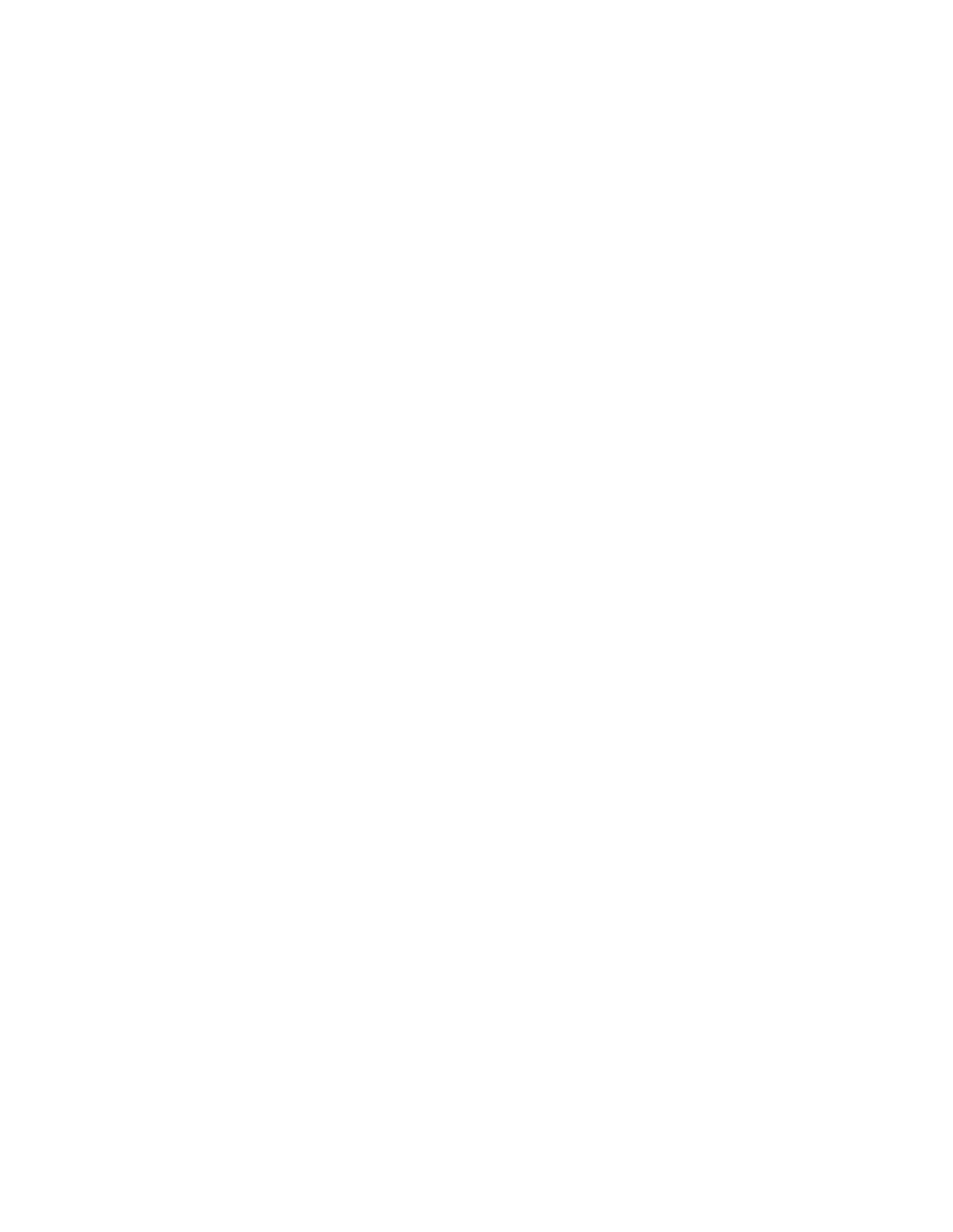## **Equipe ayant conduit le suivi/évaluation** *(Follow-up/Evaluation team)*

| $\text{Nom} + \text{Prénoms}$ | <b>Institution</b>                                   |
|-------------------------------|------------------------------------------------------|
| Ambegaokar Maia               | London School of Public Health and Tropical Medicine |
| Capo-Chichi Virgile           | <b>CERRHUD</b>                                       |
| <b>Echitey Stanley</b>        | PRIME/Intrah                                         |
| Sebikali Boniface             | PRIME/Intrah                                         |
| Akpo Marguerite               | Ministère de la Santé Publique                       |
| Suzanne                       | <b>ABPF</b>                                          |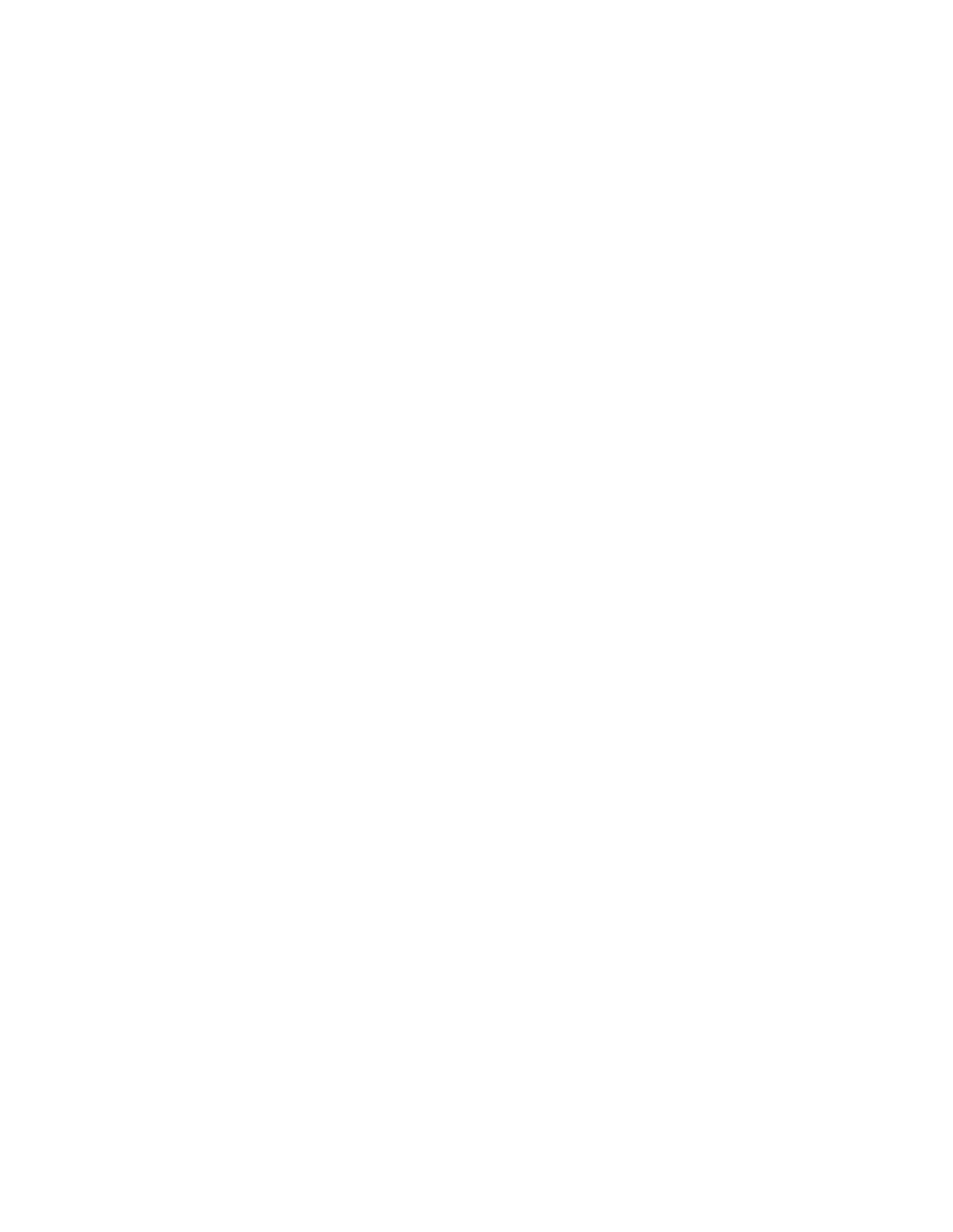**Liste et code des clientes déguisées** *(List and code of mystery clients)*

| Nom & prénoms        | Code |
|----------------------|------|
| Chetangni Damienne   | 11   |
| Aniambossou Bernice  | 12   |
| Capo-chichi Tatiana  | 13   |
| Adelaïde             | 21   |
| <b>Gauthe Yvette</b> | 22   |
| Rosine               | 23   |
| Takin Salomee        | 31   |
| Sossoukpe Josette    | 32   |
| Oke Fatima           | 33   |
| Hounyovi Olivette    | 41   |
| Hanto Laetitia       | 42   |
| Coulibaly Halima     | 43   |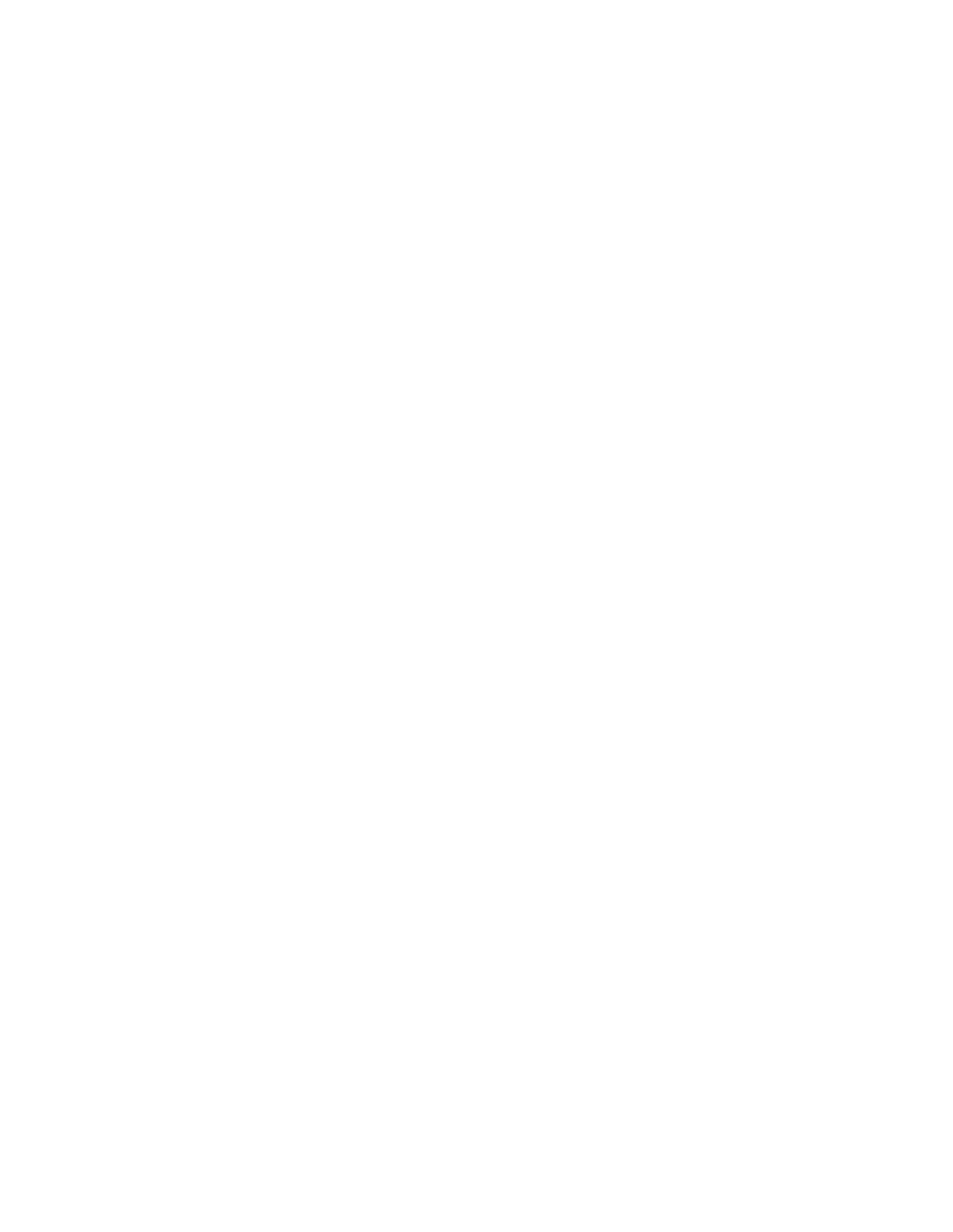### **Liste de pharmacies pour le pre-test des instruments à Cotonou** *(List of*

*pharmacies for the pre-test tools in Contonou)*

#### 13 Novembre 1999

- 1. Pharmacie Jonquet
- 2. Pharmacie Nouvelle
- 3. Pharmacie Saint-Martin
- 4. Pharmacie Dantokpa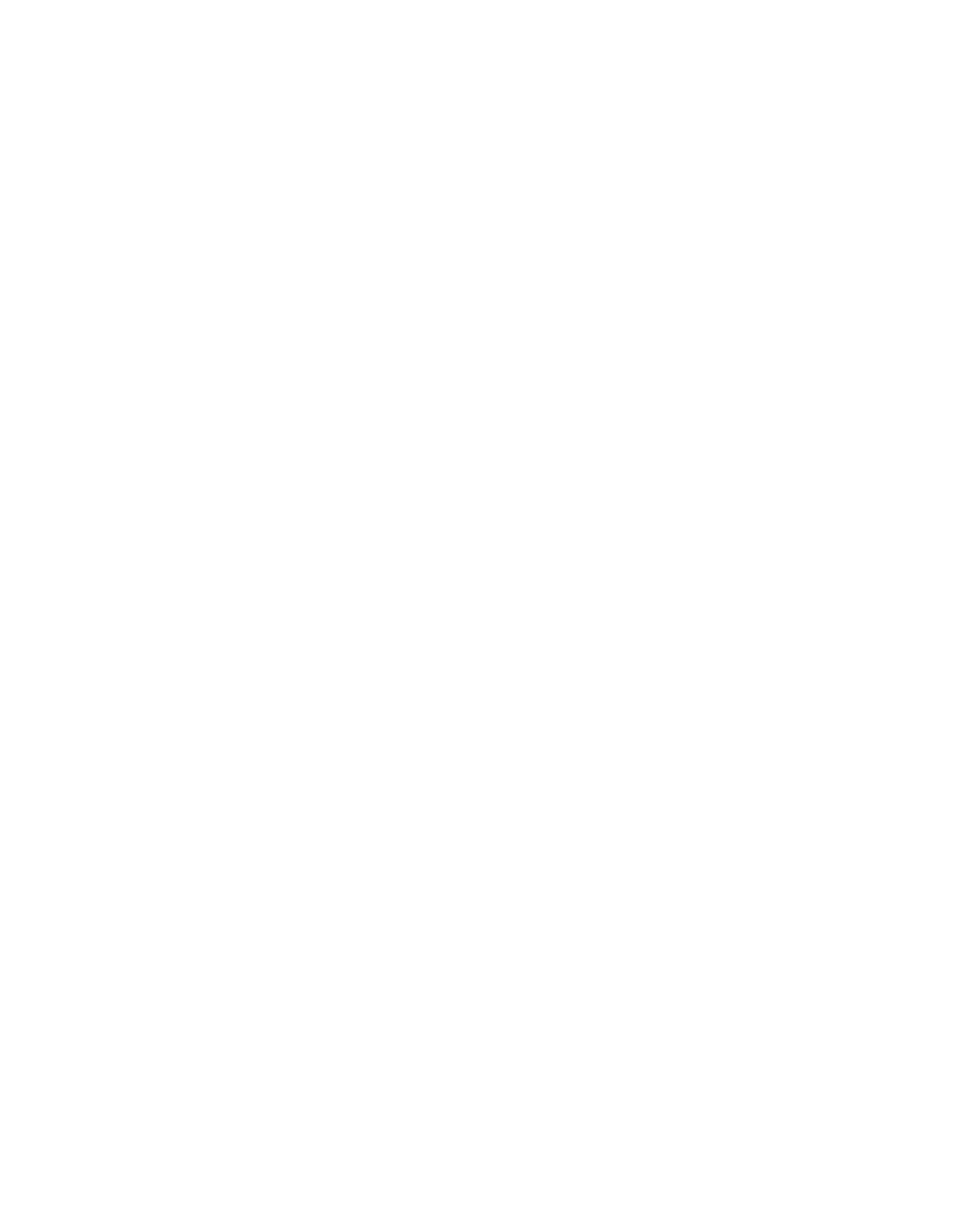### **Liste des agents enquêtés** *(List of agents surveyed)*

| Pharmacie           | <b>Ville</b>   | Statut de l'agent | Numéro d'ordre |
|---------------------|----------------|-------------------|----------------|
| Adechina            | Cotonou        | forme en 99       | 1              |
| Adetona             | Sakete         | forme en 99       | $\overline{2}$ |
| Agla                | Cotonou        | forme en 99       | 3              |
| Agontinkon          | Cotonou        | forme en 99       | $\overline{4}$ |
| Ayelawadje          | Cotonou        | forme en 99       | 5              |
| De la Cite          | Cotonou        | forme en 99       | 6              |
| De la paix          | Cotonou        | forme en 99       | $\overline{7}$ |
| De l'Avenue         | Cotonou        | forme en 99       | 8              |
| Des 4 Therapies     | Cotonou        | forme en 99       | 9              |
| Du Camp Guezo       | Cotonou        | forme en 99       | 10             |
| Du Carrefour        | Come           | forme en 99       | 11             |
| Du Lac              | Abomey-Calavi  | forme en 99       | 12             |
| Du Marche           | Abomey         | forme en 99       | 13             |
| <b>Espace Sante</b> | Abomey-Calavi  | forme en 99       | 14             |
| Etoile Kpokon       | Bohicon        | forme en 99       | 15             |
| Ideale              | Abomey         | forme en 99       | 16             |
| Kpassaton           | Ouidah         | forme en 99       | 17             |
| La Béninoise        | Cotonou        | forme en 99       | 18             |
| La Savane           | Glazoue        | forme en 99       | 19             |
| Le Bon Samaritain   | Lokossa        | forme en 99       | 20             |
| Midokpo             | Bohicon        | forme en 99       | 21             |
| Olatondji           | Porto Novo     | forme en 99       | 22             |
| St Cécile           | Cotonou        | forme en 99       | 23             |
| <b>St Jacques</b>   | Cotonou        | forme en 99       | 24             |
| St. Henry           | <b>Bohicon</b> | forme en 99       | 25             |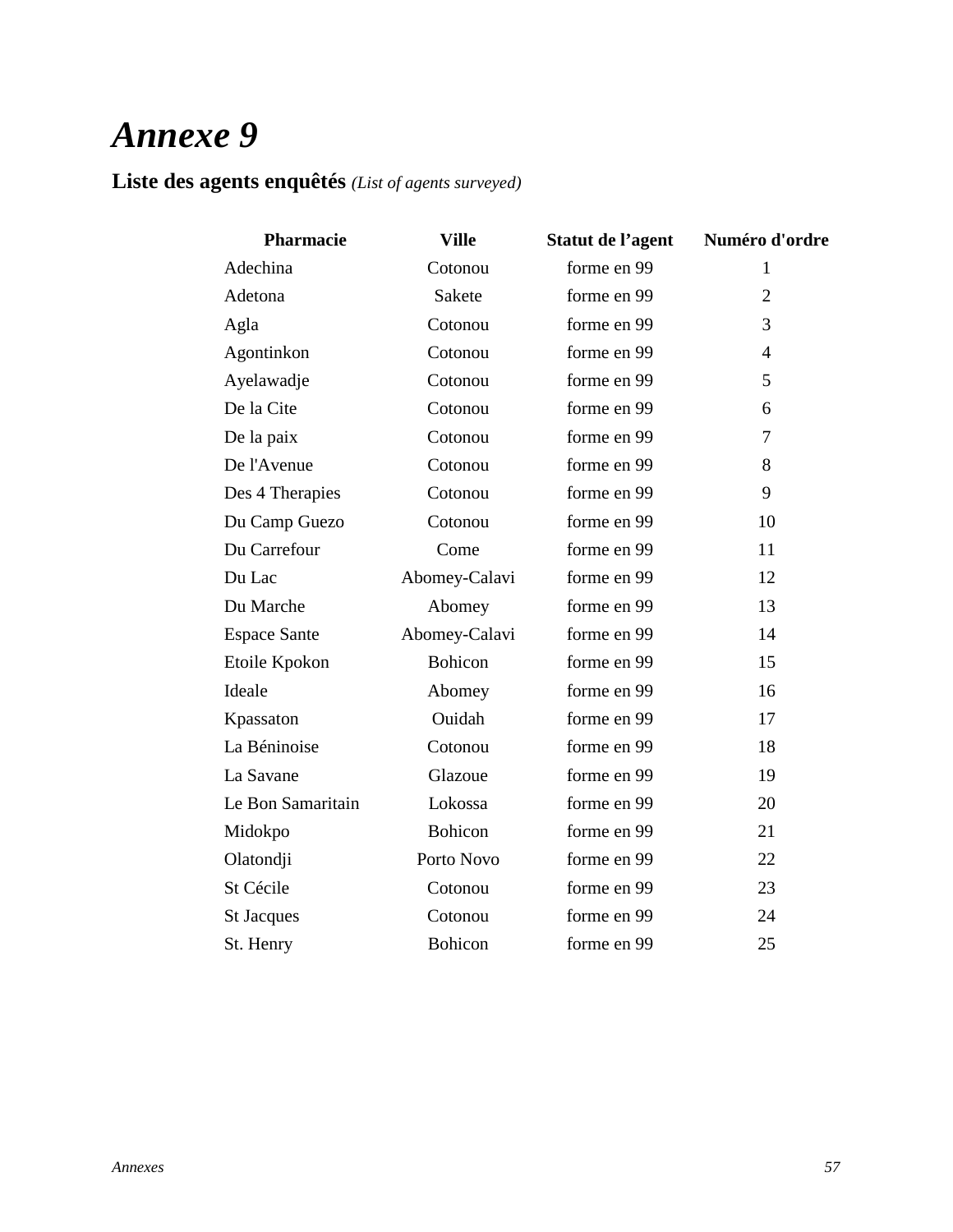| <b>Pharmacie</b>   | <b>Ville</b> | Statut de l'agent | Numéro d'ordre |
|--------------------|--------------|-------------------|----------------|
| <b>Blanc</b> Lotus | Cotonou      | Forme en 98       | 1              |
| De l'Habitat       | Cotonou      | Forme en 98       | $\overline{2}$ |
| Dodji              | Porto Novo   | Forme en 98       | 3              |
| Du Rond Point      | Cotonou      | Forme en 98       | 4              |
| Gbedjiromede       | Cotonou      | Forme en 98       | 5              |
| Jéricho            | Cotonou      | Forme en 98       | 6              |
| La Grâce           | Pobe         | Forme en 98       | 7              |
| La Providence      | Adjarra      | Forme en 98       | 8              |
| Le Nokoue          | Cotonou      | Forme en 98       | 9              |
| Nationale          | Porto Novo   | Forme en 98       | 10             |
| Nouveau Pont       | Cotonou      | Forme en 98       | 11             |
| Senade             | Cotonou      | Forme en 98       | 12             |
| Suru Lere          | Porto Novo   | Forme en 98       | 13             |
| Victoria           | Avrankou     | Forme en 98       | 14             |
|                    |              |                   |                |

| Pharmacie         | Ville         | Statut de l'agent    | Numéro d'ordre |
|-------------------|---------------|----------------------|----------------|
| Adanhounsa        | Allada        | Forme et recycle     | 1              |
| Agbokou           | Porto Novo    | Forme et recycle     | $\overline{2}$ |
| Boladji           | Porto Novo    | Forme et recycle     | 3              |
| Château d'eau     | Abomey-Calavi | Forme et recycle     | $\overline{4}$ |
| De l'Abattoir     | Cotonou       | Forme et recycle     | 5              |
| Dona              | Porto Novo    | Forme et recycle     | 6              |
| Dona Dei          | Cotonou       | Forme et recycle     | 7              |
| Du By. St. Michel | Cotonou       | Forme et recycle     | 8              |
| Fidjirosse        | Cotonou       | Forme et recycle +99 | 9              |
| Gbegamey          | Cotonou       | Forme et recycle     | 10             |
| Gbena             | Ouidah        | Forme et recycle     | 11             |
| Haie Vive         | Cotonou       | Forme et recycle     | 12             |
| Houeyiho          | Cotonou       | Forme et recycle     | 13             |
| Kandevie          | Porto Novo    | Forme et recycle     | 14             |
| Kokoye            | Porto Novo    | Forme et recycle     | 15             |
| La Concorde       | Cocotomey     | Forme et recycle +99 | 16             |
| La Fraternité     | Cotonou       | Forme et recycle     | 17             |
| La Frontière      | Igolo         | Forme et recycle +99 | 18             |